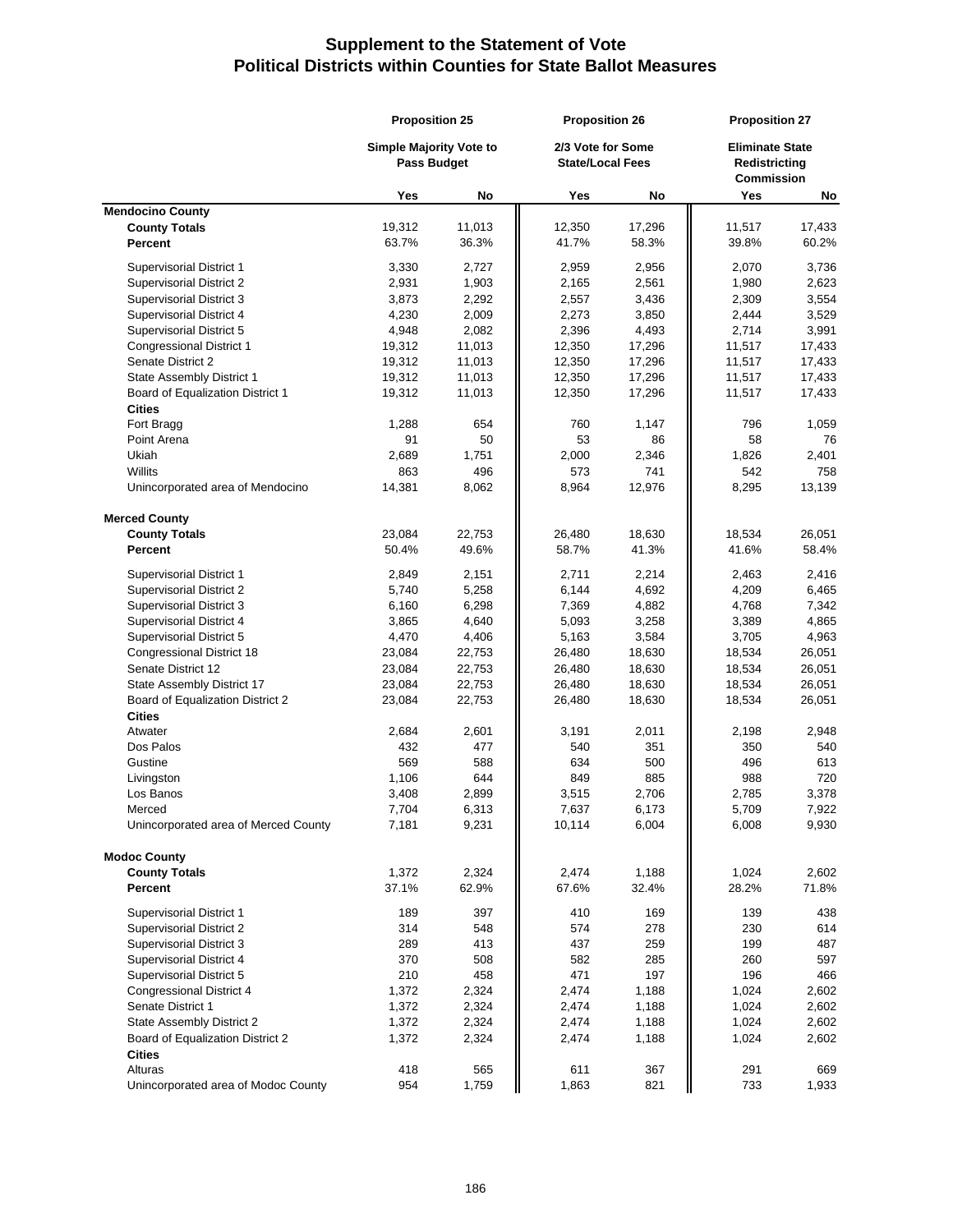## **Supplement to the Statement of Vote Political Districts within Counties for State Ballot Measures**

|                                        | <b>Proposition 25</b><br><b>Simple Majority Vote to</b><br><b>Pass Budget</b> |        | <b>Proposition 26</b><br>2/3 Vote for Some<br><b>State/Local Fees</b> |        | <b>Proposition 27</b><br><b>Eliminate State</b><br>Redistricting<br><b>Commission</b> |        |
|----------------------------------------|-------------------------------------------------------------------------------|--------|-----------------------------------------------------------------------|--------|---------------------------------------------------------------------------------------|--------|
|                                        |                                                                               |        |                                                                       |        |                                                                                       |        |
|                                        | Yes                                                                           | No     | Yes                                                                   | No     | Yes                                                                                   | No     |
| <b>Mono County</b>                     |                                                                               |        |                                                                       |        |                                                                                       |        |
| <b>County Totals</b>                   | 2,102                                                                         | 2,005  | 2,226                                                                 | 1,827  | 1,342                                                                                 | 2,649  |
| Percent                                | 51.2%                                                                         | 48.8%  | 54.9%                                                                 | 45.1%  | 33.6%                                                                                 | 66.4%  |
| Supervisorial District 1               | 284                                                                           | 213    | 275                                                                   | 212    | 197                                                                                   | 278    |
| Supervisorial District 2               | 590                                                                           | 543    | 600                                                                   | 518    | 341                                                                                   | 769    |
| Supervisorial District 3               | 390                                                                           | 394    | 407                                                                   | 365    | 257                                                                                   | 500    |
| Supervisorial District 4               | 402                                                                           | 518    | 539                                                                   | 374    | 320                                                                                   | 581    |
| Supervisorial District 5               | 436                                                                           | 337    | 405                                                                   | 358    | 227                                                                                   | 521    |
| Congressional District 25              | 2,102                                                                         | 2,005  | 2,226                                                                 | 1,827  | 1,342                                                                                 | 2,649  |
| Senate District 1                      | 2,102                                                                         | 2,005  | 2,226                                                                 | 1,827  | 1,342                                                                                 | 2,649  |
| State Assembly District 25             | 2,102                                                                         | 2,005  | 2,226                                                                 | 1,827  | 1,342                                                                                 | 2,649  |
| Board of Equalization District 2       | 2,102                                                                         | 2,005  | 2,226                                                                 | 1,827  | 1,342                                                                                 | 2,649  |
| <b>Cities</b>                          |                                                                               |        |                                                                       |        |                                                                                       |        |
| Mammoth Lakes                          | 985                                                                           | 803    | 934                                                                   | 826    | 591                                                                                   | 1,137  |
| Unincorporated area of Mono County     | 1,117                                                                         | 1,202  | 1,292                                                                 | 1,001  | 751                                                                                   | 1,512  |
| <b>Monterey County</b>                 |                                                                               |        |                                                                       |        |                                                                                       |        |
| <b>County Totals</b>                   | 59,919                                                                        | 36,582 | 43,488                                                                | 50,206 | 43,895                                                                                | 48,894 |
| Percent                                | 62.1%                                                                         | 37.9%  | 46.4%                                                                 | 53.6%  | 47.3%                                                                                 | 52.7%  |
| Supervisorial District 1               | 5,946                                                                         | 3,171  | 3,788                                                                 | 5,056  | 5,296                                                                                 | 3,514  |
| Supervisorial District 2               | 12,320                                                                        | 7,965  | 9,618                                                                 | 10,159 | 9,598                                                                                 | 9,955  |
| Supervisorial District 3               | 7,220                                                                         | 4,802  | 5,382                                                                 | 6,332  | 6,319                                                                                 | 5,329  |
| Supervisorial District 4               | 12,121                                                                        | 7,120  | 9,031                                                                 | 9,727  | 9,331                                                                                 | 9,249  |
| Supervisorial District 5               | 22,312                                                                        | 13,524 | 15,669                                                                | 18,932 | 13,351                                                                                | 20,847 |
| Congressional District 17              | 59,919                                                                        | 36,582 | 43,488                                                                | 50,206 | 43,895                                                                                | 48,894 |
| Senate District 12                     | 22,874                                                                        | 13,779 | 16,417                                                                | 19,296 | 19,612                                                                                | 15,810 |
| Senate District 15                     | 37,045                                                                        | 22,803 | 27,071                                                                | 30,910 | 24,283                                                                                | 33,084 |
| State Assembly District 27             | 34,929                                                                        | 20,523 | 24,511                                                                | 29,225 | 22,817                                                                                | 30,350 |
| State Assembly District 28             | 24,990                                                                        | 16,059 | 18,977                                                                | 20,981 | 21,078                                                                                | 18,544 |
| Board of Equalization District 1       | 59,919                                                                        | 36,582 | 43,488                                                                | 50,206 | 43,895                                                                                | 48,894 |
| <b>Cities</b>                          |                                                                               |        |                                                                       |        |                                                                                       |        |
| Carmel-by-the-Sea                      | 1,229                                                                         | 787    | 878                                                                   | 1,063  | 705                                                                                   | 1,197  |
| Del Rey Oaks                           | 453                                                                           | 229    | 273                                                                   | 386    | 306                                                                                   | 345    |
| Gonzales                               | 830                                                                           | 441    | 507                                                                   | 747    | 765                                                                                   | 480    |
| Greenfield                             | 1,424                                                                         | 679    | 770                                                                   | 1,275  | 1,212                                                                                 | 824    |
| King                                   | 873                                                                           | 560    | 613                                                                   | 791    | 754                                                                                   | 639    |
| Marina                                 | 3,055                                                                         | 1,699  | 2,250                                                                 | 2,403  | 2,380                                                                                 | 2,226  |
| Monterey                               | 5,707                                                                         | 2,765  | 3,379                                                                 | 4,795  | 3,595                                                                                 | 4,476  |
| Pacific Grove                          | 4,462                                                                         | 2,022  | 2,466                                                                 | 3,783  | 2,651                                                                                 | 3,500  |
| Salinas                                | 16,179                                                                        | 9,826  | 11,907                                                                | 13,441 | 13,789                                                                                | 11,335 |
| Sand City                              | 58                                                                            | 25     | 39                                                                    | 44     | 32                                                                                    | 51     |
| Seaside                                | 4,015                                                                         | 1,929  | 2,592                                                                 | 3,212  | 3,106                                                                                 | 2,670  |
| Soledad                                | 1,703                                                                         | 824    | 999                                                                   | 1,441  | 1,512                                                                                 | 923    |
| Unincorporated area of Monterey County | 19,931                                                                        | 14,796 | 16,815                                                                | 16,825 | 13,088                                                                                | 20,228 |
| <b>Napa County</b>                     |                                                                               |        |                                                                       |        |                                                                                       |        |
| <b>County Totals</b>                   | 26,728                                                                        | 17,883 | 22,127                                                                | 21,241 | 16,072                                                                                | 26,513 |
| <b>Percent</b>                         | 59.9%                                                                         | 40.1%  | 51.0%                                                                 | 49.0%  | 37.7%                                                                                 | 62.3%  |
| <b>Supervisorial District 1</b>        | 4,859                                                                         | 3,047  | 3,655                                                                 | 3,972  | 2,736                                                                                 | 4,767  |
| <b>Supervisorial District 2</b>        | 5,666                                                                         | 4,085  | 5,074                                                                 | 4,375  | 3,396                                                                                 | 5,910  |
| Supervisorial District 3               | 5,207                                                                         | 3,790  | 4,472                                                                 | 4,286  | 2,999                                                                                 | 5,596  |
| Supervisorial District 4               | 4,910                                                                         | 3,439  | 4,214                                                                 | 3,911  | 2,964                                                                                 | 4,999  |
| Supervisorial District 5               | 6,086                                                                         | 3,522  | 4,712                                                                 | 4,697  | 3,977                                                                                 | 5,241  |
| <b>Congressional District 1</b>        | 26,728                                                                        | 17,883 | 22,127                                                                | 21,241 | 16,072                                                                                | 26,513 |
| Senate District 2                      | 26,728                                                                        | 17,883 | 22,127                                                                | 21,241 | 16,072                                                                                | 26,513 |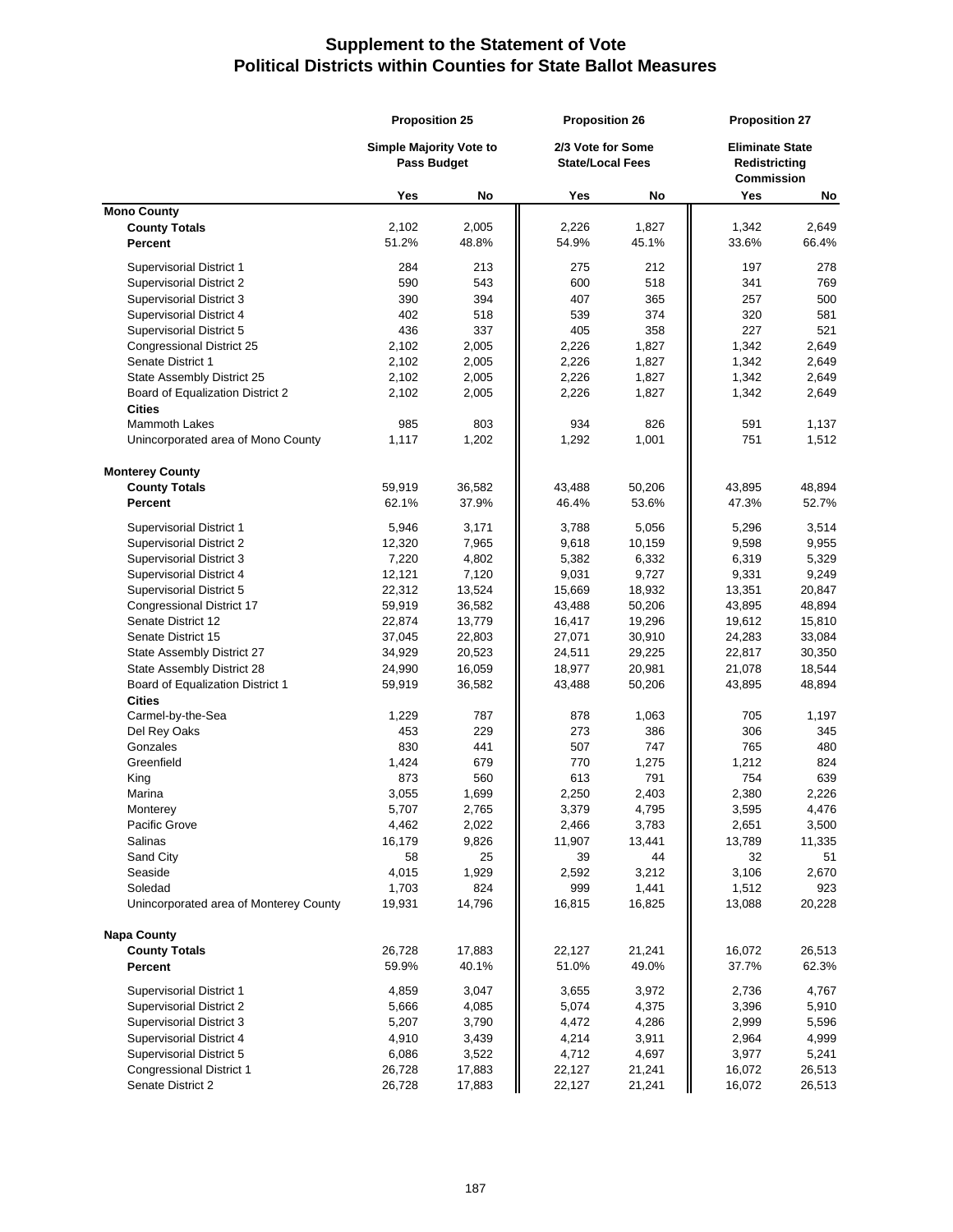## **Supplement to the Statement of Vote Political Districts within Counties for State Ballot Measures**

|                                      | <b>Proposition 25</b><br>Simple Majority Vote to<br>Pass Budget |         | <b>Proposition 26</b><br>2/3 Vote for Some<br><b>State/Local Fees</b> |         | <b>Proposition 27</b><br><b>Eliminate State</b><br>Redistricting<br><b>Commission</b> |         |
|--------------------------------------|-----------------------------------------------------------------|---------|-----------------------------------------------------------------------|---------|---------------------------------------------------------------------------------------|---------|
|                                      |                                                                 |         |                                                                       |         |                                                                                       |         |
|                                      | Yes                                                             | No      | Yes                                                                   | No      | Yes                                                                                   | No      |
| State Assembly District 7            | 26,728                                                          | 17,883  | 22,127                                                                | 21,241  | 16,072                                                                                | 26,513  |
| Board of Equalization District 1     | 26,728                                                          | 17,883  | 22,127                                                                | 21,241  | 16,072                                                                                | 26,513  |
| <b>Cities</b>                        |                                                                 |         |                                                                       |         |                                                                                       |         |
| American Canyon                      | 2,945                                                           | 1,603   | 2,275                                                                 | 2,188   | 2,163                                                                                 | 2,198   |
| Calistoga                            | 962                                                             | 518     | 691                                                                   | 756     | 600                                                                                   | 807     |
| Napa                                 | 14,708                                                          | 9,398   | 11,694                                                                | 11,700  | 8,804                                                                                 | 14,247  |
| St. Helena                           | 1,315                                                           | 830     | 948                                                                   | 1,140   | 714                                                                                   | 1,348   |
| Yountville                           | 939                                                             | 483     | 662                                                                   | 703     | 565                                                                                   | 784     |
| Unincorporated area of Napa County   | 5,859                                                           | 5,051   | 5,857                                                                 | 4,754   | 3,226                                                                                 | 7,129   |
| <b>Nevada County</b>                 |                                                                 |         |                                                                       |         |                                                                                       |         |
| <b>County Totals</b>                 | 22,616                                                          | 21,649  | 23,496                                                                | 19,867  | 13,309                                                                                | 29,530  |
| <b>Percent</b>                       | 51.1%                                                           | 48.9%   | 54.2%                                                                 | 45.8%   | 31.1%                                                                                 | 68.9%   |
| Supervisorial District 1             | 5,692                                                           | 4,612   | 4,942                                                                 | 5,151   | 3,067                                                                                 | 6,898   |
| Supervisorial District 2             | 4,286                                                           | 5,597   | 6,010                                                                 | 3,660   | 2,674                                                                                 | 6,956   |
| <b>Supervisorial District 3</b>      | 4,013                                                           | 3,533   | 3,998                                                                 | 3,396   | 2,505                                                                                 | 4,772   |
| Supervisorial District 4             | 4,831                                                           | 5,011   | 5,524                                                                 | 4,162   | 2,856                                                                                 | 6,679   |
| Supervisorial District 5             | 3,794                                                           | 2,896   | 3,022                                                                 | 3,498   | 2,207                                                                                 | 4,225   |
| Congressional District 4             | 22,616                                                          | 21,649  | 23,496                                                                | 19,867  | 13,309                                                                                | 29,530  |
| Senate District 1                    | 4,167                                                           | 3,334   | 3,496                                                                 | 3,820   | 2,405                                                                                 | 4,826   |
| Senate District 4                    | 18,449                                                          | 18,315  | 20,000                                                                | 16,047  | 10,904                                                                                | 24,704  |
| State Assembly District 3            | 22,616                                                          | 21,649  | 23,496                                                                | 19,867  | 13,309                                                                                | 29,530  |
| Board of Equalization District 2     | 22,616                                                          | 21,649  | 23,496                                                                | 19,867  | 13,309                                                                                | 29,530  |
| <b>Cities</b><br><b>Grass Valley</b> | 2,332                                                           | 1,873   | 2,129                                                                 | 1,994   | 1,482                                                                                 | 2,569   |
| Nevada City                          | 982                                                             | 484     | 523                                                                   | 911     | 475                                                                                   | 938     |
| Truckee                              | 3,073                                                           | 2,301   | 2,355                                                                 | 2,872   | 1,771                                                                                 | 3,382   |
| Unincorporated area of Nevada County | 16,229                                                          | 16,991  | 18,489                                                                | 14,090  | 9,581                                                                                 | 22,641  |
|                                      |                                                                 |         |                                                                       |         |                                                                                       |         |
| <b>Orange County</b>                 |                                                                 |         |                                                                       |         |                                                                                       |         |
| <b>County Totals</b>                 | 363,467                                                         | 471,507 | 525,745                                                               | 297,465 | 292,384                                                                               | 514,203 |
| Percent                              | 43.5%                                                           | 56.5%   | 63.9%                                                                 | 36.1%   | 36.2%                                                                                 | 63.8%   |
| Supervisorial District 1             | 49,834                                                          | 47,344  | 58,194                                                                | 38,471  | 46,579                                                                                | 48,651  |
| Supervisorial District 2             | 85,855                                                          | 117,647 | 128,128                                                               | 72,332  | 66,216                                                                                | 130,043 |
| Supervisorial District 3             | 81,750                                                          | 114,276 | 124,753                                                               | 68,207  | 63,254                                                                                | 125,475 |
| <b>Supervisorial District 4</b>      | 58,160                                                          | 67,693  | 77,002                                                                | 47,225  | 50,385                                                                                | 71,804  |
| Supervisorial District 5             | 87,868                                                          | 124,547 | 137,668                                                               | 71,230  | 65,950                                                                                | 138,230 |
| Congressional District 40            | 76,464                                                          | 100,836 | 112,064                                                               | 62,925  | 64,111                                                                                | 107,863 |
| Congressional District 42            | 50,668                                                          | 80,945  | 87,533                                                                | 42,065  | 41,036                                                                                | 85,946  |
| Congressional District 44            | 17,371                                                          | 27,680  | 30,295                                                                | 13,871  | 13,519                                                                                | 29,628  |
| Congressional District 46            | 66,121                                                          | 85,459  | 95,139                                                                | 54,340  | 53,267                                                                                | 93,049  |
| <b>Congressional District 47</b>     | 48,145                                                          | 42,800  | 52,368                                                                | 37,999  | 44,823                                                                                | 44,358  |
| Congressional District 48            | 104,698                                                         | 133,787 | 148,346                                                               | 86,265  | 75,628                                                                                | 153,359 |
| Senate District 29                   | 29,086                                                          | 46,421  | 49,878                                                                | 24,451  | 24,389                                                                                | 48,527  |
| Senate District 33                   | 122,944                                                         | 174,932 | 193,274                                                               | 100,093 | 95,764                                                                                | 191,538 |
| Senate District 34                   | 68,272                                                          | 63,042  | 77,192                                                                | 53,205  | 63,091                                                                                | 65,506  |
| Senate District 35                   | 129,913                                                         | 166,522 | 183,022                                                               | 108,880 | 98,778                                                                                | 186,543 |
| Senate District 38                   | 13,252                                                          | 20,590  | 22,379                                                                | 10,836  | 10,362                                                                                | 22,089  |
| State Assembly District 56           | 8,067                                                           | 9,025   | 10,558                                                                | 6,327   | 7,179                                                                                 | 9,433   |
| State Assembly District 60           | 22,795                                                          | 37,412  | 40,184                                                                | 19,072  | 19,246                                                                                | 38,951  |
| State Assembly District 67           | 59,877                                                          | 79,277  | 86,917                                                                | 50,127  | 48,070                                                                                | 86,089  |
| State Assembly District 68           | 47,828                                                          | 54,341  | 64,350                                                                | 37,022  | 41,802                                                                                | 57,723  |
| State Assembly District 69           | 29,492                                                          | 25,392  | 30,795                                                                | 23,770  | 26,731                                                                                | 27,067  |
| State Assembly District 70           | 70,885                                                          | 86,352  | 95,658                                                                | 59,077  | 50,103                                                                                | 100,887 |
| State Assembly District 71           | 39,268                                                          | 62,522  | 67,893                                                                | 32,312  | 30,679                                                                                | 67,459  |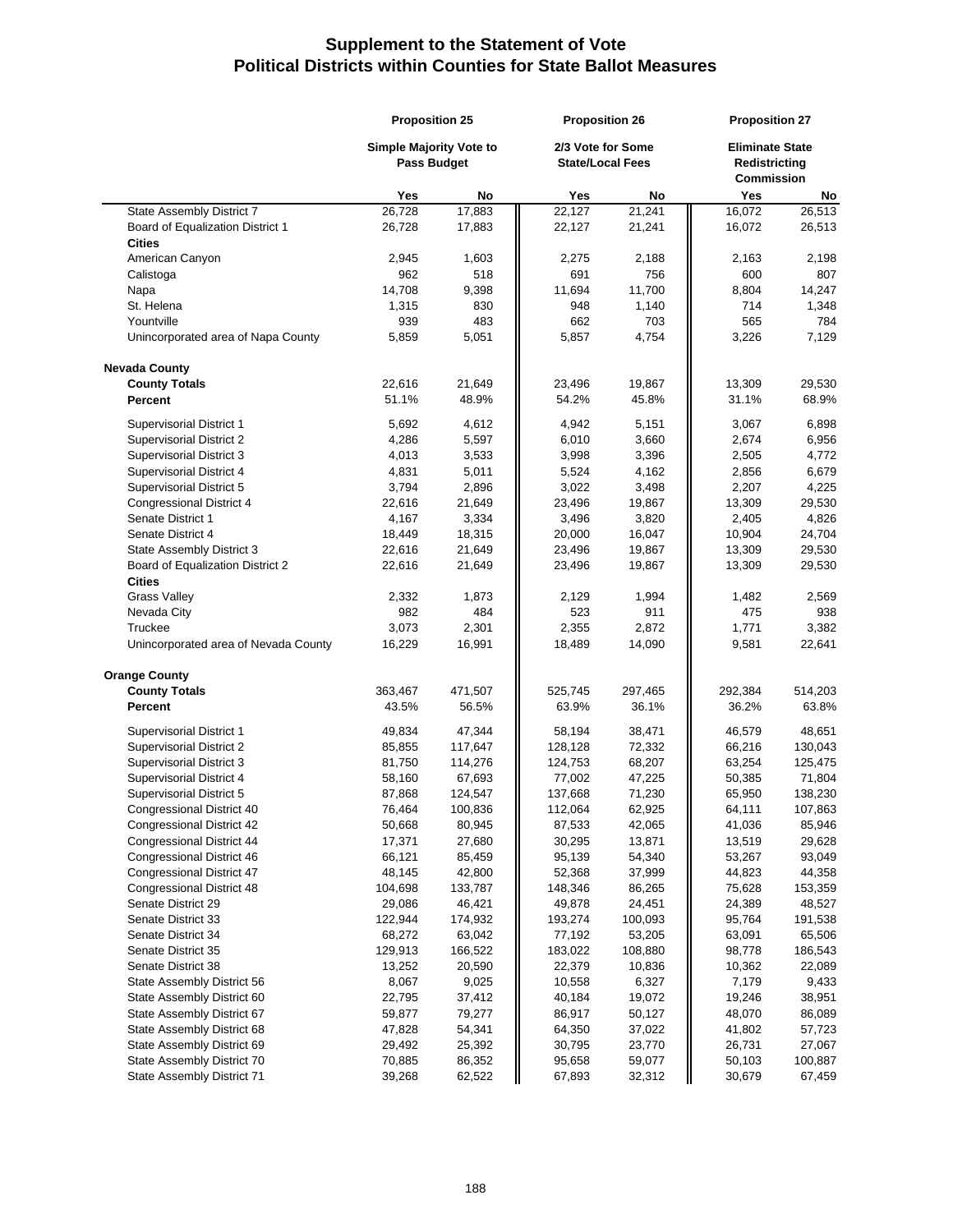|                                      | <b>Proposition 25</b>                  |                | <b>Proposition 26</b>                        |                | <b>Proposition 27</b>                                        |                 |
|--------------------------------------|----------------------------------------|----------------|----------------------------------------------|----------------|--------------------------------------------------------------|-----------------|
|                                      | Simple Majority Vote to<br>Pass Budget |                | 2/3 Vote for Some<br><b>State/Local Fees</b> |                | <b>Eliminate State</b><br>Redistricting<br><b>Commission</b> |                 |
|                                      | Yes                                    | No             | Yes                                          | No             | Yes                                                          | No              |
| State Assembly District 72           | 49,189                                 | 64,948         | 71,614                                       | 40,866         | 40,942                                                       | 69,628          |
| State Assembly District 73           | 36,066                                 | 52,238         | 57,776                                       | 28,892         | 27,632                                                       | 56,966          |
| Board of Equalization District 3     | 363,467                                | 471,507        | 525,745                                      | 297,465        | 292,384                                                      | 514,203         |
| <b>Cities</b>                        |                                        |                |                                              |                |                                                              |                 |
| Aliso Viejo                          | 6,290                                  | 7,135          | 8,429                                        | 4,789          | 4,810                                                        | 7,950           |
| Anaheim                              | 30,551                                 | 35,128         | 40,174                                       | 24,617         | 27,161                                                       | 36,557          |
| <b>Brea</b>                          | 5,202                                  | 8,176          | 8,706                                        | 4,492          | 3,995                                                        | 8,933           |
| <b>Buena Park</b>                    | 8,002                                  | 8,940          | 10,459                                       | 6,277          | 7,122                                                        | 9,345           |
| Costa Mesa                           | 12,562                                 | 15,068         | 16,909                                       | 10,353         | 9,277                                                        | 17,393          |
| Cypress                              | 6,697                                  | 8,548          | 9,643                                        | 5,415          | 5,131                                                        | 9,657           |
| Dana Point                           | 5,489                                  | 7,878          | 8,609                                        | 4,480          | 4,055                                                        | 8,705           |
| <b>Fountain Valley</b>               | 8,067                                  | 11,865         | 13,062                                       | 6,694          | 6,805                                                        | 12,496          |
| Fullerton                            | 15,780                                 | 19,549         | 21,696                                       | 13,052         | 12,624                                                       | 21,568          |
| Garden Grove                         | 17,462                                 | 18,816         | 22,868                                       | 13,200         | 16,499                                                       | 19,100          |
| Huntington Beach                     | 28,578                                 | 40,102         | 43,123                                       | 24,379         | 22,423                                                       | 43,490          |
| Irvine                               | 27,531                                 | 28,345         | 32,041                                       | 22,882         | 19,086                                                       | 34,104          |
| La Habra                             | 5,905                                  | 7,409          | 8,487                                        | 4,727          | 5,049                                                        | 7,838           |
| La Palma                             | 2,152                                  | 2,656          | 3,055                                        | 1,703          | 1,943                                                        | 2,714           |
| Laguna Beach<br>Laguna Hills         | 5,809<br>4,415                         | 5,034<br>6,436 | 5,414                                        | 5,250<br>3,489 | 3,603                                                        | 6,849           |
| Laguna Niguel                        | 10,245                                 | 14,074         | 7,183<br>15,759                              | 8,078          | 3,418<br>7,720                                               | 7,069<br>15,510 |
| Laguna Woods                         | 4,976                                  | 4,727          | 5,517                                        | 4,103          | 3,102                                                        | 6,289           |
| Lake Forest                          | 9,833                                  | 14,643         | 16,287                                       | 7,865          | 7,250                                                        | 16,438          |
| Los Alamitos                         | 1,665                                  | 2,058          | 2,217                                        | 1,474          | 1,305                                                        | 2,319           |
| <b>Mission Viejo</b>                 | 13,667                                 | 22,275         | 23,957                                       | 11,453         | 10,600                                                       | 24,141          |
| Newport Beach                        | 13,994                                 | 22,389         | 23,589                                       | 12,120         | 9,971                                                        | 25,051          |
| Orange                               | 15,827                                 | 23,185         | 25,249                                       | 13,260         | 13,063                                                       | 24,822          |
| Placentia                            | 6,045                                  | 9,323          | 9,875                                        | 5,252          | 5,167                                                        | 9,704           |
| Rancho Santa Margarita               | 6,096                                  | 9,344          | 10,328                                       | 4,910          | 4,905                                                        | 9,958           |
| San Clemente                         | 9,343                                  | 14,429         | 15,733                                       | 7,622          | 7,216                                                        | 15,580          |
| San Juan Capistrano                  | 4,497                                  | 7,161          | 7,772                                        | 3,661          | 3,626                                                        | 7,569           |
| Santa Ana                            | 23,593                                 | 20,411         | 24,524                                       | 19,231         | 21,282                                                       | 21,825          |
| Seal Beach                           | 5,486                                  | 6,540          | 7,128                                        | 4,678          | 4,013                                                        | 7,632           |
| Stanton                              | 3,200                                  | 2,874          | 3,688                                        | 2,344          | 2,742                                                        | 3,208           |
| Tustin                               | 7,522                                  | 9,452          | 10,792                                       | 5,941          | 6,035                                                        | 10,381          |
| Villa Park                           | 924                                    | 2,263          | 2,319                                        | 837            | 802                                                          | 2,322           |
| Westminster                          | 10,346                                 | 11,312         | 13,983                                       | 7,551          | 9,957                                                        | 11,152          |
| Yorba Linda                          | 9,305                                  | 17,563         | 18,460                                       | 7,864          | 7,960                                                        | 17,921          |
| Unincorporated area of Orange County | 16,411                                 | 26,399         | 28,710                                       | 13,422         | 12,667                                                       | 28,613          |
| <b>Placer County</b>                 |                                        |                |                                              |                |                                                              |                 |
| <b>County Totals</b>                 | 63,811                                 | 73,142         | 78,763                                       | 54,407         | 42,641                                                       | 88,867          |
| Percent                              | 46.6%                                  | 53.4%          | 59.1%                                        | 40.9%          | 32.4%                                                        | 67.6%           |
| Supervisorial District 1             | 12,498                                 | 13,538         | 14,831                                       | 10,581         | 8,905                                                        | 16,056          |
| Supervisorial District 2             | 18,943                                 | 20,802         | 22,987                                       | 15,679         | 12,782                                                       | 25,570          |
| Supervisorial District 3             | 10,346                                 | 12,354         | 12,956                                       | 9,097          | 6,812                                                        | 14,970          |
| Supervisorial District 4             | 11,885                                 | 15,001         | 15,652                                       | 10,358         | 7,808                                                        | 17,892          |
| Supervisorial District 5             | 10,139                                 | 11,447         | 12,337                                       | 8,692          | 6,334                                                        | 14,379          |
| <b>Congressional District 4</b>      | 63,811                                 | 73,142         | 78,763                                       | 54,407         | 42,641                                                       | 88,867          |
| Senate District 1                    | 37,250                                 | 42,036         | 45,007                                       | 32,057         | 24,611                                                       | 51,319          |
| Senate District 4                    | 26,561                                 | 31,106         | 33,756                                       | 22,350         | 18,030                                                       | 37,548          |
| State Assembly District 3            | 5,775                                  | 7,025          | 7,625                                        | 4,804          | 3,541                                                        | 8,734           |
| State Assembly District 4            | 54,007                                 | 59,869         | 64,919                                       | 45,902         | 36,557                                                       | 72,815          |
| State Assembly District 5            | 4,029                                  | 6,248          | 6,219                                        | 3,701          | 2,543                                                        | 7,318           |
| Board of Equalization District 2     | 63,811                                 | 73,142         | 78,763                                       | 54,407         | 42,641                                                       | 88,867          |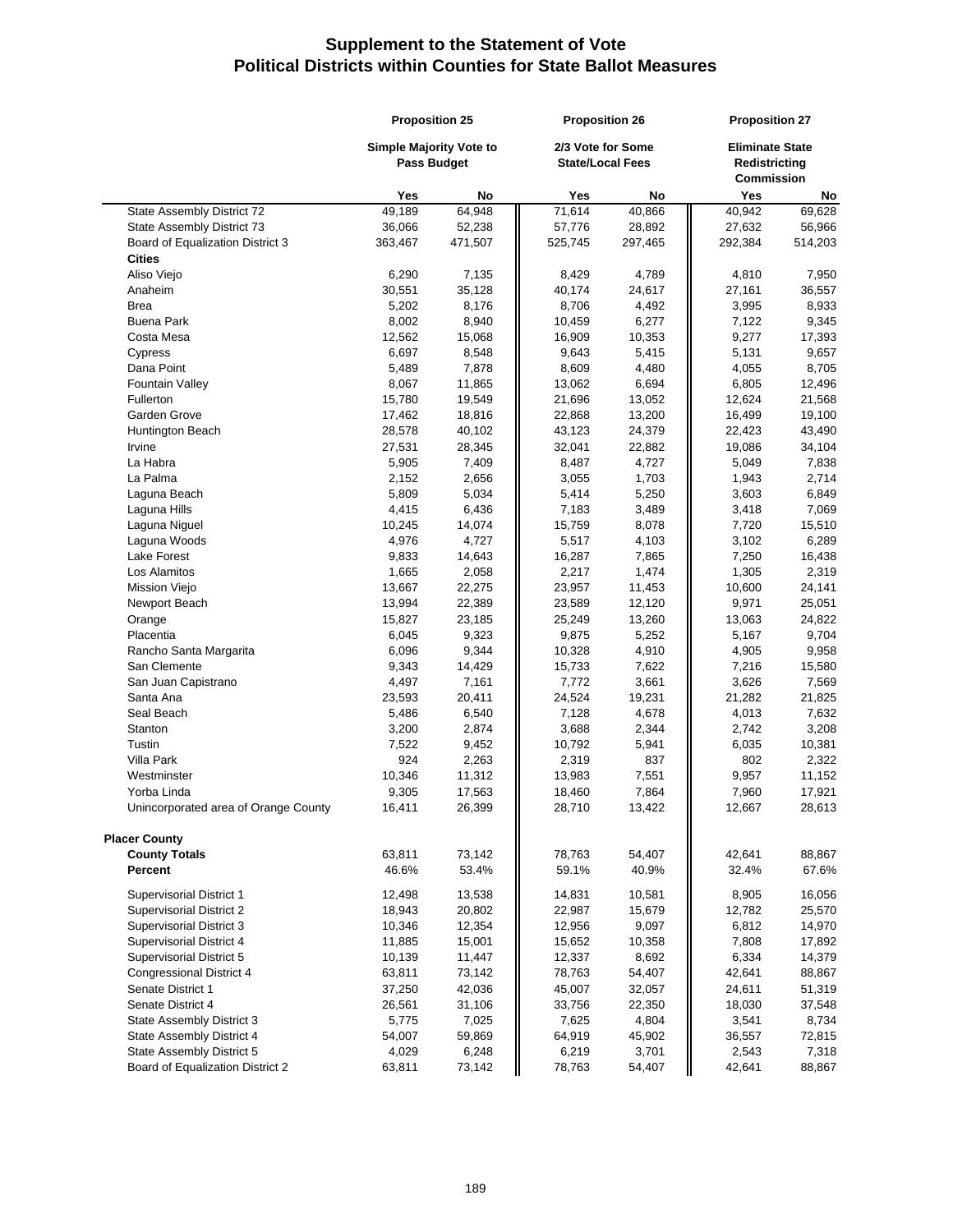|                                                   | <b>Proposition 25</b>                                |         |                                              | <b>Proposition 26</b> |                                                       | <b>Proposition 27</b> |  |
|---------------------------------------------------|------------------------------------------------------|---------|----------------------------------------------|-----------------------|-------------------------------------------------------|-----------------------|--|
|                                                   | <b>Simple Majority Vote to</b><br><b>Pass Budget</b> |         | 2/3 Vote for Some<br><b>State/Local Fees</b> |                       | <b>Eliminate State</b><br>Redistricting<br>Commission |                       |  |
|                                                   | Yes                                                  | No      | Yes                                          | No                    | Yes                                                   | No                    |  |
| <b>Cities</b>                                     |                                                      |         |                                              |                       |                                                       |                       |  |
| Auburn                                            | 2,977                                                | 2,979   | 3,102                                        | 2,675                 | 1,741                                                 | 3,956                 |  |
| Colfax                                            | 308                                                  | 297     | 377                                          | 201                   | 219                                                   | 353                   |  |
| Lincoln                                           | 8,384                                                | 8,986   | 9,996                                        | 6,894                 | 5,585                                                 | 11,196                |  |
| Loomis                                            | 1,208                                                | 1,610   | 1,718                                        | 1,027                 | 884                                                   | 1,788                 |  |
| Rocklin                                           | 9,681                                                | 10,465  | 11,484                                       | 8,141                 | 6,436                                                 | 13,002                |  |
| Roseville                                         | 19,995                                               | 21,629  | 23,538                                       | 16,967                | 13,843                                                | 25,964                |  |
| Unincorporated area of Placer County              | 21,258                                               | 27,176  | 28,548                                       | 18,502                | 13,933                                                | 32,608                |  |
| <b>Plumas County</b>                              |                                                      |         |                                              |                       |                                                       |                       |  |
| <b>County Totals</b>                              | 4,575                                                | 4,422   | 5,381                                        | 3,431                 | 2,940                                                 | 5,778                 |  |
| Percent                                           | 50.9%                                                | 49.1%   | 61.1%                                        | 38.9%                 | 33.7%                                                 | 66.3%                 |  |
| Supervisorial District 1                          | 694                                                  | 838     | 1,004                                        | 505                   | 506                                                   | 981                   |  |
| Supervisorial District 2                          | 813                                                  | 868     | 1,052                                        | 582                   | 494                                                   | 1,135                 |  |
| Supervisorial District 3                          | 857                                                  | 764     | 931                                          | 664                   | 553                                                   | 1,015                 |  |
| Supervisorial District 4                          | 1,001                                                | 731     | 920                                          | 764                   | 600                                                   | 1,070                 |  |
| Supervisorial District 5                          | 1,210                                                | 1,221   | 1,474                                        | 916                   | 787                                                   | 1,577                 |  |
| Congressional District 4                          | 4,575                                                | 4,422   | 5,381                                        | 3,431                 | 2,940                                                 | 5,778                 |  |
| Senate District 1                                 | 4,575                                                | 4,422   | 5,381                                        | 3,431                 | 2,940                                                 | 5,778                 |  |
| State Assembly District 3                         | 4,575                                                | 4,422   | 5,381                                        | 3,431                 | 2,940                                                 | 5,778                 |  |
| Board of Equalization District 2<br><b>Cities</b> | 4,575                                                | 4,422   | 5,381                                        | 3,431                 | 2,940                                                 | 5,778                 |  |
| Portola                                           | 338                                                  | 287     | 375                                          | 244                   | 241                                                   | 367                   |  |
| Unincorporated area of Plumas County              | 4,237                                                | 4,135   | 5,006                                        | 3,187                 | 2,699                                                 | 5,411                 |  |
| <b>Riverside County</b>                           |                                                      |         |                                              |                       |                                                       |                       |  |
| <b>County Totals</b>                              | 223,867                                              | 243,638 | 291,632                                      | 172,420               | 186,009                                               | 264,397               |  |
| Percent                                           | 47.9%                                                | 52.1%   | 62.8%                                        | 37.2%                 | 41.3%                                                 | 58.7%                 |  |
| <b>Supervisorial District 1</b>                   | 41,631                                               | 48,293  | 55,618                                       | 33,693                | 33,661                                                | 53,052                |  |
| <b>Supervisorial District 2</b>                   | 37,216                                               | 42,090  | 49,185                                       | 29,604                | 30,428                                                | 45,797                |  |
| Supervisorial District 3                          | 55,107                                               | 73,001  | 86,358                                       | 40,725                | 46,549                                                | 76,694                |  |
| Supervisorial District 4                          | 48,314                                               | 42,347  | 52,911                                       | 36,951                | 40,093                                                | 47,497                |  |
| Supervisorial District 5                          | 41,599                                               | 37,907  | 47,560                                       | 31,447                | 35,278                                                | 41,357                |  |
| <b>Congressional District 41</b>                  | 19,203                                               | 21,284  | 25,588                                       | 14,618                | 16,329                                                | 22,685                |  |
| <b>Congressional District 44</b>                  | 69,614                                               | 77,476  | 89,614                                       | 56,471                | 56,266                                                | 85,338                |  |
| <b>Congressional District 45</b>                  | 101,183                                              | 101,050 | 124,357                                      | 76,263                | 84,724                                                | 110,288               |  |
| Congressional District 49                         | 33,867                                               | 43,828  | 52,073                                       | 25,068                | 28,690                                                | 46,086                |  |
| Senate District 31                                | 40,673                                               | 41,485  | 47,725                                       | 33,881                | 32,157                                                | 47,010                |  |
| Senate District 36                                | 31,457                                               | 46,319  | 53,568                                       | 23,571                | 25,942                                                | 48,814                |  |
| Senate District 37                                | 131,855                                              | 139,815 | 169,976                                      | 99,654                | 110,146                                               | 151,536               |  |
| Senate District 40                                | 19,882                                               | 16,019  | 20,363                                       | 15,314                | 17,764                                                | 17,037                |  |
| State Assembly District 63                        | 1,235                                                | 1,240   | 1,504                                        | 959                   | 1,006                                                 | 1,372                 |  |
| State Assembly District 64                        | 64,991                                               | 72,083  | 84,882                                       | 51,157                | 52,347                                                | 79,688                |  |
| State Assembly District 65                        | 49,664                                               | 53,330  | 65,254                                       | 36,980                | 43,354                                                | 55,920                |  |
| State Assembly District 66                        | 43,801                                               | 57,041  | 65,918                                       | 34,225                | 36,567                                                | 60,535                |  |
| State Assembly District 71                        | 22,952                                               | 27,611  | 32,473                                       | 17,736                | 19,029                                                | 29,541                |  |
| State Assembly District 80                        | 41,224                                               | 32,333  | 41,601                                       | 31,363                | 33,706                                                | 37,341                |  |
| Board of Equalization District 3                  | 223,867                                              | 243,638 | 291,632                                      | 172,420               | 186,009                                               | 264,397               |  |
| <b>Cities</b>                                     |                                                      |         |                                              |                       |                                                       |                       |  |
| Banning                                           | 3,892                                                | 4,203   | 4,911                                        | 3,139                 | 3,296                                                 | 4,515                 |  |
| Beaumont                                          | 3,929                                                | 4,308   | 5,161                                        | 2,987                 | 3,260                                                 | 4,688                 |  |
| <b>Blythe</b>                                     | 1,571                                                | 1,123   | 1,505                                        | 1,167                 | 1,331                                                 | 1,243                 |  |
| Calimesa                                          | 1,157                                                | 1,588   | 1,818                                        | 891                   | 964                                                   | 1,644                 |  |
| Canyon Lake                                       | 1,412                                                | 2,521   | 2,789                                        | 1,101                 | 1,249                                                 | 2,521                 |  |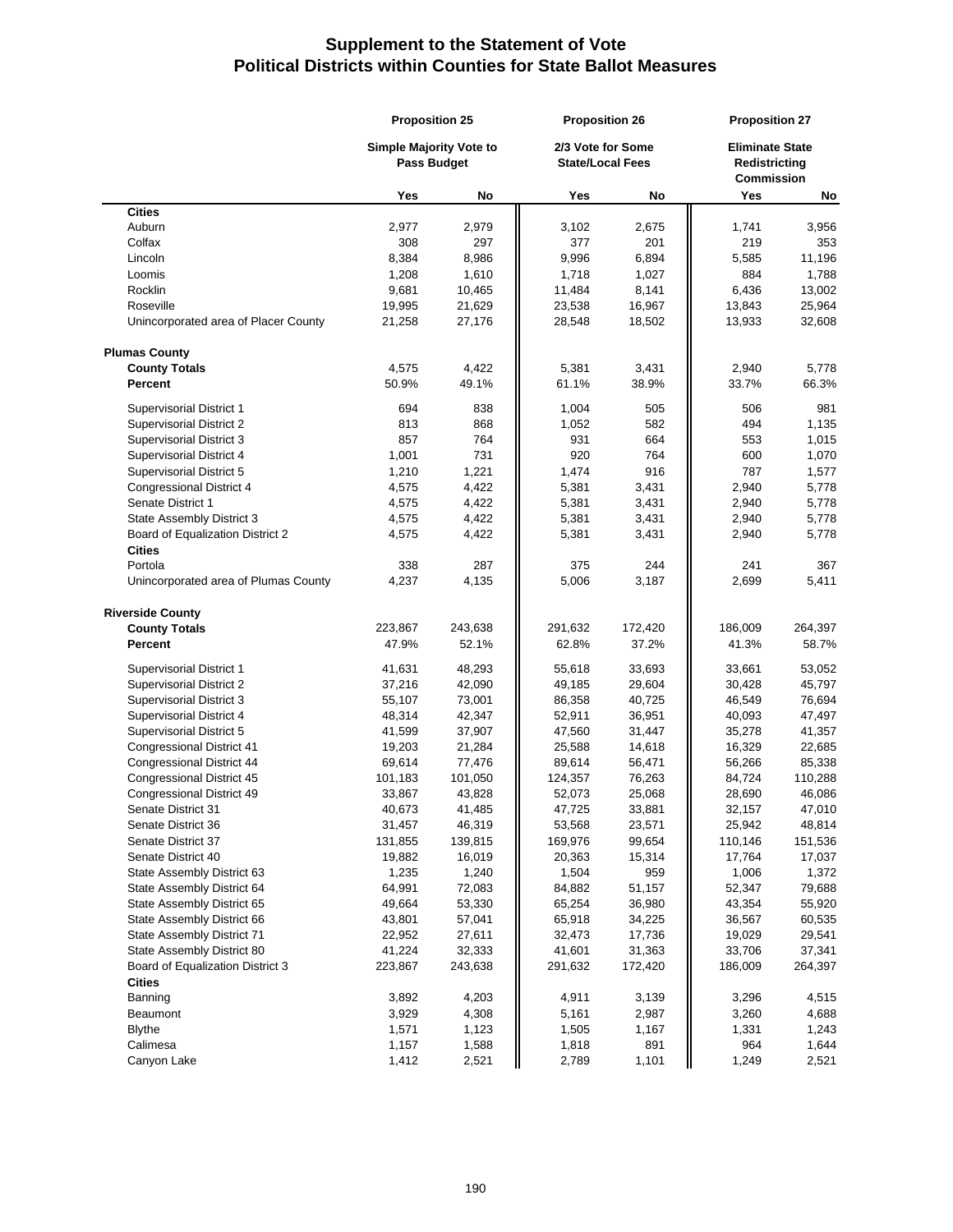| 2/3 Vote for Some<br><b>Simple Majority Vote to</b><br><b>Eliminate State</b><br><b>Pass Budget</b><br><b>State/Local Fees</b><br>Redistricting<br><b>Commission</b><br>Yes<br>Yes<br>No<br>Yes<br>No<br>No<br>5,552<br>4,114<br>5,452<br>4,155<br>4,863<br>4,479<br><b>Cathedral City</b><br>2,268<br>1,535<br>1,998<br>Coachella<br>1,267<br>2,172<br>1,285<br>14,389<br>17,604<br>Corona<br>20,533<br>11,184<br>11,819<br>18,854<br>1,629<br>2,215<br>1,574<br>1,894<br>Desert Hot Springs<br>2,181<br>1,773<br>Eastvale<br>4,359<br>4,085<br>5,298<br>3,128<br>3,611<br>4,532<br>9,786<br>8,693<br>12,088<br>6,238<br>7,601<br>10,192<br>Hemet<br>903<br>698<br>792<br>1,393<br><b>Indian Wells</b><br>1,361<br>1,548<br>7,192<br>6,385<br>5,384<br>6,371<br>Indio<br>8,093<br>6,842<br>La Quinta<br>5,505<br>6,193<br>7,560<br>4,006<br>4,665<br>6,589<br>5,522<br>Lake Elsinore<br>3,816<br>4,583<br>2,835<br>3,318<br>4,767<br>9,375<br>14,033<br>6,595<br>8,255<br>Menifee<br>11,400<br>11,825<br>Moreno Valley<br>17,593<br>14,419<br>18,712<br>13,130<br>15,143<br>15,729<br>15,232<br>8,979<br>10,579<br>17,515<br>8,084<br>15,888<br>Murrieta<br>4,284<br>Norco<br>2,594<br>4,674<br>2,162<br>2,155<br>4,454<br>5,660<br>Palm Desert<br>7,546<br>7,973<br>9,684<br>6,475<br>8,487<br>Palm Springs<br>9,812<br>5,310<br>7,378<br>7,575<br>6,835<br>7,706<br>Perris<br>4,050<br>3,071<br>3,996<br>3,100<br>3,632<br>3,220<br>3,461<br>2,677<br>2,706<br>Rancho Mirage<br>3,420<br>4,143<br>3,961<br>31,501<br>31,234<br>26,298<br>35,991<br>Riverside<br>35,950<br>24,420<br>San Jacinto<br>3,648<br>3,674<br>4,695<br>2,592<br>3,251<br>3,815<br>Temecula<br>10,086<br>14,791<br>16,996<br>7,618<br>7,956<br>15,892<br>Wildomar<br>3,151<br>4,658<br>5,440<br>2,350<br>2,692<br>4,853<br>Unincorporated area of Riverside County<br>43,652<br>53,422<br>62,388<br>34,094<br>36,425<br>57,138<br><b>Sacramento County</b><br><b>County Totals</b><br>205,593<br>229,431<br>179,082<br>192,251<br>147,267<br>241,648<br><b>Percent</b><br>56.2%<br>43.8%<br>51.7%<br>48.3%<br>37.9%<br>62.1%<br>39,212<br><b>Supervisorial District 1</b><br>45,144<br>25,307<br>32,360<br>36,211<br>27,926<br>37,207<br><b>Supervisorial District 2</b><br>21,295<br>25,517<br>31,347<br>24,552<br>31,225<br>Supervisorial District 3<br>46,396<br>39,555<br>40,686<br>42,828<br>27,697<br>54,446<br>Supervisorial District 4<br>44,039<br>47,653<br>51,323<br>38,061<br>28,942<br>59,077<br>Supervisorial District 5<br>56,645<br>45,272<br>55,707<br>43,804<br>38,150<br>57,688<br><b>Congressional District 3</b><br>114,271<br>108,919<br>121,110<br>96,330<br>74,769<br>137,495<br>Congressional District 4<br>5,106<br>6,463<br>6,782<br>4,527<br>3,472<br>7,702<br>63,253<br>95,920<br>Congressional District 5<br>109,556<br>77,141<br>91,029<br>68,652<br>447<br>Congressional District 10<br>498<br>560<br>365<br>374<br>531<br>Senate District 1<br>76,069<br>78,133<br>83,588<br>66,688<br>49,056<br>97,669<br>Senate District 5<br>11,907<br>7,687<br>10,015<br>9,103<br>7,958<br>10,359<br>141,455<br>93,262<br>111,990<br>116,460<br>90,253<br>133,620<br>Senate District 6<br>State Assembly District 4<br>11,891<br>10,801<br>13,258<br>8,788<br>8,299<br>13,375<br>State Assembly District 5<br>79,167<br>74,055<br>80,702<br>68,551<br>50,881<br>96,056<br>State Assembly District 9<br>68,469<br>36,412<br>43,256<br>58,682<br>42,150<br>57,752<br>State Assembly District 10<br>46,802<br>49,510<br>39,922<br>40,350<br>31,886<br>52,469<br>State Assembly District 15<br>20,394<br>17,892<br>21,575<br>15,880<br>14,051<br>21,996<br>Board of Equalization District 2<br>229,431<br>179,082<br>205,593<br>192,251<br>147,267<br>241,648<br><b>Cities</b><br>12,940<br>15,912<br><b>Citrus Heights</b><br>12,972<br>15,066<br>10,238<br>8,991<br><b>Elk Grove</b><br>25,870<br>19,159<br>23,923<br>20,028<br>17,429<br>24,486<br>Folsom<br>12,714<br>13,265<br>15,842<br>11,440<br>10,231<br>7,309<br>Galt<br>3,030<br>2,778<br>3,381<br>2,284<br>2,287<br>3,248<br>109<br>Isleton<br>136<br>86<br>106<br>99<br>107<br>Rancho Cordova<br>9,563<br>7,333<br>9,459<br>7,086<br>6,403<br>9,462<br>78,928<br>43,660<br>51,467<br>67,657<br>48,096<br>68,655<br>Sacramento<br>87,524<br>Unincorporated area of Sacramento<br>80,380<br>88,923<br>74,621<br>56,653<br>103,936 | <b>Proposition 25</b> |  | <b>Proposition 26</b> |  | <b>Proposition 27</b> |  |
|----------------------------------------------------------------------------------------------------------------------------------------------------------------------------------------------------------------------------------------------------------------------------------------------------------------------------------------------------------------------------------------------------------------------------------------------------------------------------------------------------------------------------------------------------------------------------------------------------------------------------------------------------------------------------------------------------------------------------------------------------------------------------------------------------------------------------------------------------------------------------------------------------------------------------------------------------------------------------------------------------------------------------------------------------------------------------------------------------------------------------------------------------------------------------------------------------------------------------------------------------------------------------------------------------------------------------------------------------------------------------------------------------------------------------------------------------------------------------------------------------------------------------------------------------------------------------------------------------------------------------------------------------------------------------------------------------------------------------------------------------------------------------------------------------------------------------------------------------------------------------------------------------------------------------------------------------------------------------------------------------------------------------------------------------------------------------------------------------------------------------------------------------------------------------------------------------------------------------------------------------------------------------------------------------------------------------------------------------------------------------------------------------------------------------------------------------------------------------------------------------------------------------------------------------------------------------------------------------------------------------------------------------------------------------------------------------------------------------------------------------------------------------------------------------------------------------------------------------------------------------------------------------------------------------------------------------------------------------------------------------------------------------------------------------------------------------------------------------------------------------------------------------------------------------------------------------------------------------------------------------------------------------------------------------------------------------------------------------------------------------------------------------------------------------------------------------------------------------------------------------------------------------------------------------------------------------------------------------------------------------------------------------------------------------------------------------------------------------------------------------------------------------------------------------------------------------------------------------------------------------------------------------------------------------------------------------------------------------------------------------------------------------------------------------------------------------------------------------------------------------------------------------------------------------------------------------------------------------------------------------------------------------------------------------------------------------------------------------------------------------------------|-----------------------|--|-----------------------|--|-----------------------|--|
|                                                                                                                                                                                                                                                                                                                                                                                                                                                                                                                                                                                                                                                                                                                                                                                                                                                                                                                                                                                                                                                                                                                                                                                                                                                                                                                                                                                                                                                                                                                                                                                                                                                                                                                                                                                                                                                                                                                                                                                                                                                                                                                                                                                                                                                                                                                                                                                                                                                                                                                                                                                                                                                                                                                                                                                                                                                                                                                                                                                                                                                                                                                                                                                                                                                                                                                                                                                                                                                                                                                                                                                                                                                                                                                                                                                                                                                                                                                                                                                                                                                                                                                                                                                                                                                                                                                                                                                        |                       |  |                       |  |                       |  |
|                                                                                                                                                                                                                                                                                                                                                                                                                                                                                                                                                                                                                                                                                                                                                                                                                                                                                                                                                                                                                                                                                                                                                                                                                                                                                                                                                                                                                                                                                                                                                                                                                                                                                                                                                                                                                                                                                                                                                                                                                                                                                                                                                                                                                                                                                                                                                                                                                                                                                                                                                                                                                                                                                                                                                                                                                                                                                                                                                                                                                                                                                                                                                                                                                                                                                                                                                                                                                                                                                                                                                                                                                                                                                                                                                                                                                                                                                                                                                                                                                                                                                                                                                                                                                                                                                                                                                                                        |                       |  |                       |  |                       |  |
|                                                                                                                                                                                                                                                                                                                                                                                                                                                                                                                                                                                                                                                                                                                                                                                                                                                                                                                                                                                                                                                                                                                                                                                                                                                                                                                                                                                                                                                                                                                                                                                                                                                                                                                                                                                                                                                                                                                                                                                                                                                                                                                                                                                                                                                                                                                                                                                                                                                                                                                                                                                                                                                                                                                                                                                                                                                                                                                                                                                                                                                                                                                                                                                                                                                                                                                                                                                                                                                                                                                                                                                                                                                                                                                                                                                                                                                                                                                                                                                                                                                                                                                                                                                                                                                                                                                                                                                        |                       |  |                       |  |                       |  |
|                                                                                                                                                                                                                                                                                                                                                                                                                                                                                                                                                                                                                                                                                                                                                                                                                                                                                                                                                                                                                                                                                                                                                                                                                                                                                                                                                                                                                                                                                                                                                                                                                                                                                                                                                                                                                                                                                                                                                                                                                                                                                                                                                                                                                                                                                                                                                                                                                                                                                                                                                                                                                                                                                                                                                                                                                                                                                                                                                                                                                                                                                                                                                                                                                                                                                                                                                                                                                                                                                                                                                                                                                                                                                                                                                                                                                                                                                                                                                                                                                                                                                                                                                                                                                                                                                                                                                                                        |                       |  |                       |  |                       |  |
|                                                                                                                                                                                                                                                                                                                                                                                                                                                                                                                                                                                                                                                                                                                                                                                                                                                                                                                                                                                                                                                                                                                                                                                                                                                                                                                                                                                                                                                                                                                                                                                                                                                                                                                                                                                                                                                                                                                                                                                                                                                                                                                                                                                                                                                                                                                                                                                                                                                                                                                                                                                                                                                                                                                                                                                                                                                                                                                                                                                                                                                                                                                                                                                                                                                                                                                                                                                                                                                                                                                                                                                                                                                                                                                                                                                                                                                                                                                                                                                                                                                                                                                                                                                                                                                                                                                                                                                        |                       |  |                       |  |                       |  |
|                                                                                                                                                                                                                                                                                                                                                                                                                                                                                                                                                                                                                                                                                                                                                                                                                                                                                                                                                                                                                                                                                                                                                                                                                                                                                                                                                                                                                                                                                                                                                                                                                                                                                                                                                                                                                                                                                                                                                                                                                                                                                                                                                                                                                                                                                                                                                                                                                                                                                                                                                                                                                                                                                                                                                                                                                                                                                                                                                                                                                                                                                                                                                                                                                                                                                                                                                                                                                                                                                                                                                                                                                                                                                                                                                                                                                                                                                                                                                                                                                                                                                                                                                                                                                                                                                                                                                                                        |                       |  |                       |  |                       |  |
|                                                                                                                                                                                                                                                                                                                                                                                                                                                                                                                                                                                                                                                                                                                                                                                                                                                                                                                                                                                                                                                                                                                                                                                                                                                                                                                                                                                                                                                                                                                                                                                                                                                                                                                                                                                                                                                                                                                                                                                                                                                                                                                                                                                                                                                                                                                                                                                                                                                                                                                                                                                                                                                                                                                                                                                                                                                                                                                                                                                                                                                                                                                                                                                                                                                                                                                                                                                                                                                                                                                                                                                                                                                                                                                                                                                                                                                                                                                                                                                                                                                                                                                                                                                                                                                                                                                                                                                        |                       |  |                       |  |                       |  |
|                                                                                                                                                                                                                                                                                                                                                                                                                                                                                                                                                                                                                                                                                                                                                                                                                                                                                                                                                                                                                                                                                                                                                                                                                                                                                                                                                                                                                                                                                                                                                                                                                                                                                                                                                                                                                                                                                                                                                                                                                                                                                                                                                                                                                                                                                                                                                                                                                                                                                                                                                                                                                                                                                                                                                                                                                                                                                                                                                                                                                                                                                                                                                                                                                                                                                                                                                                                                                                                                                                                                                                                                                                                                                                                                                                                                                                                                                                                                                                                                                                                                                                                                                                                                                                                                                                                                                                                        |                       |  |                       |  |                       |  |
|                                                                                                                                                                                                                                                                                                                                                                                                                                                                                                                                                                                                                                                                                                                                                                                                                                                                                                                                                                                                                                                                                                                                                                                                                                                                                                                                                                                                                                                                                                                                                                                                                                                                                                                                                                                                                                                                                                                                                                                                                                                                                                                                                                                                                                                                                                                                                                                                                                                                                                                                                                                                                                                                                                                                                                                                                                                                                                                                                                                                                                                                                                                                                                                                                                                                                                                                                                                                                                                                                                                                                                                                                                                                                                                                                                                                                                                                                                                                                                                                                                                                                                                                                                                                                                                                                                                                                                                        |                       |  |                       |  |                       |  |
|                                                                                                                                                                                                                                                                                                                                                                                                                                                                                                                                                                                                                                                                                                                                                                                                                                                                                                                                                                                                                                                                                                                                                                                                                                                                                                                                                                                                                                                                                                                                                                                                                                                                                                                                                                                                                                                                                                                                                                                                                                                                                                                                                                                                                                                                                                                                                                                                                                                                                                                                                                                                                                                                                                                                                                                                                                                                                                                                                                                                                                                                                                                                                                                                                                                                                                                                                                                                                                                                                                                                                                                                                                                                                                                                                                                                                                                                                                                                                                                                                                                                                                                                                                                                                                                                                                                                                                                        |                       |  |                       |  |                       |  |
|                                                                                                                                                                                                                                                                                                                                                                                                                                                                                                                                                                                                                                                                                                                                                                                                                                                                                                                                                                                                                                                                                                                                                                                                                                                                                                                                                                                                                                                                                                                                                                                                                                                                                                                                                                                                                                                                                                                                                                                                                                                                                                                                                                                                                                                                                                                                                                                                                                                                                                                                                                                                                                                                                                                                                                                                                                                                                                                                                                                                                                                                                                                                                                                                                                                                                                                                                                                                                                                                                                                                                                                                                                                                                                                                                                                                                                                                                                                                                                                                                                                                                                                                                                                                                                                                                                                                                                                        |                       |  |                       |  |                       |  |
|                                                                                                                                                                                                                                                                                                                                                                                                                                                                                                                                                                                                                                                                                                                                                                                                                                                                                                                                                                                                                                                                                                                                                                                                                                                                                                                                                                                                                                                                                                                                                                                                                                                                                                                                                                                                                                                                                                                                                                                                                                                                                                                                                                                                                                                                                                                                                                                                                                                                                                                                                                                                                                                                                                                                                                                                                                                                                                                                                                                                                                                                                                                                                                                                                                                                                                                                                                                                                                                                                                                                                                                                                                                                                                                                                                                                                                                                                                                                                                                                                                                                                                                                                                                                                                                                                                                                                                                        |                       |  |                       |  |                       |  |
|                                                                                                                                                                                                                                                                                                                                                                                                                                                                                                                                                                                                                                                                                                                                                                                                                                                                                                                                                                                                                                                                                                                                                                                                                                                                                                                                                                                                                                                                                                                                                                                                                                                                                                                                                                                                                                                                                                                                                                                                                                                                                                                                                                                                                                                                                                                                                                                                                                                                                                                                                                                                                                                                                                                                                                                                                                                                                                                                                                                                                                                                                                                                                                                                                                                                                                                                                                                                                                                                                                                                                                                                                                                                                                                                                                                                                                                                                                                                                                                                                                                                                                                                                                                                                                                                                                                                                                                        |                       |  |                       |  |                       |  |
|                                                                                                                                                                                                                                                                                                                                                                                                                                                                                                                                                                                                                                                                                                                                                                                                                                                                                                                                                                                                                                                                                                                                                                                                                                                                                                                                                                                                                                                                                                                                                                                                                                                                                                                                                                                                                                                                                                                                                                                                                                                                                                                                                                                                                                                                                                                                                                                                                                                                                                                                                                                                                                                                                                                                                                                                                                                                                                                                                                                                                                                                                                                                                                                                                                                                                                                                                                                                                                                                                                                                                                                                                                                                                                                                                                                                                                                                                                                                                                                                                                                                                                                                                                                                                                                                                                                                                                                        |                       |  |                       |  |                       |  |
|                                                                                                                                                                                                                                                                                                                                                                                                                                                                                                                                                                                                                                                                                                                                                                                                                                                                                                                                                                                                                                                                                                                                                                                                                                                                                                                                                                                                                                                                                                                                                                                                                                                                                                                                                                                                                                                                                                                                                                                                                                                                                                                                                                                                                                                                                                                                                                                                                                                                                                                                                                                                                                                                                                                                                                                                                                                                                                                                                                                                                                                                                                                                                                                                                                                                                                                                                                                                                                                                                                                                                                                                                                                                                                                                                                                                                                                                                                                                                                                                                                                                                                                                                                                                                                                                                                                                                                                        |                       |  |                       |  |                       |  |
|                                                                                                                                                                                                                                                                                                                                                                                                                                                                                                                                                                                                                                                                                                                                                                                                                                                                                                                                                                                                                                                                                                                                                                                                                                                                                                                                                                                                                                                                                                                                                                                                                                                                                                                                                                                                                                                                                                                                                                                                                                                                                                                                                                                                                                                                                                                                                                                                                                                                                                                                                                                                                                                                                                                                                                                                                                                                                                                                                                                                                                                                                                                                                                                                                                                                                                                                                                                                                                                                                                                                                                                                                                                                                                                                                                                                                                                                                                                                                                                                                                                                                                                                                                                                                                                                                                                                                                                        |                       |  |                       |  |                       |  |
|                                                                                                                                                                                                                                                                                                                                                                                                                                                                                                                                                                                                                                                                                                                                                                                                                                                                                                                                                                                                                                                                                                                                                                                                                                                                                                                                                                                                                                                                                                                                                                                                                                                                                                                                                                                                                                                                                                                                                                                                                                                                                                                                                                                                                                                                                                                                                                                                                                                                                                                                                                                                                                                                                                                                                                                                                                                                                                                                                                                                                                                                                                                                                                                                                                                                                                                                                                                                                                                                                                                                                                                                                                                                                                                                                                                                                                                                                                                                                                                                                                                                                                                                                                                                                                                                                                                                                                                        |                       |  |                       |  |                       |  |
|                                                                                                                                                                                                                                                                                                                                                                                                                                                                                                                                                                                                                                                                                                                                                                                                                                                                                                                                                                                                                                                                                                                                                                                                                                                                                                                                                                                                                                                                                                                                                                                                                                                                                                                                                                                                                                                                                                                                                                                                                                                                                                                                                                                                                                                                                                                                                                                                                                                                                                                                                                                                                                                                                                                                                                                                                                                                                                                                                                                                                                                                                                                                                                                                                                                                                                                                                                                                                                                                                                                                                                                                                                                                                                                                                                                                                                                                                                                                                                                                                                                                                                                                                                                                                                                                                                                                                                                        |                       |  |                       |  |                       |  |
|                                                                                                                                                                                                                                                                                                                                                                                                                                                                                                                                                                                                                                                                                                                                                                                                                                                                                                                                                                                                                                                                                                                                                                                                                                                                                                                                                                                                                                                                                                                                                                                                                                                                                                                                                                                                                                                                                                                                                                                                                                                                                                                                                                                                                                                                                                                                                                                                                                                                                                                                                                                                                                                                                                                                                                                                                                                                                                                                                                                                                                                                                                                                                                                                                                                                                                                                                                                                                                                                                                                                                                                                                                                                                                                                                                                                                                                                                                                                                                                                                                                                                                                                                                                                                                                                                                                                                                                        |                       |  |                       |  |                       |  |
|                                                                                                                                                                                                                                                                                                                                                                                                                                                                                                                                                                                                                                                                                                                                                                                                                                                                                                                                                                                                                                                                                                                                                                                                                                                                                                                                                                                                                                                                                                                                                                                                                                                                                                                                                                                                                                                                                                                                                                                                                                                                                                                                                                                                                                                                                                                                                                                                                                                                                                                                                                                                                                                                                                                                                                                                                                                                                                                                                                                                                                                                                                                                                                                                                                                                                                                                                                                                                                                                                                                                                                                                                                                                                                                                                                                                                                                                                                                                                                                                                                                                                                                                                                                                                                                                                                                                                                                        |                       |  |                       |  |                       |  |
|                                                                                                                                                                                                                                                                                                                                                                                                                                                                                                                                                                                                                                                                                                                                                                                                                                                                                                                                                                                                                                                                                                                                                                                                                                                                                                                                                                                                                                                                                                                                                                                                                                                                                                                                                                                                                                                                                                                                                                                                                                                                                                                                                                                                                                                                                                                                                                                                                                                                                                                                                                                                                                                                                                                                                                                                                                                                                                                                                                                                                                                                                                                                                                                                                                                                                                                                                                                                                                                                                                                                                                                                                                                                                                                                                                                                                                                                                                                                                                                                                                                                                                                                                                                                                                                                                                                                                                                        |                       |  |                       |  |                       |  |
|                                                                                                                                                                                                                                                                                                                                                                                                                                                                                                                                                                                                                                                                                                                                                                                                                                                                                                                                                                                                                                                                                                                                                                                                                                                                                                                                                                                                                                                                                                                                                                                                                                                                                                                                                                                                                                                                                                                                                                                                                                                                                                                                                                                                                                                                                                                                                                                                                                                                                                                                                                                                                                                                                                                                                                                                                                                                                                                                                                                                                                                                                                                                                                                                                                                                                                                                                                                                                                                                                                                                                                                                                                                                                                                                                                                                                                                                                                                                                                                                                                                                                                                                                                                                                                                                                                                                                                                        |                       |  |                       |  |                       |  |
|                                                                                                                                                                                                                                                                                                                                                                                                                                                                                                                                                                                                                                                                                                                                                                                                                                                                                                                                                                                                                                                                                                                                                                                                                                                                                                                                                                                                                                                                                                                                                                                                                                                                                                                                                                                                                                                                                                                                                                                                                                                                                                                                                                                                                                                                                                                                                                                                                                                                                                                                                                                                                                                                                                                                                                                                                                                                                                                                                                                                                                                                                                                                                                                                                                                                                                                                                                                                                                                                                                                                                                                                                                                                                                                                                                                                                                                                                                                                                                                                                                                                                                                                                                                                                                                                                                                                                                                        |                       |  |                       |  |                       |  |
|                                                                                                                                                                                                                                                                                                                                                                                                                                                                                                                                                                                                                                                                                                                                                                                                                                                                                                                                                                                                                                                                                                                                                                                                                                                                                                                                                                                                                                                                                                                                                                                                                                                                                                                                                                                                                                                                                                                                                                                                                                                                                                                                                                                                                                                                                                                                                                                                                                                                                                                                                                                                                                                                                                                                                                                                                                                                                                                                                                                                                                                                                                                                                                                                                                                                                                                                                                                                                                                                                                                                                                                                                                                                                                                                                                                                                                                                                                                                                                                                                                                                                                                                                                                                                                                                                                                                                                                        |                       |  |                       |  |                       |  |
|                                                                                                                                                                                                                                                                                                                                                                                                                                                                                                                                                                                                                                                                                                                                                                                                                                                                                                                                                                                                                                                                                                                                                                                                                                                                                                                                                                                                                                                                                                                                                                                                                                                                                                                                                                                                                                                                                                                                                                                                                                                                                                                                                                                                                                                                                                                                                                                                                                                                                                                                                                                                                                                                                                                                                                                                                                                                                                                                                                                                                                                                                                                                                                                                                                                                                                                                                                                                                                                                                                                                                                                                                                                                                                                                                                                                                                                                                                                                                                                                                                                                                                                                                                                                                                                                                                                                                                                        |                       |  |                       |  |                       |  |
|                                                                                                                                                                                                                                                                                                                                                                                                                                                                                                                                                                                                                                                                                                                                                                                                                                                                                                                                                                                                                                                                                                                                                                                                                                                                                                                                                                                                                                                                                                                                                                                                                                                                                                                                                                                                                                                                                                                                                                                                                                                                                                                                                                                                                                                                                                                                                                                                                                                                                                                                                                                                                                                                                                                                                                                                                                                                                                                                                                                                                                                                                                                                                                                                                                                                                                                                                                                                                                                                                                                                                                                                                                                                                                                                                                                                                                                                                                                                                                                                                                                                                                                                                                                                                                                                                                                                                                                        |                       |  |                       |  |                       |  |
|                                                                                                                                                                                                                                                                                                                                                                                                                                                                                                                                                                                                                                                                                                                                                                                                                                                                                                                                                                                                                                                                                                                                                                                                                                                                                                                                                                                                                                                                                                                                                                                                                                                                                                                                                                                                                                                                                                                                                                                                                                                                                                                                                                                                                                                                                                                                                                                                                                                                                                                                                                                                                                                                                                                                                                                                                                                                                                                                                                                                                                                                                                                                                                                                                                                                                                                                                                                                                                                                                                                                                                                                                                                                                                                                                                                                                                                                                                                                                                                                                                                                                                                                                                                                                                                                                                                                                                                        |                       |  |                       |  |                       |  |
|                                                                                                                                                                                                                                                                                                                                                                                                                                                                                                                                                                                                                                                                                                                                                                                                                                                                                                                                                                                                                                                                                                                                                                                                                                                                                                                                                                                                                                                                                                                                                                                                                                                                                                                                                                                                                                                                                                                                                                                                                                                                                                                                                                                                                                                                                                                                                                                                                                                                                                                                                                                                                                                                                                                                                                                                                                                                                                                                                                                                                                                                                                                                                                                                                                                                                                                                                                                                                                                                                                                                                                                                                                                                                                                                                                                                                                                                                                                                                                                                                                                                                                                                                                                                                                                                                                                                                                                        |                       |  |                       |  |                       |  |
|                                                                                                                                                                                                                                                                                                                                                                                                                                                                                                                                                                                                                                                                                                                                                                                                                                                                                                                                                                                                                                                                                                                                                                                                                                                                                                                                                                                                                                                                                                                                                                                                                                                                                                                                                                                                                                                                                                                                                                                                                                                                                                                                                                                                                                                                                                                                                                                                                                                                                                                                                                                                                                                                                                                                                                                                                                                                                                                                                                                                                                                                                                                                                                                                                                                                                                                                                                                                                                                                                                                                                                                                                                                                                                                                                                                                                                                                                                                                                                                                                                                                                                                                                                                                                                                                                                                                                                                        |                       |  |                       |  |                       |  |
|                                                                                                                                                                                                                                                                                                                                                                                                                                                                                                                                                                                                                                                                                                                                                                                                                                                                                                                                                                                                                                                                                                                                                                                                                                                                                                                                                                                                                                                                                                                                                                                                                                                                                                                                                                                                                                                                                                                                                                                                                                                                                                                                                                                                                                                                                                                                                                                                                                                                                                                                                                                                                                                                                                                                                                                                                                                                                                                                                                                                                                                                                                                                                                                                                                                                                                                                                                                                                                                                                                                                                                                                                                                                                                                                                                                                                                                                                                                                                                                                                                                                                                                                                                                                                                                                                                                                                                                        |                       |  |                       |  |                       |  |
|                                                                                                                                                                                                                                                                                                                                                                                                                                                                                                                                                                                                                                                                                                                                                                                                                                                                                                                                                                                                                                                                                                                                                                                                                                                                                                                                                                                                                                                                                                                                                                                                                                                                                                                                                                                                                                                                                                                                                                                                                                                                                                                                                                                                                                                                                                                                                                                                                                                                                                                                                                                                                                                                                                                                                                                                                                                                                                                                                                                                                                                                                                                                                                                                                                                                                                                                                                                                                                                                                                                                                                                                                                                                                                                                                                                                                                                                                                                                                                                                                                                                                                                                                                                                                                                                                                                                                                                        |                       |  |                       |  |                       |  |
|                                                                                                                                                                                                                                                                                                                                                                                                                                                                                                                                                                                                                                                                                                                                                                                                                                                                                                                                                                                                                                                                                                                                                                                                                                                                                                                                                                                                                                                                                                                                                                                                                                                                                                                                                                                                                                                                                                                                                                                                                                                                                                                                                                                                                                                                                                                                                                                                                                                                                                                                                                                                                                                                                                                                                                                                                                                                                                                                                                                                                                                                                                                                                                                                                                                                                                                                                                                                                                                                                                                                                                                                                                                                                                                                                                                                                                                                                                                                                                                                                                                                                                                                                                                                                                                                                                                                                                                        |                       |  |                       |  |                       |  |
|                                                                                                                                                                                                                                                                                                                                                                                                                                                                                                                                                                                                                                                                                                                                                                                                                                                                                                                                                                                                                                                                                                                                                                                                                                                                                                                                                                                                                                                                                                                                                                                                                                                                                                                                                                                                                                                                                                                                                                                                                                                                                                                                                                                                                                                                                                                                                                                                                                                                                                                                                                                                                                                                                                                                                                                                                                                                                                                                                                                                                                                                                                                                                                                                                                                                                                                                                                                                                                                                                                                                                                                                                                                                                                                                                                                                                                                                                                                                                                                                                                                                                                                                                                                                                                                                                                                                                                                        |                       |  |                       |  |                       |  |
|                                                                                                                                                                                                                                                                                                                                                                                                                                                                                                                                                                                                                                                                                                                                                                                                                                                                                                                                                                                                                                                                                                                                                                                                                                                                                                                                                                                                                                                                                                                                                                                                                                                                                                                                                                                                                                                                                                                                                                                                                                                                                                                                                                                                                                                                                                                                                                                                                                                                                                                                                                                                                                                                                                                                                                                                                                                                                                                                                                                                                                                                                                                                                                                                                                                                                                                                                                                                                                                                                                                                                                                                                                                                                                                                                                                                                                                                                                                                                                                                                                                                                                                                                                                                                                                                                                                                                                                        |                       |  |                       |  |                       |  |
|                                                                                                                                                                                                                                                                                                                                                                                                                                                                                                                                                                                                                                                                                                                                                                                                                                                                                                                                                                                                                                                                                                                                                                                                                                                                                                                                                                                                                                                                                                                                                                                                                                                                                                                                                                                                                                                                                                                                                                                                                                                                                                                                                                                                                                                                                                                                                                                                                                                                                                                                                                                                                                                                                                                                                                                                                                                                                                                                                                                                                                                                                                                                                                                                                                                                                                                                                                                                                                                                                                                                                                                                                                                                                                                                                                                                                                                                                                                                                                                                                                                                                                                                                                                                                                                                                                                                                                                        |                       |  |                       |  |                       |  |
|                                                                                                                                                                                                                                                                                                                                                                                                                                                                                                                                                                                                                                                                                                                                                                                                                                                                                                                                                                                                                                                                                                                                                                                                                                                                                                                                                                                                                                                                                                                                                                                                                                                                                                                                                                                                                                                                                                                                                                                                                                                                                                                                                                                                                                                                                                                                                                                                                                                                                                                                                                                                                                                                                                                                                                                                                                                                                                                                                                                                                                                                                                                                                                                                                                                                                                                                                                                                                                                                                                                                                                                                                                                                                                                                                                                                                                                                                                                                                                                                                                                                                                                                                                                                                                                                                                                                                                                        |                       |  |                       |  |                       |  |
|                                                                                                                                                                                                                                                                                                                                                                                                                                                                                                                                                                                                                                                                                                                                                                                                                                                                                                                                                                                                                                                                                                                                                                                                                                                                                                                                                                                                                                                                                                                                                                                                                                                                                                                                                                                                                                                                                                                                                                                                                                                                                                                                                                                                                                                                                                                                                                                                                                                                                                                                                                                                                                                                                                                                                                                                                                                                                                                                                                                                                                                                                                                                                                                                                                                                                                                                                                                                                                                                                                                                                                                                                                                                                                                                                                                                                                                                                                                                                                                                                                                                                                                                                                                                                                                                                                                                                                                        |                       |  |                       |  |                       |  |
|                                                                                                                                                                                                                                                                                                                                                                                                                                                                                                                                                                                                                                                                                                                                                                                                                                                                                                                                                                                                                                                                                                                                                                                                                                                                                                                                                                                                                                                                                                                                                                                                                                                                                                                                                                                                                                                                                                                                                                                                                                                                                                                                                                                                                                                                                                                                                                                                                                                                                                                                                                                                                                                                                                                                                                                                                                                                                                                                                                                                                                                                                                                                                                                                                                                                                                                                                                                                                                                                                                                                                                                                                                                                                                                                                                                                                                                                                                                                                                                                                                                                                                                                                                                                                                                                                                                                                                                        |                       |  |                       |  |                       |  |
|                                                                                                                                                                                                                                                                                                                                                                                                                                                                                                                                                                                                                                                                                                                                                                                                                                                                                                                                                                                                                                                                                                                                                                                                                                                                                                                                                                                                                                                                                                                                                                                                                                                                                                                                                                                                                                                                                                                                                                                                                                                                                                                                                                                                                                                                                                                                                                                                                                                                                                                                                                                                                                                                                                                                                                                                                                                                                                                                                                                                                                                                                                                                                                                                                                                                                                                                                                                                                                                                                                                                                                                                                                                                                                                                                                                                                                                                                                                                                                                                                                                                                                                                                                                                                                                                                                                                                                                        |                       |  |                       |  |                       |  |
|                                                                                                                                                                                                                                                                                                                                                                                                                                                                                                                                                                                                                                                                                                                                                                                                                                                                                                                                                                                                                                                                                                                                                                                                                                                                                                                                                                                                                                                                                                                                                                                                                                                                                                                                                                                                                                                                                                                                                                                                                                                                                                                                                                                                                                                                                                                                                                                                                                                                                                                                                                                                                                                                                                                                                                                                                                                                                                                                                                                                                                                                                                                                                                                                                                                                                                                                                                                                                                                                                                                                                                                                                                                                                                                                                                                                                                                                                                                                                                                                                                                                                                                                                                                                                                                                                                                                                                                        |                       |  |                       |  |                       |  |
|                                                                                                                                                                                                                                                                                                                                                                                                                                                                                                                                                                                                                                                                                                                                                                                                                                                                                                                                                                                                                                                                                                                                                                                                                                                                                                                                                                                                                                                                                                                                                                                                                                                                                                                                                                                                                                                                                                                                                                                                                                                                                                                                                                                                                                                                                                                                                                                                                                                                                                                                                                                                                                                                                                                                                                                                                                                                                                                                                                                                                                                                                                                                                                                                                                                                                                                                                                                                                                                                                                                                                                                                                                                                                                                                                                                                                                                                                                                                                                                                                                                                                                                                                                                                                                                                                                                                                                                        |                       |  |                       |  |                       |  |
|                                                                                                                                                                                                                                                                                                                                                                                                                                                                                                                                                                                                                                                                                                                                                                                                                                                                                                                                                                                                                                                                                                                                                                                                                                                                                                                                                                                                                                                                                                                                                                                                                                                                                                                                                                                                                                                                                                                                                                                                                                                                                                                                                                                                                                                                                                                                                                                                                                                                                                                                                                                                                                                                                                                                                                                                                                                                                                                                                                                                                                                                                                                                                                                                                                                                                                                                                                                                                                                                                                                                                                                                                                                                                                                                                                                                                                                                                                                                                                                                                                                                                                                                                                                                                                                                                                                                                                                        |                       |  |                       |  |                       |  |
|                                                                                                                                                                                                                                                                                                                                                                                                                                                                                                                                                                                                                                                                                                                                                                                                                                                                                                                                                                                                                                                                                                                                                                                                                                                                                                                                                                                                                                                                                                                                                                                                                                                                                                                                                                                                                                                                                                                                                                                                                                                                                                                                                                                                                                                                                                                                                                                                                                                                                                                                                                                                                                                                                                                                                                                                                                                                                                                                                                                                                                                                                                                                                                                                                                                                                                                                                                                                                                                                                                                                                                                                                                                                                                                                                                                                                                                                                                                                                                                                                                                                                                                                                                                                                                                                                                                                                                                        |                       |  |                       |  |                       |  |
|                                                                                                                                                                                                                                                                                                                                                                                                                                                                                                                                                                                                                                                                                                                                                                                                                                                                                                                                                                                                                                                                                                                                                                                                                                                                                                                                                                                                                                                                                                                                                                                                                                                                                                                                                                                                                                                                                                                                                                                                                                                                                                                                                                                                                                                                                                                                                                                                                                                                                                                                                                                                                                                                                                                                                                                                                                                                                                                                                                                                                                                                                                                                                                                                                                                                                                                                                                                                                                                                                                                                                                                                                                                                                                                                                                                                                                                                                                                                                                                                                                                                                                                                                                                                                                                                                                                                                                                        |                       |  |                       |  |                       |  |
|                                                                                                                                                                                                                                                                                                                                                                                                                                                                                                                                                                                                                                                                                                                                                                                                                                                                                                                                                                                                                                                                                                                                                                                                                                                                                                                                                                                                                                                                                                                                                                                                                                                                                                                                                                                                                                                                                                                                                                                                                                                                                                                                                                                                                                                                                                                                                                                                                                                                                                                                                                                                                                                                                                                                                                                                                                                                                                                                                                                                                                                                                                                                                                                                                                                                                                                                                                                                                                                                                                                                                                                                                                                                                                                                                                                                                                                                                                                                                                                                                                                                                                                                                                                                                                                                                                                                                                                        |                       |  |                       |  |                       |  |
|                                                                                                                                                                                                                                                                                                                                                                                                                                                                                                                                                                                                                                                                                                                                                                                                                                                                                                                                                                                                                                                                                                                                                                                                                                                                                                                                                                                                                                                                                                                                                                                                                                                                                                                                                                                                                                                                                                                                                                                                                                                                                                                                                                                                                                                                                                                                                                                                                                                                                                                                                                                                                                                                                                                                                                                                                                                                                                                                                                                                                                                                                                                                                                                                                                                                                                                                                                                                                                                                                                                                                                                                                                                                                                                                                                                                                                                                                                                                                                                                                                                                                                                                                                                                                                                                                                                                                                                        |                       |  |                       |  |                       |  |
|                                                                                                                                                                                                                                                                                                                                                                                                                                                                                                                                                                                                                                                                                                                                                                                                                                                                                                                                                                                                                                                                                                                                                                                                                                                                                                                                                                                                                                                                                                                                                                                                                                                                                                                                                                                                                                                                                                                                                                                                                                                                                                                                                                                                                                                                                                                                                                                                                                                                                                                                                                                                                                                                                                                                                                                                                                                                                                                                                                                                                                                                                                                                                                                                                                                                                                                                                                                                                                                                                                                                                                                                                                                                                                                                                                                                                                                                                                                                                                                                                                                                                                                                                                                                                                                                                                                                                                                        |                       |  |                       |  |                       |  |
|                                                                                                                                                                                                                                                                                                                                                                                                                                                                                                                                                                                                                                                                                                                                                                                                                                                                                                                                                                                                                                                                                                                                                                                                                                                                                                                                                                                                                                                                                                                                                                                                                                                                                                                                                                                                                                                                                                                                                                                                                                                                                                                                                                                                                                                                                                                                                                                                                                                                                                                                                                                                                                                                                                                                                                                                                                                                                                                                                                                                                                                                                                                                                                                                                                                                                                                                                                                                                                                                                                                                                                                                                                                                                                                                                                                                                                                                                                                                                                                                                                                                                                                                                                                                                                                                                                                                                                                        |                       |  |                       |  |                       |  |
|                                                                                                                                                                                                                                                                                                                                                                                                                                                                                                                                                                                                                                                                                                                                                                                                                                                                                                                                                                                                                                                                                                                                                                                                                                                                                                                                                                                                                                                                                                                                                                                                                                                                                                                                                                                                                                                                                                                                                                                                                                                                                                                                                                                                                                                                                                                                                                                                                                                                                                                                                                                                                                                                                                                                                                                                                                                                                                                                                                                                                                                                                                                                                                                                                                                                                                                                                                                                                                                                                                                                                                                                                                                                                                                                                                                                                                                                                                                                                                                                                                                                                                                                                                                                                                                                                                                                                                                        |                       |  |                       |  |                       |  |
|                                                                                                                                                                                                                                                                                                                                                                                                                                                                                                                                                                                                                                                                                                                                                                                                                                                                                                                                                                                                                                                                                                                                                                                                                                                                                                                                                                                                                                                                                                                                                                                                                                                                                                                                                                                                                                                                                                                                                                                                                                                                                                                                                                                                                                                                                                                                                                                                                                                                                                                                                                                                                                                                                                                                                                                                                                                                                                                                                                                                                                                                                                                                                                                                                                                                                                                                                                                                                                                                                                                                                                                                                                                                                                                                                                                                                                                                                                                                                                                                                                                                                                                                                                                                                                                                                                                                                                                        |                       |  |                       |  |                       |  |
|                                                                                                                                                                                                                                                                                                                                                                                                                                                                                                                                                                                                                                                                                                                                                                                                                                                                                                                                                                                                                                                                                                                                                                                                                                                                                                                                                                                                                                                                                                                                                                                                                                                                                                                                                                                                                                                                                                                                                                                                                                                                                                                                                                                                                                                                                                                                                                                                                                                                                                                                                                                                                                                                                                                                                                                                                                                                                                                                                                                                                                                                                                                                                                                                                                                                                                                                                                                                                                                                                                                                                                                                                                                                                                                                                                                                                                                                                                                                                                                                                                                                                                                                                                                                                                                                                                                                                                                        |                       |  |                       |  |                       |  |
|                                                                                                                                                                                                                                                                                                                                                                                                                                                                                                                                                                                                                                                                                                                                                                                                                                                                                                                                                                                                                                                                                                                                                                                                                                                                                                                                                                                                                                                                                                                                                                                                                                                                                                                                                                                                                                                                                                                                                                                                                                                                                                                                                                                                                                                                                                                                                                                                                                                                                                                                                                                                                                                                                                                                                                                                                                                                                                                                                                                                                                                                                                                                                                                                                                                                                                                                                                                                                                                                                                                                                                                                                                                                                                                                                                                                                                                                                                                                                                                                                                                                                                                                                                                                                                                                                                                                                                                        |                       |  |                       |  |                       |  |
|                                                                                                                                                                                                                                                                                                                                                                                                                                                                                                                                                                                                                                                                                                                                                                                                                                                                                                                                                                                                                                                                                                                                                                                                                                                                                                                                                                                                                                                                                                                                                                                                                                                                                                                                                                                                                                                                                                                                                                                                                                                                                                                                                                                                                                                                                                                                                                                                                                                                                                                                                                                                                                                                                                                                                                                                                                                                                                                                                                                                                                                                                                                                                                                                                                                                                                                                                                                                                                                                                                                                                                                                                                                                                                                                                                                                                                                                                                                                                                                                                                                                                                                                                                                                                                                                                                                                                                                        |                       |  |                       |  |                       |  |
|                                                                                                                                                                                                                                                                                                                                                                                                                                                                                                                                                                                                                                                                                                                                                                                                                                                                                                                                                                                                                                                                                                                                                                                                                                                                                                                                                                                                                                                                                                                                                                                                                                                                                                                                                                                                                                                                                                                                                                                                                                                                                                                                                                                                                                                                                                                                                                                                                                                                                                                                                                                                                                                                                                                                                                                                                                                                                                                                                                                                                                                                                                                                                                                                                                                                                                                                                                                                                                                                                                                                                                                                                                                                                                                                                                                                                                                                                                                                                                                                                                                                                                                                                                                                                                                                                                                                                                                        |                       |  |                       |  |                       |  |
|                                                                                                                                                                                                                                                                                                                                                                                                                                                                                                                                                                                                                                                                                                                                                                                                                                                                                                                                                                                                                                                                                                                                                                                                                                                                                                                                                                                                                                                                                                                                                                                                                                                                                                                                                                                                                                                                                                                                                                                                                                                                                                                                                                                                                                                                                                                                                                                                                                                                                                                                                                                                                                                                                                                                                                                                                                                                                                                                                                                                                                                                                                                                                                                                                                                                                                                                                                                                                                                                                                                                                                                                                                                                                                                                                                                                                                                                                                                                                                                                                                                                                                                                                                                                                                                                                                                                                                                        |                       |  |                       |  |                       |  |
|                                                                                                                                                                                                                                                                                                                                                                                                                                                                                                                                                                                                                                                                                                                                                                                                                                                                                                                                                                                                                                                                                                                                                                                                                                                                                                                                                                                                                                                                                                                                                                                                                                                                                                                                                                                                                                                                                                                                                                                                                                                                                                                                                                                                                                                                                                                                                                                                                                                                                                                                                                                                                                                                                                                                                                                                                                                                                                                                                                                                                                                                                                                                                                                                                                                                                                                                                                                                                                                                                                                                                                                                                                                                                                                                                                                                                                                                                                                                                                                                                                                                                                                                                                                                                                                                                                                                                                                        |                       |  |                       |  |                       |  |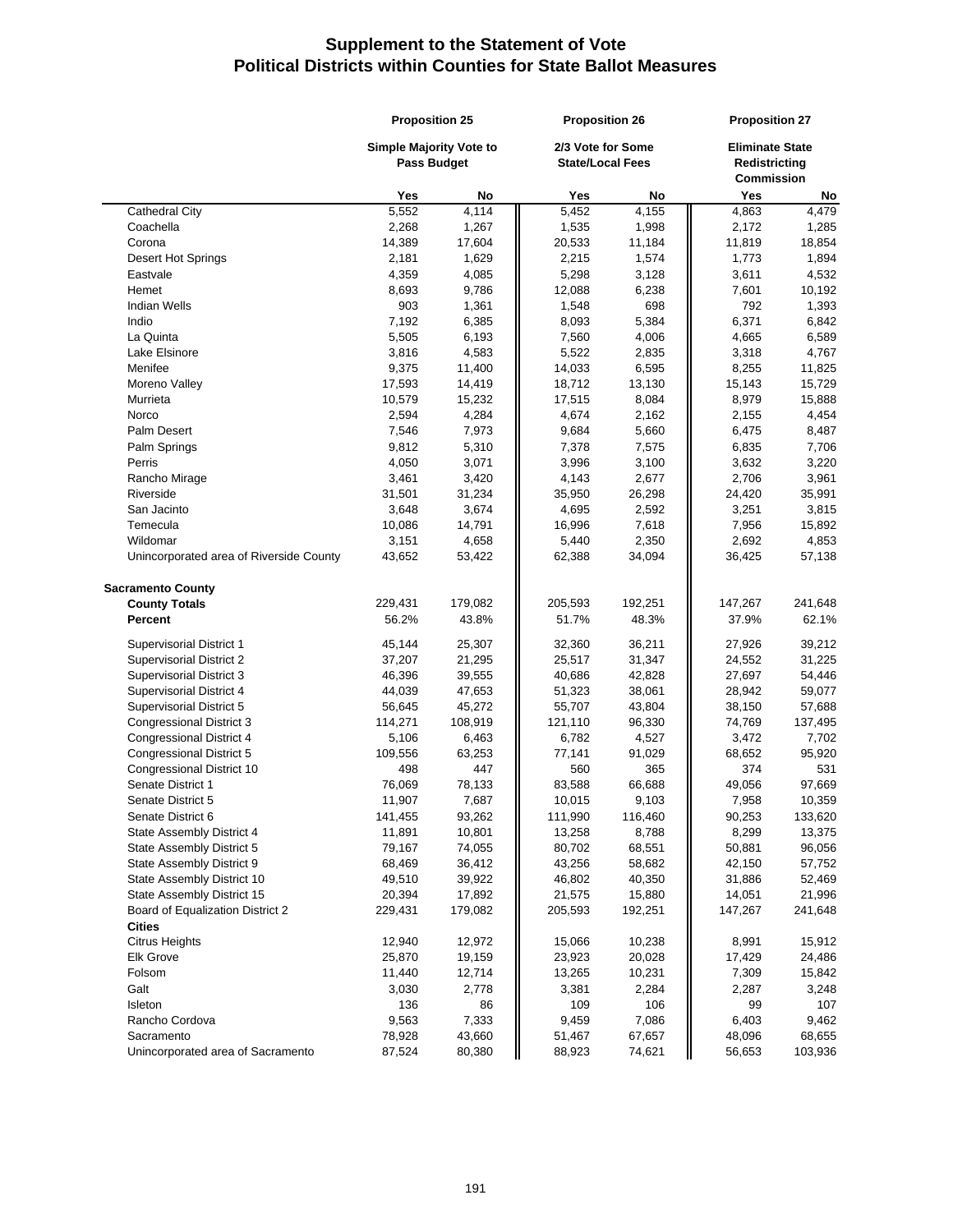|                                   | <b>Proposition 25</b>                                |         | <b>Proposition 26</b>                        |         | <b>Proposition 27</b>                                        |         |  |
|-----------------------------------|------------------------------------------------------|---------|----------------------------------------------|---------|--------------------------------------------------------------|---------|--|
|                                   | <b>Simple Majority Vote to</b><br><b>Pass Budget</b> |         | 2/3 Vote for Some<br><b>State/Local Fees</b> |         | <b>Eliminate State</b><br>Redistricting<br><b>Commission</b> |         |  |
|                                   | Yes                                                  | No      | Yes                                          | No      | Yes                                                          | No      |  |
| <b>San Benito County</b>          |                                                      |         |                                              |         |                                                              |         |  |
| <b>County Totals</b>              | 8,635                                                | 6,680   | 8,014                                        | 6,982   | 6,684                                                        | 8,089   |  |
| Percent                           | 56.4%                                                | 43.6%   | 53.4%                                        | 46.6%   | 45.2%                                                        | 54.8%   |  |
| Supervisorial District 1          | 1,679                                                | 1,455   | 1,759                                        | 1,303   | 1,325                                                        | 1,701   |  |
| Supervisorial District 2          | 1,979                                                | 1,467   | 1,703                                        | 1,667   | 1,430                                                        | 1,877   |  |
| Supervisorial District 3          | 1,458                                                | 933     | 1,230                                        | 1,124   | 1,172                                                        | 1,151   |  |
| Supervisorial District 4          | 2,111                                                | 2,102   | 2,449                                        | 1,670   | 1,575                                                        | 2,473   |  |
| Supervisorial District 5          | 1,408                                                | 723     | 873                                          | 1,218   | 1,182                                                        | 887     |  |
| Congressional District 17         | 8,635                                                | 6,680   | 8,014                                        | 6,982   | 6,684                                                        | 8,089   |  |
| Senate District 12                | 8,635                                                | 6,680   | 8,014                                        | 6,982   | 6,684                                                        | 8,089   |  |
| State Assembly District 28        | 8,635                                                | 6,680   | 8,014                                        | 6,982   | 6,684                                                        | 8,089   |  |
| Board of Equalization District 1  | 8,635                                                | 6,680   | 8,014                                        | 6,982   | 6,684                                                        | 8,089   |  |
| <b>Cities</b>                     |                                                      |         |                                              |         |                                                              |         |  |
| Hollister                         | 4,863                                                | 3,164   | 3,973                                        | 3,909   | 3,864                                                        | 3,895   |  |
| San Juan Bautista                 | 359                                                  | 229     | 251                                          | 321     | 259                                                          | 310     |  |
| Unincorporated area of San Benito | 3,413                                                | 3,287   | 3,790                                        | 2,752   | 2,561                                                        | 3,884   |  |
|                                   |                                                      |         |                                              |         |                                                              |         |  |
| <b>San Bernardino County</b>      |                                                      |         |                                              |         |                                                              |         |  |
| <b>County Totals</b>              | 200,052                                              | 218,578 | 254,896                                      | 159,981 | 168,750                                                      | 240,581 |  |
| Percent                           | 47.8%                                                | 52.2%   | 61.4%                                        | 38.6%   | 41.2%                                                        | 58.8%   |  |
| Supervisorial District 1          | 39,083                                               | 53,043  | 62,529                                       | 28,926  | 35,819                                                       | 54,515  |  |
| Supervisorial District 2          | 47,310                                               | 50,578  | 58,244                                       | 38,726  | 39,354                                                       | 56,363  |  |
| Supervisorial District 3          | 49,045                                               | 55,536  | 64,174                                       | 39,203  | 38,154                                                       | 63,782  |  |
| Supervisorial District 4          | 34,314                                               | 36,934  | 41,708                                       | 28,951  | 29,569                                                       | 40,123  |  |
| Supervisorial District 5          | 30,300                                               | 22,487  | 28,241                                       | 24,175  | 25,854                                                       | 25,798  |  |
| Congressional District 25         | 16,876                                               | 19,801  | 24,251                                       | 12,210  | 15,497                                                       | 20,465  |  |
| Congressional District 26         | 35,649                                               | 42,321  | 47,235                                       | 30,074  | 29,456                                                       | 46,840  |  |
| <b>Congressional District 41</b>  | 71,686                                               | 89,070  | 102,983                                      | 56,111  | 58,696                                                       | 98,282  |  |
| Congressional District 42         | 17,197                                               | 21,022  | 23,458                                       | 14,427  | 14,692                                                       | 22,703  |  |
| <b>Congressional District 43</b>  | 58,644                                               | 46,364  | 56,969                                       | 47,159  | 50,409                                                       | 52,291  |  |
| Senate District 17                | 29,725                                               | 41,810  | 48,843                                       | 22,150  | 27,541                                                       | 42,550  |  |
| Senate District 18                | 13,987                                               | 16,082  | 19,688                                       | 10,167  | 11,760                                                       | 17,726  |  |
| Senate District 29                | 17,541                                               | 21,425  | 23,867                                       | 14,770  | 14,994                                                       | 23,135  |  |
| Senate District 31                | 75,234                                               | 88,688  | 100,422                                      | 61,778  | 59,869                                                       | 100,122 |  |
| Senate District 32                | 63,565                                               | 50,573  | 62,076                                       | 51,116  | 54,586                                                       | 57,048  |  |
| State Assembly District 32        | 178                                                  | 270     | 322                                          | 124     | 176                                                          | 262     |  |
| State Assembly District 34        | 4,989                                                | 5,951   | 7,245                                        | 3,622   | 4,383                                                        | 6,369   |  |
| State Assembly District 36        | 17,225                                               | 21,867  | 26,275                                       | 12,560  | 15,697                                                       | 22,537  |  |
| State Assembly District 59        | 29,818                                               | 40,400  | 46,389                                       | 23,200  | 25,802                                                       | 42,975  |  |
| State Assembly District 60        | 9,225                                                | 11,905  | 13,213                                       | 7,714   | 7,748                                                        | 12,939  |  |
| State Assembly District 61        | 25,099                                               | 25,039  | 28,508                                       | 21,244  | 21,828                                                       | 27,197  |  |
| State Assembly District 62        | 37,199                                               | 27,036  | 34,063                                       | 29,708  | 32,197                                                       | 30,722  |  |
| State Assembly District 63        | 60,079                                               | 66,084  | 75,527                                       | 49,262  | 48,143                                                       | 74,972  |  |
| State Assembly District 65        | 16,240                                               | 20,026  | 23,354                                       | 12,547  | 12,776                                                       | 22,608  |  |
| Board of Equalization District 2  | 77,450                                               | 69,761  | 82,837                                       | 63,163  | 66,619                                                       | 77,420  |  |
| Board of Equalization District 3  | 122,602                                              | 148,817 | 172,059                                      | 96,818  | 102,131                                                      | 163,161 |  |
| <b>Cities</b>                     |                                                      |         |                                              |         |                                                              |         |  |
| Adelanto                          | 1,587                                                | 1,463   | 1,842                                        | 1,176   | 1,522                                                        | 1,453   |  |
| <b>Apple Valley</b>               | 7,606                                                | 12,077  | 13,716                                       | 5,783   | 7,166                                                        | 12,175  |  |
| <b>Barstow</b>                    | 1,944                                                | 2,041   | 2,567                                        | 1,393   | 1,765                                                        | 2,167   |  |
| <b>Big Bear Lake</b>              | 856                                                  | 1,145   | 1,341                                        | 628     | 682                                                          | 1,242   |  |
| Chino                             | 7,574                                                | 8,540   | 9,605                                        | 6,380   | 6,623                                                        | 9,123   |  |
| Chino Hills                       | 9,225                                                | 11,905  | 13,213                                       | 7,714   | 7,748                                                        | 12,939  |  |
| Colton                            | 4,676                                                | 3,575   | 4,449                                        | 3,770   | 4,027                                                        | 4,076   |  |
|                                   |                                                      |         |                                              |         |                                                              |         |  |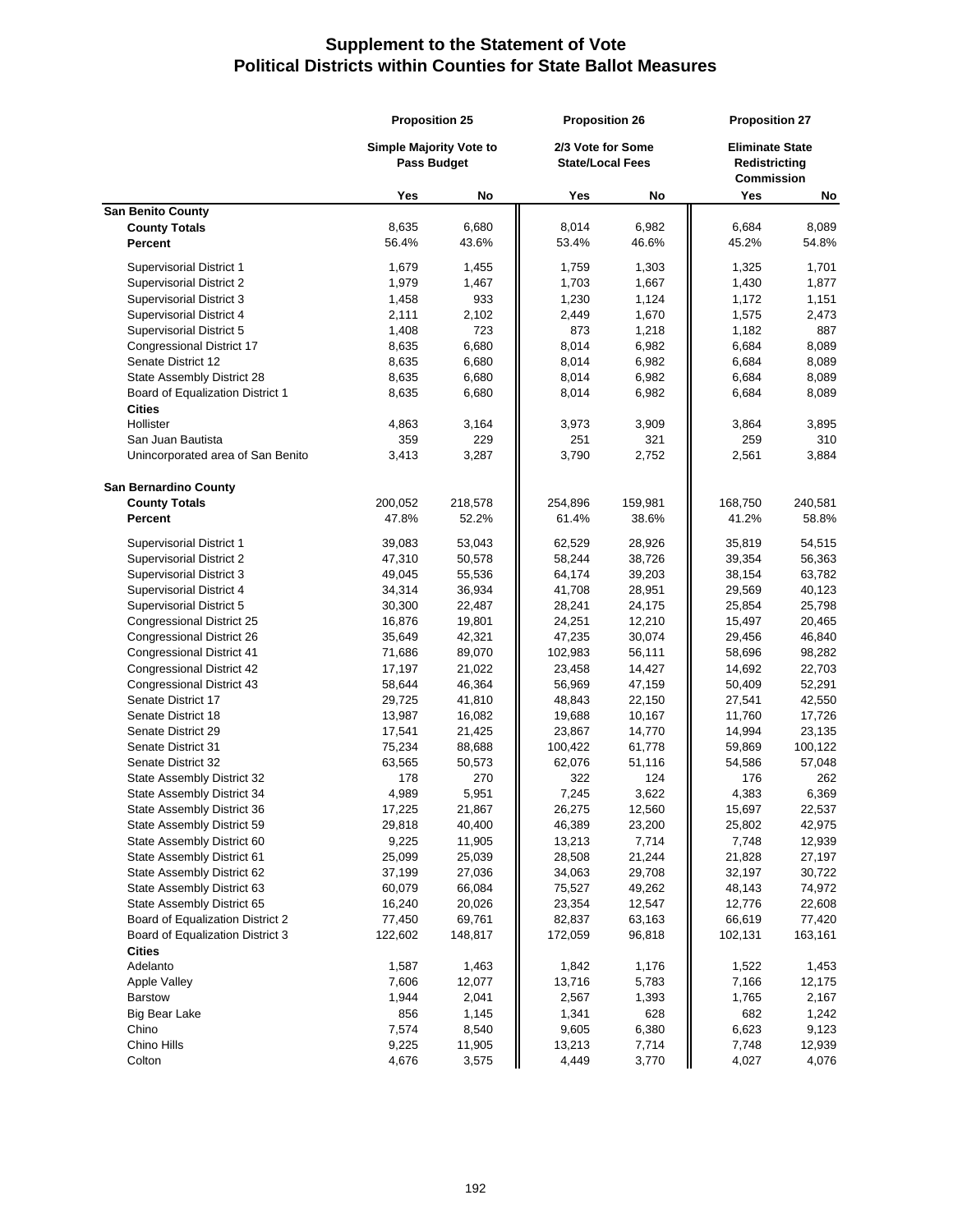|                                                   | <b>Proposition 25</b> |                                                      | <b>Proposition 26</b>                        |         | <b>Proposition 27</b>                                        |         |
|---------------------------------------------------|-----------------------|------------------------------------------------------|----------------------------------------------|---------|--------------------------------------------------------------|---------|
|                                                   |                       | <b>Simple Majority Vote to</b><br><b>Pass Budget</b> | 2/3 Vote for Some<br><b>State/Local Fees</b> |         | <b>Eliminate State</b><br>Redistricting<br><b>Commission</b> |         |
|                                                   | Yes                   | No                                                   | Yes                                          | No      | Yes                                                          | No      |
| Fontana                                           | 16,923                | 12,960                                               | 16,468                                       | 13.097  | 14,517                                                       | 14,653  |
| <b>Grand Terrace</b>                              | 1,790                 | 1,930                                                | 2,244                                        | 1,413   | 1,419                                                        | 2,194   |
| Hesperia                                          | 7,047                 | 9,866                                                | 11,488                                       | 5,303   | 6,663                                                        | 9,913   |
| Highland                                          | 5,725                 | 5,793                                                | 6,812                                        | 4,604   | 4,719                                                        | 6,575   |
| Loma Linda                                        | 2,389                 | 2,429                                                | 2,907                                        | 1,862   | 1,918                                                        | 2,772   |
| Montclair                                         | 2,976                 | 2,692                                                | 3,094                                        | 2,545   | 2,574                                                        | 2,999   |
| <b>Needles</b>                                    | 544                   | 501                                                  | 643                                          | 388     | 469                                                          | 542     |
| Ontario                                           | 13,562                | 12,647                                               | 14,512                                       | 11,470  | 11,793                                                       | 13,805  |
| Rancho Cucamonga                                  | 20,495                | 23,924                                               | 27,257                                       | 16,779  | 16,958                                                       | 26,478  |
| Redlands                                          | 10,433                | 11,567                                               | 12,802                                       | 8,829   | 7,580                                                        | 13,770  |
| Rialto                                            | 8,720                 | 6,392                                                | 8,150                                        | 6,822   | 7,554                                                        | 7,237   |
| San Bernardino                                    | 17,343                | 13,952                                               | 17,139                                       | 13,854  | 13,884                                                       | 16,610  |
| <b>Twenty-nine Palms</b>                          | 1,457                 | 1,431                                                | 1,824                                        | 1,055   | 1,107                                                        | 1,746   |
| Upland                                            | 9,603                 | 11,870                                               | 12,796                                       | 8,474   | 7,816                                                        | 13,193  |
| Victorville                                       | 8,642                 | 9,163                                                | 11,446                                       | 6,258   | 8,031                                                        | 9,404   |
| Yucaipa                                           | 6,442                 | 8,872                                                | 9,952                                        | 5,217   | 5,292                                                        | 9,656   |
| <b>Yucca Valley</b>                               | 2,731                 | 3,144                                                | 3,805                                        | 2,005   | 2,160                                                        | 3,571   |
| Unincorporated area of San Bernardino             | 29,762                | 38,699                                               | 44,824                                       | 23,162  | 24,763                                                       | 42,288  |
| <b>San Diego County</b>                           |                       |                                                      |                                              |         |                                                              |         |
| <b>County Totals</b>                              | 415,749               | 441,744                                              | 490,268                                      | 349,421 | 313,866                                                      | 504,731 |
| <b>Percent</b>                                    | 48.5%                 | 51.5%                                                | 58.4%                                        | 41.6%   | 38.3%                                                        | 61.7%   |
| <b>Supervisorial District 1</b>                   | 70,337                | 62,773                                               | 72,146                                       | 58,829  | 58,744                                                       | 69,268  |
| Supervisorial District 2                          | 77,318                | 103,517                                              | 113,898                                      | 63,046  | 60,475                                                       | 111,926 |
| Supervisorial District 3                          | 96,767                | 105,316                                              | 113,185                                      | 84,262  | 67,532                                                       | 125,087 |
| Supervisorial District 4                          | 90,706                | 64,183                                               | 74,548                                       | 76,812  | 64,982                                                       | 82,766  |
| Supervisorial District 5                          | 80,621                | 105,955                                              | 116,491                                      | 66,472  | 62,133                                                       | 115,684 |
| Congressional District 49                         | 47,599                | 64,366                                               | 71,183                                       | 38,758  | 37,335                                                       | 69,289  |
| Congressional District 50                         | 114,701               | 132,057                                              | 142,410                                      | 98,704  | 82,371                                                       | 153,122 |
| Congressional District 51                         | 62,342                | 51,902                                               | 62,006                                       | 50,613  | 55,634                                                       | 54,699  |
| Congressional District 52                         | 94,769                | 123,405                                              | 134,738                                      | 78,570  | 72,390                                                       | 135,771 |
| Congressional District 53                         | 96,338                | 70,014                                               | 79,931                                       | 82,776  | 66,136                                                       | 91,850  |
| Senate District 36                                | 99,712                | 137,516                                              | 149,478                                      | 82,633  | 76,903                                                       | 149,731 |
| Senate District 38                                | 115,117               | 138,921                                              | 152,424                                      | 96,129  | 85,421                                                       | 156,479 |
| Senate District 39                                | 141,942               | 114,787                                              | 128,791                                      | 122,255 | 99,984                                                       | 144,325 |
| Senate District 40                                | 58,978                | 50,520                                               | 59,575                                       | 48,404  | 51,558                                                       | 54,196  |
| State Assembly District 66                        | 11,104                | 19,352                                               | 20,784                                       | 9,127   | 8,993                                                        | 20,205  |
| State Assembly District 73                        | 21,422                | 24,824                                               | 28,115                                       | 17,259  | 16,793                                                       | 27,498  |
| State Assembly District 74                        | 70,900                | 82,751                                               | 90,207                                       | 60,085  | 51,360                                                       | 94,567  |
| State Assembly District 75                        | 72,726                | 85,893                                               | 92,310                                       | 62,786  | 51,450                                                       | 100,244 |
| State Assembly District 76                        | 75,143                | 58,228                                               | 65,607                                       | 64,690  | 51,650                                                       | 75,125  |
| State Assembly District 77                        | 58,899                | 79,425                                               | 87,128                                       | 48,003  | 45,747                                                       | 85,968  |
| State Assembly District 78                        | 64,820                | 57,094                                               | 66,238                                       | 53,364  | 51,985                                                       | 64,557  |
| State Assembly District 79                        | 40,735                | 34,177                                               | 39,879                                       | 34,107  | 35,888                                                       | 36,567  |
| Board of Equalization District 3<br><b>Cities</b> | 415,749               | 441,744                                              | 490,268                                      | 349,421 | 313,866                                                      | 504,731 |
| Carlsbad                                          | 18,487                | 22,139                                               | 23,858                                       | 15,741  |                                                              | 25,623  |
| Chula Vista                                       | 28,217                | 24,832                                               | 29,574                                       | 22,682  | 13,177<br>24,785                                             | 26,359  |
| Coronado                                          | 2,890                 | 3,942                                                | 4,000                                        | 2,674   | 2,002                                                        | 4,578   |
| Del Mar                                           | 1,151                 | 949                                                  | 971                                          | 1,080   | 646                                                          | 1,370   |
| El Cajon                                          | 9,377                 | 11,774                                               | 13,246                                       | 7,402   | 7,700                                                        | 12,450  |
| Encinitas                                         | 13,318                | 11,694                                               | 12,267                                       | 12,033  | 8,299                                                        | 15,296  |
| Escondido                                         | 13,863                | 18,071                                               | 20,378                                       | 10,840  | 11,024                                                       | 19,456  |
| <b>Imperial Beach</b>                             | 2,698                 | 2,473                                                | 3,035                                        | 2,044   | 2,353                                                        | 2,632   |
| La Mesa                                           | 9,301                 | 9,140                                                | 10,046                                       | 7,829   | 6,872                                                        | 10,564  |
|                                                   |                       |                                                      |                                              |         |                                                              |         |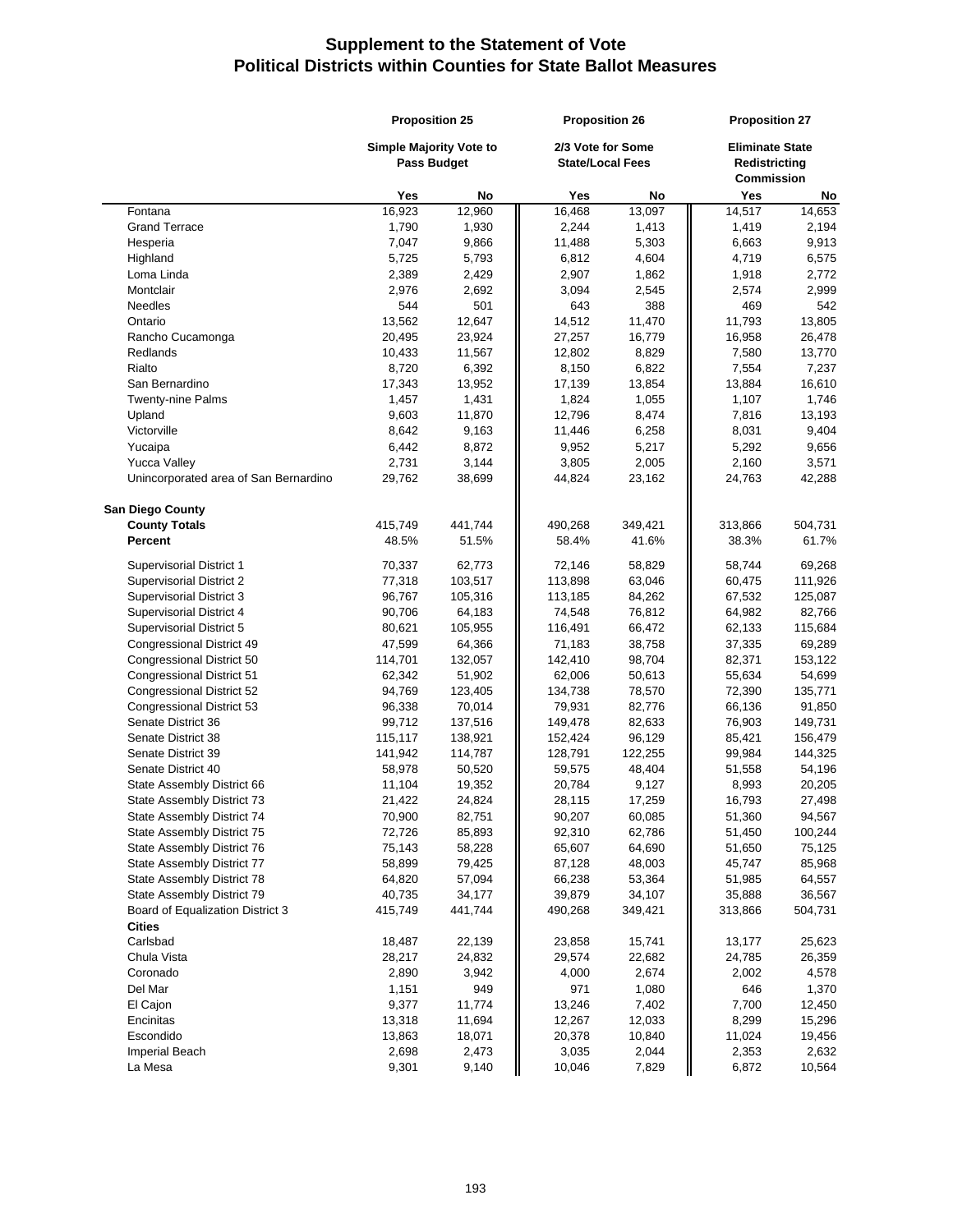|                                                   | <b>Proposition 25</b>                         |         | <b>Proposition 26</b>                        |         | <b>Proposition 27</b>                                        |         |
|---------------------------------------------------|-----------------------------------------------|---------|----------------------------------------------|---------|--------------------------------------------------------------|---------|
|                                                   | Simple Majority Vote to<br><b>Pass Budget</b> |         | 2/3 Vote for Some<br><b>State/Local Fees</b> |         | <b>Eliminate State</b><br>Redistricting<br><b>Commission</b> |         |
|                                                   | Yes                                           | No      | Yes                                          | No      | Yes                                                          | No      |
| Lemon Grove                                       | 3,293                                         | 3,127   | 3,629                                        | 2,688   | 2,552                                                        | 3,453   |
| <b>National City</b>                              | 4,646                                         | 3,551   | 4,245                                        | 3,830   | 4,364                                                        | 3,574   |
| Oceanside                                         | 21,359                                        | 24,640  | 27,882                                       | 17,249  | 16,752                                                       | 27,309  |
| Poway                                             | 7,598                                         | 11,121  | 12,096                                       | 6,257   | 5,637                                                        | 12,461  |
| San Diego                                         | 190,422                                       | 166,531 | 184,908                                      | 164,394 | 137,414                                                      | 203,351 |
| San Marcos                                        | 9,424                                         | 11,404  | 12,922                                       | 7,587   | 7,675                                                        | 12,216  |
| Santee                                            | 7,731                                         | 10,510  | 11,639                                       | 6,208   | 6,253                                                        | 10,963  |
| Solana Beach                                      | 2,831                                         | 2,811   | 2,892                                        | 2,633   | 1,776                                                        | 3,633   |
| Vista                                             | 8,909                                         | 11,054  | 12,517                                       | 7,086   | 6,896                                                        | 11,514  |
| Unincorporated area of San Diego                  | 60,234                                        | 91,981  | 100,163                                      | 49,164  | 47,689                                                       | 97,929  |
| <b>San Francisco County</b>                       |                                               |         |                                              |         |                                                              |         |
| <b>County Totals</b>                              | 196,259                                       | 62,973  | 76,247                                       | 176,742 | 123,587                                                      | 122,500 |
| Percent                                           | 75.7%                                         | 24.3%   | 30.1%                                        | 69.9%   | 50.2%                                                        | 49.8%   |
| Supervisorial District 1                          | 15,354                                        | 5,937   | 7,063                                        | 13,693  | 9,839                                                        | 10,235  |
| <b>Supervisorial District 2</b>                   | 18,906                                        | 8,034   | 8,879                                        | 17,321  | 9,524                                                        | 15,935  |
| Supervisorial District 3                          | 13,934                                        | 4,981   | 6,292                                        | 12,009  | 8,408                                                        | 9,596   |
| Supervisorial District 4                          | 13,840                                        | 7,316   | 8,510                                        | 12,085  | 9,905                                                        | 9,949   |
| Supervisorial District 5                          | 22,765                                        | 4,660   | 5,736                                        | 21,069  | 13,271                                                       | 12,664  |
| Supervisorial District 6                          | 18,359                                        | 4,823   | 6,938                                        | 15,593  | 11,864                                                       | 10,225  |
| Supervisorial District 7                          | 18,698                                        | 7,776   | 9,007                                        | 16,853  | 10,936                                                       | 14,155  |
| Supervisorial District 8                          | 31,323                                        | 5,301   | 6,390                                        | 29,450  | 18,042                                                       | 16,891  |
| Supervisorial District 9                          | 17,085                                        | 3,626   | 4,402                                        | 15,907  | 11,902                                                       | 7,859   |
| Supervisorial District 10                         | 13,953                                        | 4,925   | 6,252                                        | 12,294  | 10,215                                                       | 7,826   |
| Supervisorial District 11                         | 12,042                                        | 5,594   | 6,778                                        | 10,468  | 9,681                                                        | 7,165   |
| Congressional District 8                          | 161,231                                       | 48,238  | 59,120                                       | 145,354 | 101,921                                                      | 97,152  |
| Congressional District 12                         | 35,028                                        | 14,735  | 17,127                                       | 31,388  | 21,666                                                       | 25,348  |
| Senate District 3                                 | 119,047                                       | 30,653  | 38,312                                       | 107,778 | 72,960                                                       | 69,375  |
| Senate District 8                                 | 77,212                                        | 32,320  | 37,935                                       | 68,964  | 50,627                                                       | 53,125  |
| State Assembly District 12                        | 74,810                                        | 32,526  | 38,295                                       | 66,445  | 49,889                                                       | 51,733  |
| State Assembly District 13                        | 121,449                                       | 30,447  | 37,952                                       | 110,297 | 73,698                                                       | 70,767  |
| Board of Equalization District 1                  | 196,259                                       | 62,973  | 76,247                                       | 176,742 | 123,587                                                      | 122,500 |
| <b>Cities</b>                                     |                                               |         |                                              |         |                                                              |         |
| San Francisco                                     | 196,259                                       | 62,973  | 76,247                                       | 176,742 | 123,587                                                      | 122,500 |
| <b>San Joaquin County</b>                         |                                               |         |                                              |         |                                                              |         |
| <b>County Totals</b>                              | 84,908                                        | 67,814  | 83,780                                       | 65,572  | 66,067                                                       | 80,534  |
| <b>Percent</b>                                    | 55.6%                                         | 44.4%   | 56.1%                                        | 43.9%   | 45.1%                                                        | 54.9%   |
| <b>Supervisorial District 1</b>                   | 11,252                                        | 6,420   | 8,683                                        | 8,726   | 9,516                                                        | 7,656   |
| Supervisorial District 2                          | 14,043                                        | 9,510   | 11,979                                       | 11,026  | 10,690                                                       | 12,093  |
| Supervisorial District 3                          | 19,021                                        | 13,322  | 17,524                                       | 14,102  | 14,833                                                       | 16,352  |
| Supervisorial District 4                          | 19,626                                        | 20,718  | 23,916                                       | 15,334  | 14,650                                                       | 23,350  |
| Supervisorial District 5                          | 20,966                                        | 17,844  | 21,678                                       | 16,384  | 16,378                                                       | 21,083  |
| <b>Congressional District 11</b>                  | 66,812                                        | 56,965  | 69,185                                       | 51,646  | 50,645                                                       | 67,846  |
| <b>Congressional District 18</b>                  | 18,096                                        | 10,849  | 14,595                                       | 13,926  | 15,422                                                       | 12,688  |
| Senate District 5                                 | 60,582                                        | 40,918  | 53,115                                       | 46,308  | 47,766                                                       | 50,224  |
| Senate District 14                                | 24,326                                        | 26,896  | 30,665                                       | 19,264  | 18,301                                                       | 30,310  |
| State Assembly District 10                        | 21,342                                        | 18,067  | 22,070                                       | 16,262  | 15,694                                                       | 21,463  |
| State Assembly District 15                        | 3,778                                         | 2,681   | 3,470                                        | 2,883   | 3,182                                                        | 3,073   |
| State Assembly District 17                        | 24,330                                        | 15,934  | 20,815                                       | 18,792  | 19,903                                                       | 19,065  |
| State Assembly District 26                        | 35,458                                        | 31,132  | 37,425                                       | 27,635  | 27,288                                                       | 36,933  |
| Board of Equalization District 2<br><b>Cities</b> | 84,908                                        | 67,814  | 83,780                                       | 65,572  | 66,067                                                       | 80,534  |
| Escalon                                           | 1,104                                         | 1,140   | 1,222                                        | 958     | 805                                                          | 1,343   |
|                                                   |                                               |         |                                              |         |                                                              |         |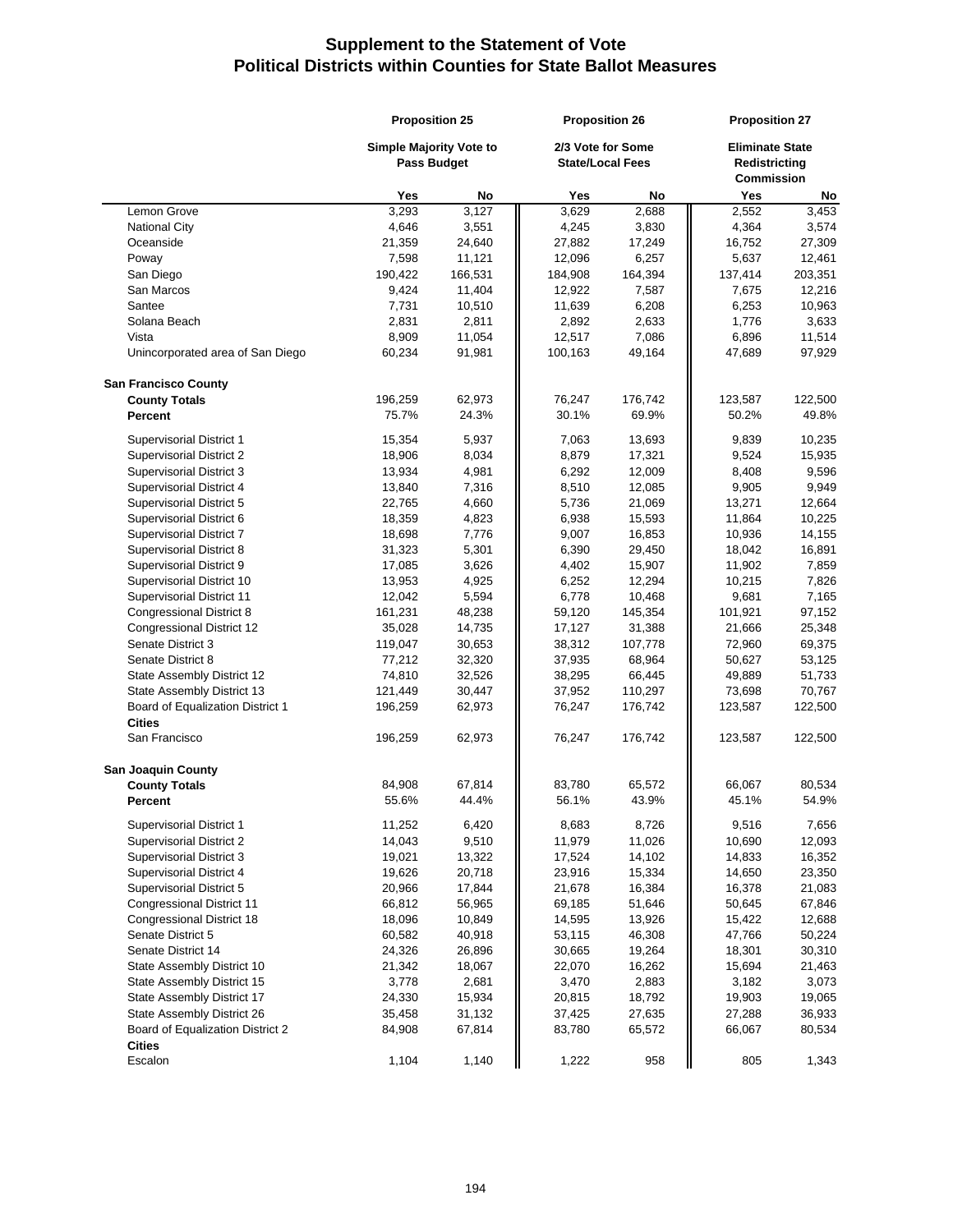|                                                 | <b>Proposition 25</b>                                |                | <b>Proposition 26</b>                        |                | <b>Proposition 27</b>                                        |                |
|-------------------------------------------------|------------------------------------------------------|----------------|----------------------------------------------|----------------|--------------------------------------------------------------|----------------|
|                                                 | <b>Simple Majority Vote to</b><br><b>Pass Budget</b> |                | 2/3 Vote for Some<br><b>State/Local Fees</b> |                | <b>Eliminate State</b><br>Redistricting<br><b>Commission</b> |                |
|                                                 | Yes                                                  | No             | Yes                                          | No             | Yes                                                          | No             |
| Lathrop                                         | 1,818                                                | 1.194          | 1.642                                        | 1,333          | 1,544                                                        | 1,376          |
| Lodi                                            | 8,793                                                | 8,779          | 10,181                                       | 6,857          | 6,516                                                        | 9,768          |
| Manteca                                         | 8,967                                                | 6,994          | 8,827                                        | 6,827          | 6,755                                                        | 8,713          |
| Ripon                                           | 2,233                                                | 2,879          | 3,121                                        | 1,869          | 1,688                                                        | 3,256          |
| Stockton                                        | 34,150                                               | 21,018         | 28,057                                       | 25,933         | 26,836                                                       | 26,377         |
| Tracy                                           | 10,166                                               | 7,378          | 9,351                                        | 7,871          | 8,153                                                        | 8,705          |
| Unincorporated area of San Joaquin              | 17,677                                               | 18,432         | 21,379                                       | 13,924         | 13,770                                                       | 20,996         |
| San Luis Obispo County                          |                                                      |                |                                              |                |                                                              |                |
| <b>County Totals</b>                            | 52,531                                               | 46,362         | 50,786                                       | 45,735         | 33,371                                                       | 60,311         |
| <b>Percent</b>                                  | 53.1%                                                | 46.9%          | 52.6%                                        | 47.4%          | 35.6%                                                        | 64.4%          |
| Supervisorial District 1                        | 9,413                                                | 11,077         | 12,144                                       | 7,896          | 6,378                                                        | 12,489         |
| <b>Supervisorial District 2</b>                 | 12,786                                               | 8,409          | 9,250                                        | 11,440         | 7,567                                                        | 12,642         |
| Supervisorial District 3                        | 10,620                                               | 7,593          | 8,341                                        | 9,320          | 6,620                                                        | 10,717         |
| Supervisorial District 4                        | 10,299                                               | 10,885         | 11,809                                       | 8,900          | 6,849                                                        | 13,577         |
| Supervisorial District 5                        | 9,125                                                | 8,068          | 8,868                                        | 7,943          | 5,785                                                        | 10,489         |
| Supervisorial Districts Multiple                | 288                                                  | 330            | 374                                          | 236            | 172                                                          | 397            |
| <b>Congressional District 22</b>                | 24,045                                               | 25,975         | 28,323                                       | 20,517         | 15,645                                                       | 31,263         |
| <b>Congressional District 23</b>                | 28,486                                               | 20,387         | 22,463                                       | 25,218         | 17,726                                                       | 29,048         |
| Senate District 15                              | 52,531                                               | 46,362         | 50,786                                       | 45,735         | 33,371                                                       | 60,311         |
| State Assembly District 33                      | 52,531                                               | 46,362         | 50,786                                       | 45,735         | 33,371                                                       | 60,311         |
| Board of Equalization District 1                | 52,531                                               | 46,362         | 50,786                                       | 45,735         | 33,371                                                       | 60,311         |
| <b>Cities</b>                                   |                                                      |                |                                              |                |                                                              |                |
| Arroyo Grande<br>Atascadero                     | 3,755<br>5,495                                       | 3,712<br>5,087 | 4,094<br>5,660                               | 3,177<br>4,648 | 2,356<br>3,564                                               | 4,793<br>6,531 |
| El Paso de Robles                               | 4,592                                                | 4,701          | 5,256                                        | 3,795          | 3,270                                                        | 5,647          |
| Grover Beach                                    | 2,120                                                | 1,697          | 1,978                                        | 1,752          | 1,517                                                        | 2,174          |
| Morro Bay                                       | 2,762                                                | 1,882          | 2,142                                        | 2,377          | 1,654                                                        | 2,780          |
| Pismo Beach                                     | 1,929                                                | 1,737          | 1,909                                        | 1,653          | 1,207                                                        | 2,319          |
| San Luis Obispo                                 | 9,730                                                | 5,628          | 6,139                                        | 8,812          | 5,832                                                        | 8,689          |
| Unincorporated area of San Luis Obispo          | 22,148                                               | 21,918         | 23,608                                       | 19,521         | 13,971                                                       | 27,378         |
|                                                 |                                                      |                |                                              |                |                                                              |                |
| <b>San Mateo County</b><br><b>County Totals</b> | 137,117                                              | 72,158         | 84,191                                       | 120,457        | 85,032                                                       | 114,220        |
| Percent                                         | 65.5%                                                | 34.5%          | 41.1%                                        | 58.9%          | 42.7%                                                        | 57.3%          |
| <b>Supervisorial District 1</b>                 | 26,232                                               | 15,885         | 18,288                                       | 22,940         | 17,719                                                       | 22,393         |
| <b>Supervisorial District 2</b>                 | 29,215                                               | 15,599         | 18,289                                       | 25,567         | 17,741                                                       | 24,820         |
| Supervisorial District 3                        | 38,253                                               | 19,945         | 22,058                                       | 34,631         | 20,383                                                       | 34,874         |
| Supervisorial District 4                        | 23,603                                               | 11,194         | 12,644                                       | 21,355         | 13,364                                                       | 19,901         |
| Supervisorial District 5                        | 19,814                                               | 9,535          | 12,912                                       | 15,964         | 15,825                                                       | 12,232         |
| Congressional District 12                       | 96,440                                               | 51,502         | 61,509                                       | 83,255         | 63,410                                                       | 77,319         |
| Congressional District 14                       | 40,677                                               | 20,656         | 22,682                                       | 37,202         | 21,622                                                       | 36,901         |
| Senate District 8                               | 94,848                                               | 50,651         | 60,397                                       | 81,934         | 62,677                                                       | 75,613         |
| Senate District 11                              | 42,269                                               | 21,507         | 23,794                                       | 38,523         | 22,355                                                       | 38,607         |
| State Assembly District 12                      | 8,336                                                | 3,968          | 5,347                                        | 6,777          | 6,853                                                        | 4,933          |
| State Assembly District 19                      | 84,559                                               | 45,108         | 53,467                                       | 73,282         | 55,117                                                       | 67,957         |
| State Assembly District 21                      | 44,222                                               | 23,082         | 25,377                                       | 40,398         | 23,062                                                       | 41,330         |
| Board of Equalization District 1                | 137,117                                              | 72,158         | 84,191                                       | 120,457        | 85,032                                                       | 114,220        |
| <b>Cities</b>                                   |                                                      |                |                                              |                |                                                              |                |
| Atherton                                        | 1,839                                                | 1,581          | 1,623                                        | 1,704          | 761                                                          | 2,505          |
| <b>Belmont</b>                                  | 6,280                                                | 3,342          | 3,715                                        | 5,714          | 3,562                                                        | 5,504          |
| <b>Brisbane</b>                                 | 1,045                                                | 439            | 532                                          | 933            | 631                                                          | 764            |
| <b>Burlingame</b>                               | 6,090                                                | 3,540          | 3,871                                        | 5,550          | 3,542                                                        | 5,630          |
| Colma                                           | 206                                                  | 118            | 156                                          | 158            | 168                                                          | 142            |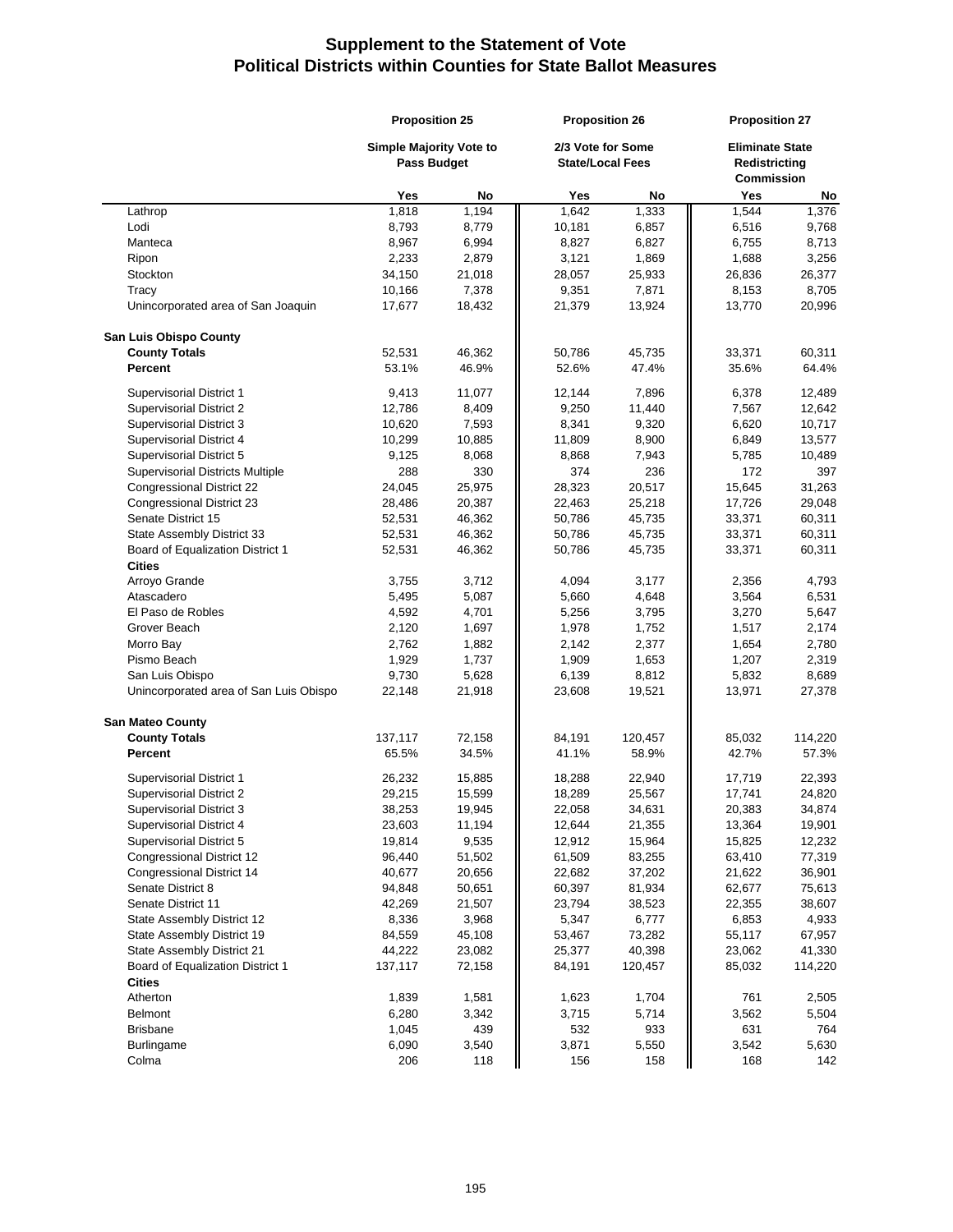|                                                   | <b>Proposition 25</b>          |                | <b>Proposition 26</b>   |                | <b>Proposition 27</b>  |                |  |
|---------------------------------------------------|--------------------------------|----------------|-------------------------|----------------|------------------------|----------------|--|
|                                                   | <b>Simple Majority Vote to</b> |                | 2/3 Vote for Some       |                | <b>Eliminate State</b> |                |  |
|                                                   | <b>Pass Budget</b>             |                | <b>State/Local Fees</b> |                | <b>Redistricting</b>   |                |  |
|                                                   |                                |                |                         |                | <b>Commission</b>      |                |  |
|                                                   | Yes                            | No             | Yes                     | No             | Yes                    | No             |  |
| Daly City                                         | 12,355                         | 5,796          | 7,962                   | 9,884          | 10,203                 | 7,186          |  |
| East Palo Alto                                    | 2,383                          | 871            | 1,242                   | 1,981          | 1,770                  | 1,384          |  |
| <b>Foster City</b>                                | 5,779                          | 3,297          | 3,920                   | 4,920          | 3,517                  | 5,142          |  |
| Half Moon Bay                                     | 2,825                          | 1,504          | 1,633                   | 2,583          | 1,593                  | 2,498          |  |
| Hillsborough<br>Menlo Park                        | 2,360                          | 2,343          | 2,370                   | 2,215          | 1,332                  | 3,156          |  |
| Millbrae                                          | 8,115<br>3,930                 | 3,620<br>2,632 | 3,864<br>3,026          | 7,560          | 3,924                  | 7,301          |  |
| Pacifica                                          | 9,516                          | 4,198          | 5,162                   | 3,422<br>8,089 | 2,807<br>6,399         | 3,387<br>6,380 |  |
| Portola Valley                                    | 1,538                          | 874            | 867                     | 1,476          | 570                    | 1,766          |  |
| <b>Redwood City</b>                               | 13,780                         | 7,186          | 8,167                   | 12,281         | 7,937                  | 12,018         |  |
| San Bruno                                         | 7,012                          | 3,860          | 4,737                   | 5,902          | 5,260                  | 5,099          |  |
| San Carlos                                        | 7,878                          | 4,263          | 4,610                   | 7,290          | 3,961                  | 7,641          |  |
| San Mateo                                         | 18,601                         | 9,801          | 11,574                  | 16,259         | 11,388                 | 15,633         |  |
| South San Francisco                               | 9,509                          | 4,705          | 6,262                   | 7,709          | 7,504                  | 6,057          |  |
| Woodside                                          | 1,496                          | 1,175          | 1,214                   | 1,403          | 640                    | 1,934          |  |
| Unincorporated area of San Mateo                  | 14,580                         | 7,013          | 7,684                   | 13,424         | 7,563                  | 13,093         |  |
| <b>Santa Barbara County</b>                       |                                |                |                         |                |                        |                |  |
| <b>County Totals</b>                              | 65,975                         | 57,150         | 59,501                  | 61,442         | 44,284                 | 75,140         |  |
| Percent                                           | 53.6%                          | 46.4%          | 49.2%                   | 50.8%          | 37.1%                  | 62.9%          |  |
| Supervisorial District 1                          | 14,955                         | 9,294          | 9,893                   | 13,849         | 8,272                  | 15,221         |  |
| <b>Supervisorial District 2</b>                   | 19,296                         | 13,338         | 14,059                  | 17,884         | 11,104                 | 20,405         |  |
| Supervisorial District 3                          | 13,403                         | 12,800         | 12,825                  | 12,899         | 9,338                  | 15,817         |  |
| Supervisorial District 4                          | 10,443                         | 13,482         | 13,805                  | 9,777          | 8,702                  | 14,754         |  |
| Supervisorial District 5                          | 7,878                          | 8,236          | 8,919                   | 7,033          | 6,868                  | 8,943          |  |
| <b>Congressional District 23</b>                  | 50,499                         | 36,533         | 38,576                  | 46,782         | 32,109                 | 51,995         |  |
| Congressional District 24                         | 15,476                         | 20,617         | 20,925                  | 14,660         | 12,175                 | 23,145         |  |
| Senate District 15                                | 11,707                         | 13,276         | 14,131                  | 10,550         | 10,106                 | 14,375         |  |
| Senate District 19                                | 54,268                         | 43,874         | 45,370                  | 50,892         | 34,178                 | 60,765         |  |
| State Assembly District 33                        | 19,897                         | 23,760         | 24,798                  | 18,296         | 16,736                 | 26,072         |  |
| State Assembly District 35                        | 46,078                         | 33,390         | 34,703                  | 43,146         | 27,548                 | 49,068         |  |
| Board of Equalization District 1                  | 37,196                         | 25,411         | 27,101                  | 34,347         | 24,174                 | 36,270         |  |
| Board of Equalization District 2<br><b>Cities</b> | 28,779                         | 31,739         | 32,400                  | 27,095         | 20,110                 | 38,870         |  |
| <b>Buellton</b>                                   | 799                            | 909            | 951                     | 755            | 603                    | 1,071          |  |
| Carpinteria                                       | 2,510                          | 1,797          | 1,948                   | 2,292          | 1,530                  | 2,605          |  |
| Goleta                                            | 5,803                          | 4,575          | 4,695                   | 5,481          | 3,868                  | 6,198          |  |
| Guadalupe                                         | 571                            | 384            | 401                     | 537            | 537                    | 394            |  |
| Lompoc                                            | 4,109                          | 4,638          | 4,687                   | 3,948          | 3,429                  | 5,162          |  |
| Santa Barbara                                     | 18,522                         | 10,101         | 10,861                  | 17,156         | 10,144                 | 17,460         |  |
| Santa Maria                                       | 7,649                          | 7,853          | 8,502                   | 6,846          | 6,687                  | 8,524          |  |
| Solvang                                           | 914                            | 1,227          | 1,219                   | 889            | 670                    | 1,399          |  |
| Unincorporated area of Santa Barbara              | 25,098                         | 25,666         | 26,237                  | 23,538         | 16,816                 | 32,327         |  |
| <b>Santa Clara County</b>                         |                                |                |                         |                |                        |                |  |
| <b>County Totals</b>                              | 299,760                        | 178,677        | 220,706                 | 247,377        | 182,325                | 272,254        |  |
| Percent                                           | 62.7%                          | 37.3%          | 47.2%                   | 52.8%          | 40.1%                  | 59.9%          |  |
| Supervisorial District 1                          | 64,428                         | 45,163         | 55,560                  | 51,671         | 41,014                 | 63,201         |  |
| Supervisorial District 2                          | 40,717                         | 20,759         | 28,676                  | 31,758         | 29,700                 | 28,920         |  |
| Supervisorial District 3                          | 50,086                         | 30,320         | 40,748                  | 38,215         | 36,691                 | 39,966         |  |
| Supervisorial District 4                          | 62,486                         | 38,167         | 46,697                  | 51,519         | 37,302                 | 57,884         |  |
| Supervisorial District 5                          | 82,043                         | 44,268         | 49,025                  | 74,214         | 37,618                 | 82,283         |  |
| <b>Congressional District 11</b>                  | 8,318                          | 6,396          | 7,949                   | 6,440          | 5,485                  | 8,551          |  |
| Congressional District 14                         | 82,229                         | 43,518         | 48,541                  | 74,335         | 37,882                 | 81,557         |  |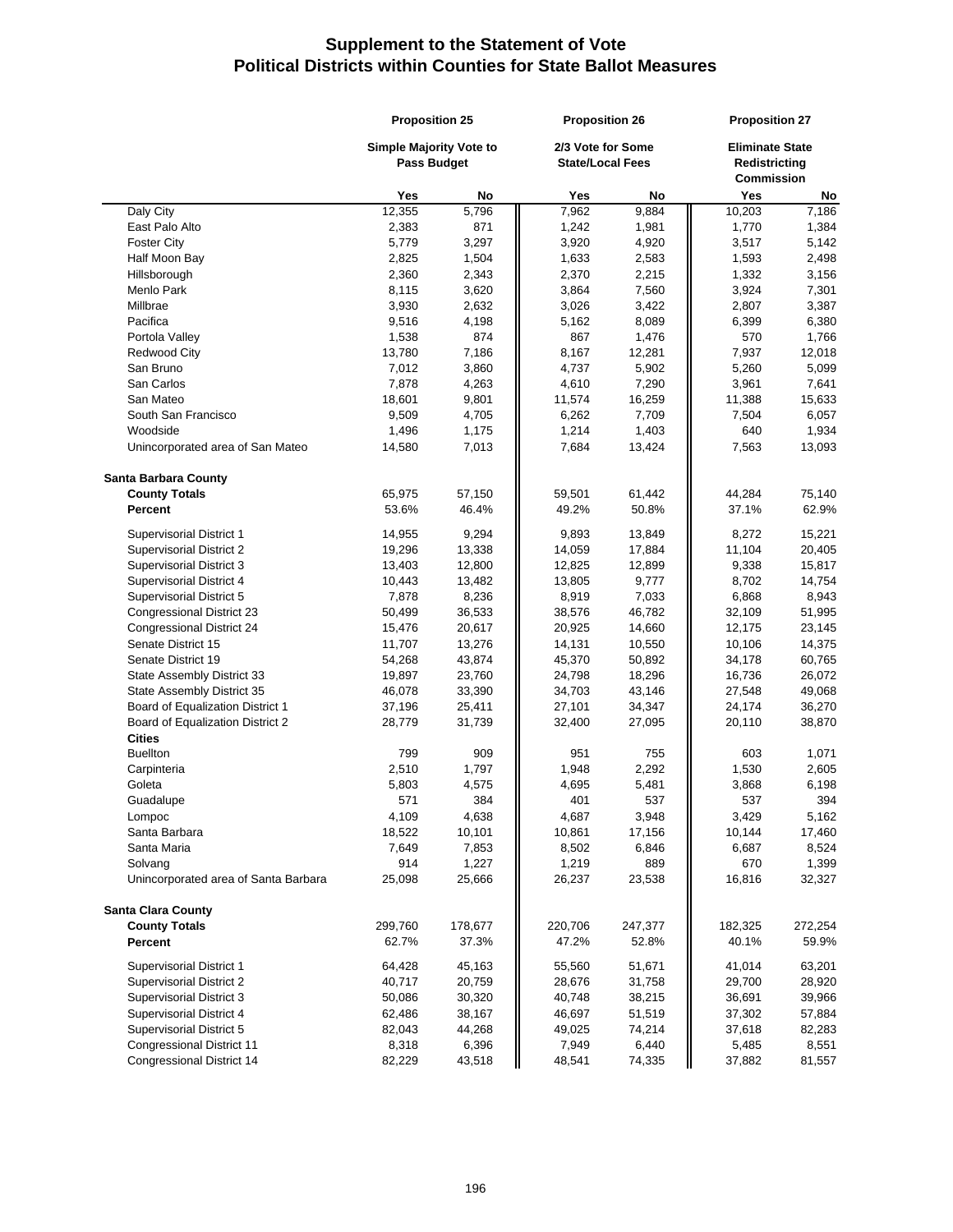|                                    | <b>Proposition 25</b>   |         | <b>Proposition 26</b>   |         | <b>Proposition 27</b>  |         |
|------------------------------------|-------------------------|---------|-------------------------|---------|------------------------|---------|
|                                    | Simple Majority Vote to |         | 2/3 Vote for Some       |         | <b>Eliminate State</b> |         |
|                                    | <b>Pass Budget</b>      |         | <b>State/Local Fees</b> |         | Redistricting          |         |
|                                    |                         |         |                         |         | <b>Commission</b>      |         |
|                                    | Yes                     | No      | Yes                     | No      | Yes                    | No      |
| Congressional District 15          | 111,731                 | 70,792  | 87,848                  | 90,480  | 70,547                 | 102,495 |
| Congressional District 16          | 97,482                  | 57,971  | 76,368                  | 76,122  | 68,411                 | 79,651  |
| Senate District 10                 | 20,746                  | 13,455  | 18,187                  | 15,367  | 16,178                 | 16,376  |
| Senate District 11                 | 108,526                 | 62,969  | 74,162                  | 93,340  | 58,406                 | 104,207 |
| Senate District 13                 | 126,176                 | 69,477  | 89,770                  | 102,055 | 82,753                 | 103,391 |
| Senate District 15                 | 44,312                  | 32,776  | 38,587                  | 36,615  | 24,988                 | 48,280  |
| State Assembly District 20         | 9,388                   | 6,297   | 8,604                   | 6,773   | 7,316                  | 7,583   |
| State Assembly District 21         | 56,560                  | 31,546  | 34,688                  | 51,340  | 25,239                 | 58,525  |
| State Assembly District 22         | 74,095                  | 42,378  | 51,105                  | 62,726  | 41,641                 | 68,892  |
| State Assembly District 23         | 51,832                  | 28,666  | 39,880                  | 39,393  | 40,302                 | 36,673  |
| State Assembly District 24         | 83,655                  | 52,671  | 64,436                  | 68,611  | 50,843                 | 78,140  |
| State Assembly District 27         | 10,066                  | 8,013   | 9,869                   | 7,808   | 6,641                  | 10,598  |
| State Assembly District 28         | 14,164                  | 9,106   | 12,124                  | 10,726  | 10,343                 | 11,843  |
| Board of Equalization District 1   | 299,760                 | 178,677 | 220,706                 | 247,377 | 182,325                | 272,254 |
| <b>Cities</b>                      |                         |         |                         |         |                        |         |
| Campbell                           | 7,727                   | 4,725   | 5,557                   | 6,597   | 4,351                  | 7,360   |
| Cupertino                          | 10,587                  | 6,680   | 7,904                   | 8,907   | 5,680                  | 10,660  |
| Gilroy                             | 6,670                   | 4,500   | 5,721                   | 5,222   | 4,527                  | 6,069   |
| Los Altos                          | 8,744                   | 5,234   | 5,398                   | 8,288   | 3,697                  | 9,662   |
| Los Altos Hills                    | 2,309                   | 1,837   | 1,952                   | 2,086   | 1,009                  | 2,931   |
| Los Gatos                          | 7,699                   | 4,955   | 5,712                   | 6,603   | 3,708                  | 8,260   |
| Milpitas                           | 8,685                   | 5,837   | 7,989                   | 6,262   | 6,839                  | 6,951   |
| Monte Sereno                       | 976                     | 777     | 829                     | 879     | 439                    | 1,226   |
| Morgan Hill                        | 6,912                   | 4,942   | 6,230                   | 5,337   | 4,510                  | 6,762   |
| <b>Mountain View</b>               | 14,839                  | 6,920   | 7,694                   | 13,541  | 7,061                  | 13,502  |
| Palo Alto                          | 19,177                  | 6,843   | 7,108                   | 18,336  | 7,164                  | 17,635  |
| San Jose                           | 141,539                 | 85,449  | 110,772                 | 111,684 | 97,255                 | 118,733 |
| Santa Clara                        | 17,795                  | 10,504  | 13,087                  | 14,548  | 11,217                 | 15,600  |
| Saratoga                           | 7,393                   | 5,842   | 6,542                   | 6,313   | 3,720                  | 8,757   |
| Sunnyvale                          | 22,746                  | 12,842  | 15,430                  | 19,437  | 12,036                 | 21,876  |
| Unincorporated area of Santa Clara | 15,962                  | 10,790  | 12,781                  | 13,337  | 9,112                  | 16,270  |
| <b>Santa Cruz County</b>           |                         |         |                         |         |                        |         |
| <b>County Totals</b>               | 62,852                  | 27,764  | 31,857                  | 56,985  | 34,976                 | 51,934  |
| Percent                            | 69.4%                   | 30.6%   | 35.9%                   | 64.1%   | 40.2%                  | 59.8%   |
| <b>Supervisorial District 1</b>    | 13,608                  | 5,974   | 7,021                   | 12,138  | 7,240                  | 11,573  |
| <b>Supervisorial District 2</b>    | 13,432                  | 6,745   | 7,841                   | 11,973  | 7,419                  | 12,012  |
| Supervisorial District 3           | 15,423                  | 4,547   | 5,075                   | 14,416  | 7,958                  | 10,830  |
| Supervisorial District 4           | 6,107                   | 3,378   | 3,907                   | 5,507   | 4,998                  | 4,352   |
| Supervisorial District 5           | 14,282                  | 7,120   | 8,013                   | 12,951  | 7,361                  | 13,167  |
| Congressional District 14          | 19,439                  | 10,291  | 11,450                  | 17,664  | 9,904                  | 18,695  |
| Congressional District 17          | 43,413                  | 17,473  | 20,407                  | 39,321  | 25,072                 | 33,239  |
| Senate District 11                 | 39,753                  | 14,715  | 17,179                  | 36,108  | 21,067                 | 30,740  |
| Senate District 15                 | 23,099                  | 13,049  | 14,678                  | 20,877  | 13,909                 | 21,194  |
| State Assembly District 27         | 55,769                  | 23,913  | 27,329                  | 50,679  | 29,229                 | 46,922  |
| State Assembly District 28         | 7,083                   | 3,851   | 4,528                   | 6,306   | 5,747                  | 5,012   |
| Board of Equalization District 1   | 62,852                  | 27,764  | 31,857                  | 56,985  | 34,976                 | 51,934  |
| <b>Cities</b>                      |                         |         |                         |         |                        |         |
| Capitola                           | 2,565                   | 1,107   | 1,366                   | 2,245   | 1,479                  | 2,049   |
| Santa Cruz                         | 16,761                  | 5,027   | 5,726                   | 15,540  | 8,858                  | 11,659  |
| <b>Scotts Valley</b>               | 2,896                   | 1,816   | 1,997                   | 2,616   | 1,552                  | 3,010   |
| Watsonville                        | 5,217                   | 2,658   | 3,170                   | 4,649   | 4,345                  | 3,425   |
| Unincorporated area of Santa Cruz  | 35,413                  | 17,156  | 19,598                  | 31,935  | 18,742                 | 31,791  |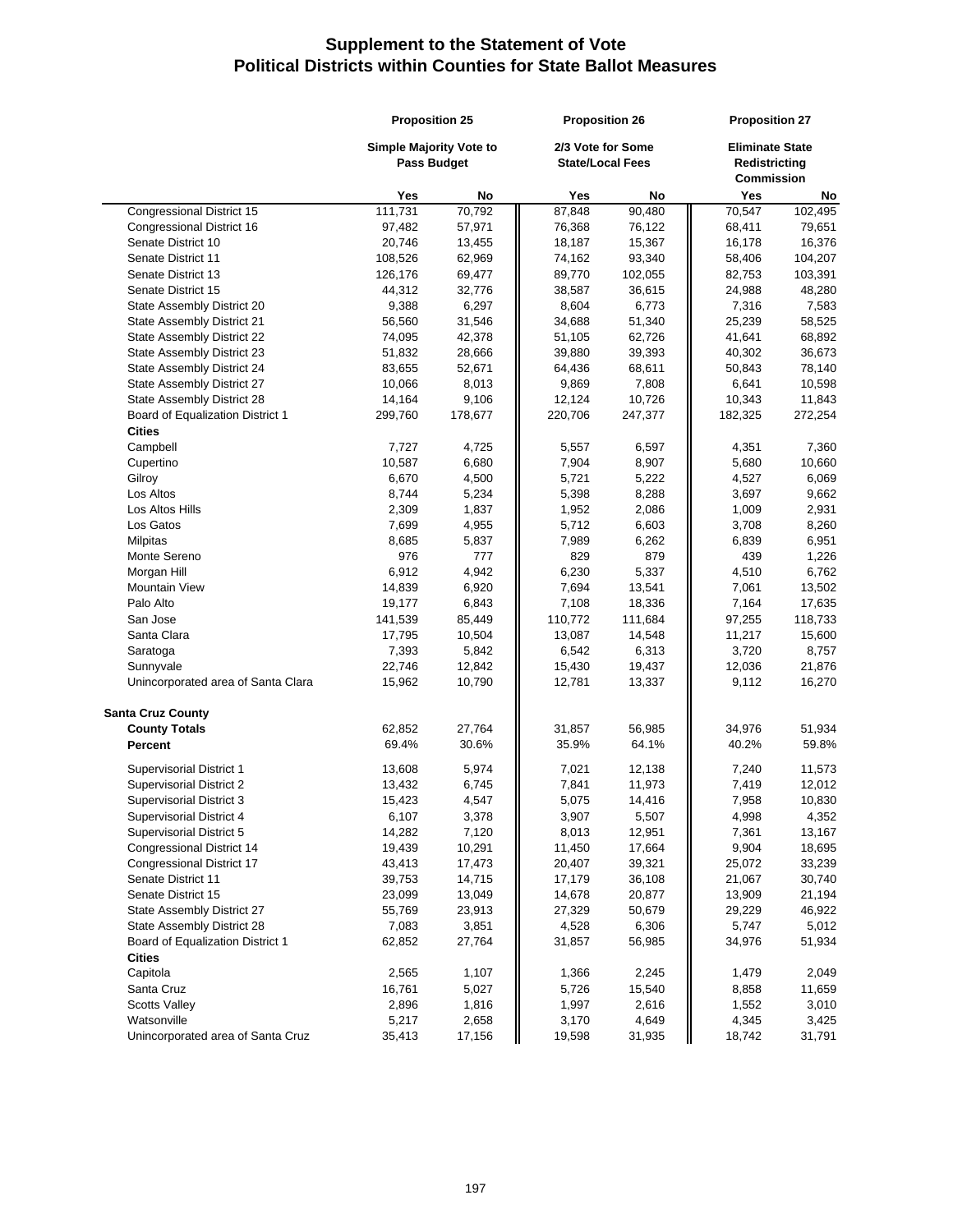|                                                   | <b>Proposition 25</b>                                |                 | <b>Proposition 26</b>                        |                 | <b>Proposition 27</b>                                 |                 |
|---------------------------------------------------|------------------------------------------------------|-----------------|----------------------------------------------|-----------------|-------------------------------------------------------|-----------------|
|                                                   | <b>Simple Majority Vote to</b><br><b>Pass Budget</b> |                 | 2/3 Vote for Some<br><b>State/Local Fees</b> |                 | <b>Eliminate State</b><br>Redistricting<br>Commission |                 |
|                                                   | Yes                                                  | No              | Yes                                          | No              | Yes                                                   | No              |
| <b>Shasta County</b>                              |                                                      |                 |                                              |                 |                                                       |                 |
| <b>County Totals</b>                              | 25,139                                               | 37,583          | 38,287                                       | 23,546          | 20,066                                                | 40,786          |
| Percent                                           | 40.1%                                                | 59.9%           | 61.9%                                        | 38.1%           | 33.0%                                                 | 67.0%           |
| Supervisorial District 1                          | 5,158                                                | 6,944           | 7,116                                        | 4,773           | 4,048                                                 | 7,655           |
| <b>Supervisorial District 2</b>                   | 5,175                                                | 7,521           | 7,557                                        | 4,942           | 4,071                                                 | 8,217           |
| Supervisorial District 3                          | 4,746                                                | 7,681           | 7,769                                        | 4,481           | 3,864                                                 | 8,215           |
| Supervisorial District 4                          | 4,924                                                | 7,417           | 7,683                                        | 4,526           | 3,998                                                 | 7,991           |
| Supervisorial District 5                          | 5,136                                                | 8,020           | 8,162                                        | 4,824           | 4,085                                                 | 8,708           |
| <b>Congressional District 2</b>                   | 25,139                                               | 37,583          | 38,287                                       | 23,546          | 20,066                                                | 40,786          |
| Senate District 4                                 | 25,139                                               | 37,583          | 38,287                                       | 23,546          | 20,066                                                | 40,786          |
| State Assembly District 2                         | 25,139                                               | 37,583          | 38,287                                       | 23,546          | 20,066                                                | 40,786          |
|                                                   |                                                      |                 |                                              |                 |                                                       |                 |
| Board of Equalization District 2<br><b>Cities</b> | 25,139                                               | 37,583          | 38,287                                       | 23,546          | 20,066                                                | 40,786          |
| Anderson                                          | 1,092                                                | 1,315           | 1,408                                        | 968             | 867                                                   | 1,468           |
|                                                   |                                                      |                 |                                              |                 |                                                       |                 |
| Redding<br>Shasta Lake                            | 12,285<br>1,282                                      | 17,658<br>1,723 | 17,989<br>1,884                              | 11,499<br>1,097 | 10,222<br>981                                         | 18,742<br>1,959 |
|                                                   |                                                      |                 |                                              |                 |                                                       |                 |
| Unincorporated area of Shasta County              | 10,480                                               | 16,887          | 17,006                                       | 9,982           | 7,996                                                 | 18,617          |
| <b>Sierra County</b>                              |                                                      |                 |                                              |                 |                                                       |                 |
| <b>County Totals</b>                              | 861                                                  | 907             | 1,015                                        | 713             | 604                                                   | 1,087           |
| Percent                                           | 48.7%                                                | 51.3%           | 58.7%                                        | 41.3%           | 35.7%                                                 | 64.3%           |
| Supervisorial District 1                          | 234                                                  | 188             | 206                                          | 200             | 138                                                   | 253             |
| Supervisorial District 2                          | 174                                                  | 162             | 186                                          | 143             | 112                                                   | 209             |
| Supervisorial District 3                          | 151                                                  | 220             | 233                                          | 134             | 107                                                   | 243             |
| Supervisorial District 4                          | 125                                                  | 154             | 167                                          | 101             | 113                                                   | 160             |
| Supervisorial District 5                          | 177                                                  | 183             | 223                                          | 135             | 134                                                   | 222             |
| <b>Congressional District 4</b>                   | 861                                                  | 907             | 1,015                                        | 713             | 604                                                   | 1,087           |
| Senate District 1                                 | 861                                                  | 907             | 1,015                                        | 713             | 604                                                   | 1,087           |
| State Assembly District 3                         | 861                                                  | 907             | 1,015                                        | 713             | 604                                                   | 1,087           |
| Board of Equalization District 2                  | 861                                                  | 907             | 1,015                                        | 713             | 604                                                   | 1,087           |
| <b>Cities</b>                                     |                                                      |                 |                                              |                 |                                                       |                 |
| Loyalton                                          | 161                                                  | 176             | 194                                          | 137             | 131                                                   | 201             |
| Unincorporated area of Sierra County              | 700                                                  | 731             | 821                                          | 576             | 473                                                   | 886             |
|                                                   |                                                      |                 |                                              |                 |                                                       |                 |
| <b>Siskiyou County</b>                            |                                                      |                 |                                              |                 |                                                       |                 |
| <b>County Totals</b>                              | 8,262                                                | 9,206           | 9,638                                        | 7,487           | 6,067                                                 | 10,766          |
| Percent                                           | 47.3%                                                | 52.7%           | 56.3%                                        | 43.7%           | 36.0%                                                 | 64.0%           |
| Supervisorial District 1                          | 1,246                                                | 1,792           | 1,842                                        | 1,133           | 1,093                                                 | 1,842           |
| <b>Supervisorial District 2</b>                   | 2,127                                                | 1,606           | 1,720                                        | 1,957           | 1,396                                                 | 2,195           |
| Supervisorial District 3                          | 1,773                                                | 1,834           | 1,892                                        | 1,608           | 1,226                                                 | 2,244           |
| Supervisorial District 4                          | 1,597                                                | 1,890           | 2,062                                        | 1,366           | 1,210                                                 | 2,160           |
| Supervisorial District 5                          | 1,519                                                | 2,084           | 2,122                                        | 1,423           | 1,142                                                 | 2,325           |
| <b>Congressional District 2</b>                   | 8,262                                                | 9,206           | 9,638                                        | 7,487           | 6,067                                                 | 10,766          |
| Senate District 4                                 | 8,262                                                | 9,206           | 9,638                                        | 7,487           | 6,067                                                 | 10,766          |
| State Assembly District 2                         | 8,262                                                | 9,206           | 9,638                                        | 7,487           | 6,067                                                 | 10,766          |
| Board of Equalization District 2                  | 8,262                                                | 9,206           | 9,638                                        | 7,487           | 6,067                                                 | 10,766          |
| <b>Cities</b>                                     |                                                      |                 |                                              |                 |                                                       |                 |
| Dorris                                            | 99                                                   | 122             | 120                                          | 93              | 80                                                    | 132             |
| Dunsmuir                                          | 392                                                  | 295             | 339                                          | 343             | 286                                                   | 378             |
| Etna                                              | 120                                                  | 186             | 175                                          | 129             | 86                                                    | 214             |
| Fort Jones                                        | 93                                                   | 146             | 133                                          | 100             | 84                                                    | 149             |
| Montague                                          | 178                                                  | 268             | 270                                          | 168             | 171                                                   | 263             |
|                                                   |                                                      |                 |                                              |                 |                                                       |                 |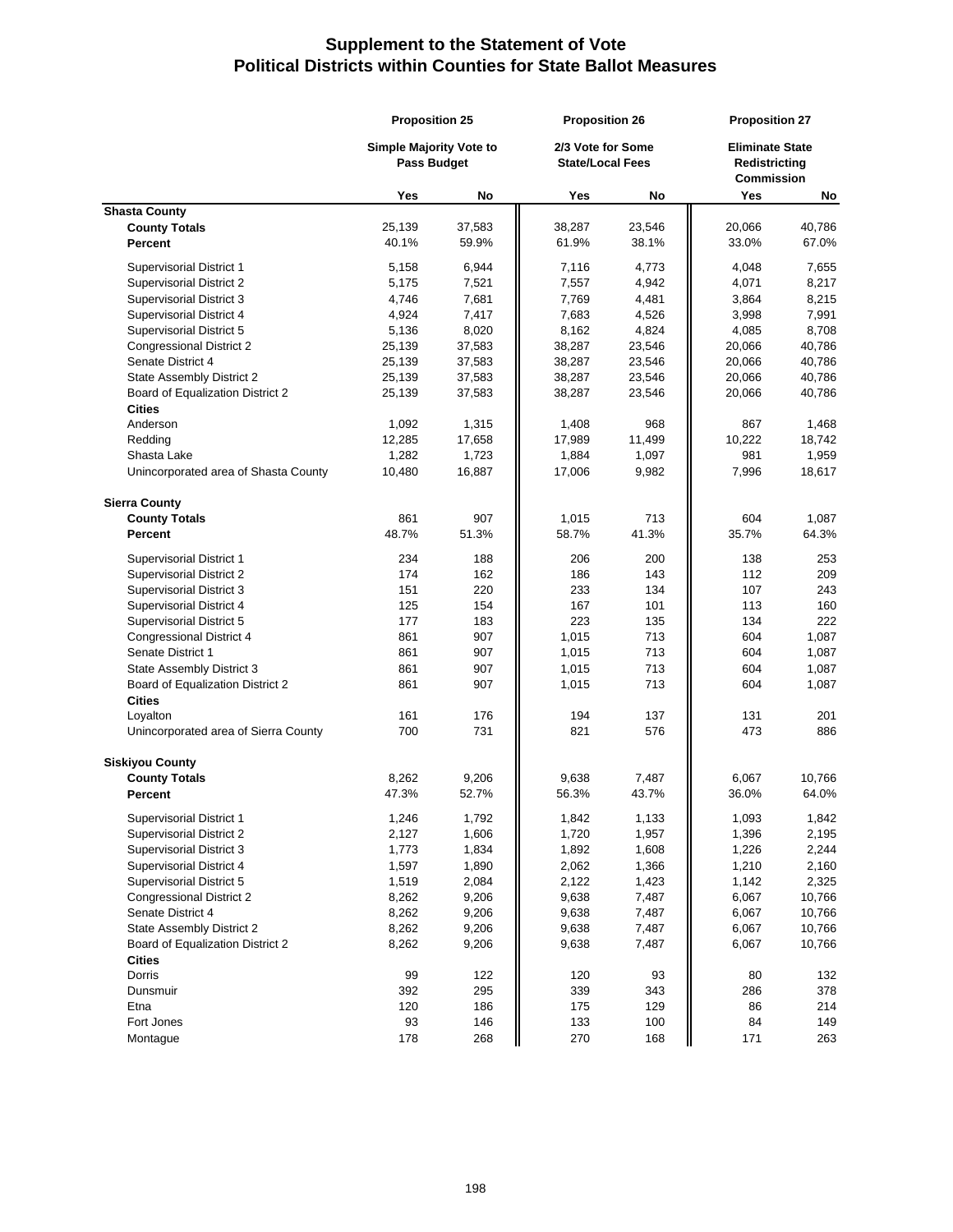|                                                 | <b>Proposition 25</b>                         |                | <b>Proposition 26</b>                        |                 | <b>Proposition 27</b>                                        |                 |
|-------------------------------------------------|-----------------------------------------------|----------------|----------------------------------------------|-----------------|--------------------------------------------------------------|-----------------|
|                                                 | Simple Majority Vote to<br><b>Pass Budget</b> |                | 2/3 Vote for Some<br><b>State/Local Fees</b> |                 | <b>Eliminate State</b><br>Redistricting<br><b>Commission</b> |                 |
|                                                 | Yes                                           | No             | Yes                                          | No              | Yes                                                          | No              |
| Mt. Shasta                                      | 804                                           | 520            | 576                                          | 725             | 518                                                          | 757             |
| Tulelake                                        | 52                                            | 116            | 114                                          | 51              | 57                                                           | 98              |
| Weed                                            | 374                                           | 353            | 336                                          | 370             | 283                                                          | 405             |
| Yreka                                           | 1,268                                         | 1,346          | 1,490                                        | 1,083           | 950                                                          | 1,584           |
| Unincorporated area of Siskiyou County          | 4,882                                         | 5,854          | 6,085                                        | 4,425           | 3,552                                                        | 6,786           |
| <b>Solano County</b>                            |                                               |                |                                              |                 |                                                              |                 |
| <b>County Totals</b>                            | 67,876                                        | 46,659         | 59,912                                       | 52,194          | 46,992                                                       | 63,532          |
| Percent                                         | 59.3%                                         | 40.7%          | 53.4%                                        | 46.6%           | 42.5%                                                        | 57.5%           |
| Supervisorial District 1                        | 13,081                                        | 6,254          | 8,817                                        | 10,120          | 9,578                                                        | 9,045           |
| Supervisorial District 2                        | 16,709                                        | 9,961          | 12,740                                       | 13,319          | 10,524                                                       | 15,117          |
| Supervisorial District 3                        | 11,541                                        | 8,186          | 10,896                                       | 8,493           | 8,222                                                        | 10,888          |
| Supervisorial District 4                        | 11,670                                        | 10,106         | 12,182                                       | 9,093           | 8,508                                                        | 12,527          |
| Supervisorial District 5                        | 14,875                                        | 12,152         | 15,277                                       | 11,169          | 10,160                                                       | 15,955          |
| Congressional District 3                        | 3,137                                         | 3,000          | 3,492                                        | 2,502           | 1,968                                                        | 3,986           |
| Congressional District 7                        | 42,595                                        | 27,467         | 35,200                                       | 33,315          | 29,071                                                       | 38,414          |
| Congressional District 10                       | 22,144                                        | 16,192         | 21,220                                       | 16,377          | 15,953                                                       | 21,132          |
| Senate District 2                               | 31,496                                        | 18,851         | 24,243                                       | 24,977          | 21,104                                                       | 27,398          |
| Senate District 5                               | 36,380                                        | 27,808         | 35,669                                       | 27,217          | 25,888                                                       | 36,134          |
| State Assembly District 7                       | 21,759                                        | 12,234         | 16,217                                       | 17,063          | 15,446                                                       | 17,352          |
| State Assembly District 8                       | 46,117                                        | 34,425         | 43,695                                       | 35,131          | 31,546                                                       | 46,180          |
| Board of Equalization District 1                | 67,876                                        | 46,659         | 59,912                                       | 52,194          | 46,992                                                       | 63,532          |
| <b>Cities</b>                                   |                                               |                |                                              |                 |                                                              |                 |
| Benicia                                         | 7,232                                         | 4,433          | 5,387                                        | 5,972           | 4,082                                                        | 7,065           |
| Dixon                                           | 2,658                                         | 2,566          | 2,932                                        | 2,167           | 1,840                                                        | 3,183           |
| Fairfield                                       | 14,664                                        | 10,402         | 13,771                                       | 10,828          | 10,583                                                       | 13,662          |
| Rio Vista                                       | 1,918                                         | 1,524<br>2,388 | 1,892                                        | 1,474<br>2,880  | 1,202                                                        | 2,143<br>3,269  |
| Suisun City<br>Vacaville                        | 4,156<br>14,564                               |                | 3,552                                        |                 | 3,085                                                        |                 |
|                                                 |                                               | 11,960         | 14,834                                       | 11,105          | 10,150                                                       | 15,447          |
| Vallejo<br>Unincorporated area of Solano County | 19,512<br>3,172                               | 9,600<br>3,786 | 13,352<br>4,192                              | 15,166<br>2,602 | 13,971<br>2,079                                              | 14,099<br>4,664 |
|                                                 |                                               |                |                                              |                 |                                                              |                 |
| <b>Sonoma County</b>                            |                                               |                |                                              |                 |                                                              |                 |
| <b>County Totals</b>                            | 116,822                                       | 57,105         | 70,522                                       | 99,293          | 65,951                                                       | 100,102         |
| <b>Percent</b>                                  | 67.2%                                         | 32.8%          | 41.5%                                        | 58.5%           | 39.7%                                                        | 60.3%           |
| Supervisorial District 1                        | 27,347                                        | 13,366         | 16,080                                       | 23,667          | 14,583                                                       | 24,392          |
| <b>Supervisorial District 2</b>                 | 23,980                                        | 12,203         | 15,113                                       | 20,165          | 14,548                                                       | 19,938          |
| Supervisorial District 3                        | 20,401                                        | 9,425          | 12,129                                       | 17,015          | 11,795                                                       | 16,701          |
| Supervisorial District 4                        | 21,180                                        | 12,557         | 15,430                                       | 17,546          | 12,378                                                       | 19,880          |
| Supervisorial District 5                        | 23,914                                        | 9,554          | 11,770                                       | 20,900          | 12,647                                                       | 19,191          |
| <b>Congressional District 1</b>                 | 17,600                                        | 10,161         | 12,254                                       | 14,860          | 10,055                                                       | 16,513          |
| Congressional District 6                        | 99,222                                        | 46,944         | 58,268                                       | 84,433          | 55,896                                                       | 83,589          |
| Senate District 2                               | 75,026                                        | 35,424         | 43,484                                       | 64,343          | 41,263                                                       | 64,204          |
| Senate District 3                               | 41,796                                        | 21,681         | 27,038                                       | 34,950          | 24,688                                                       | 35,898          |
| State Assembly District 1                       | 31,851                                        | 15,429         | 18,696                                       | 27,483          | 16,959                                                       | 28,102          |
| State Assembly District 6                       | 43,857                                        | 22,048         | 27,381                                       | 36,939          | 26,024                                                       | 36,865          |
| State Assembly District 7                       | 41,114                                        | 19,628         | 24,445                                       | 34,871          | 22,968                                                       | 35,135          |
| Board of Equalization District 1                | 116,822                                       | 57,105         | 70,522                                       | 99,293          | 65,951                                                       | 100,102         |
| <b>Cities</b>                                   |                                               |                |                                              |                 |                                                              |                 |
| Cloverdale                                      | 1,815                                         | 1,126          | 1,379                                        | 1,502           | 1,185                                                        | 1,656           |
| Cotati                                          | 1,873                                         | 817            | 1,098<br>1,762                               | 1,530           | 1,076                                                        | 1,469           |
| Healdsburg<br>Petaluma                          | 2,906<br>14,801                               | 1,452<br>7,212 | 8,964                                        | 2,509<br>12,520 | 1,642<br>9,169                                               | 2,521<br>11,850 |
|                                                 |                                               |                |                                              |                 |                                                              |                 |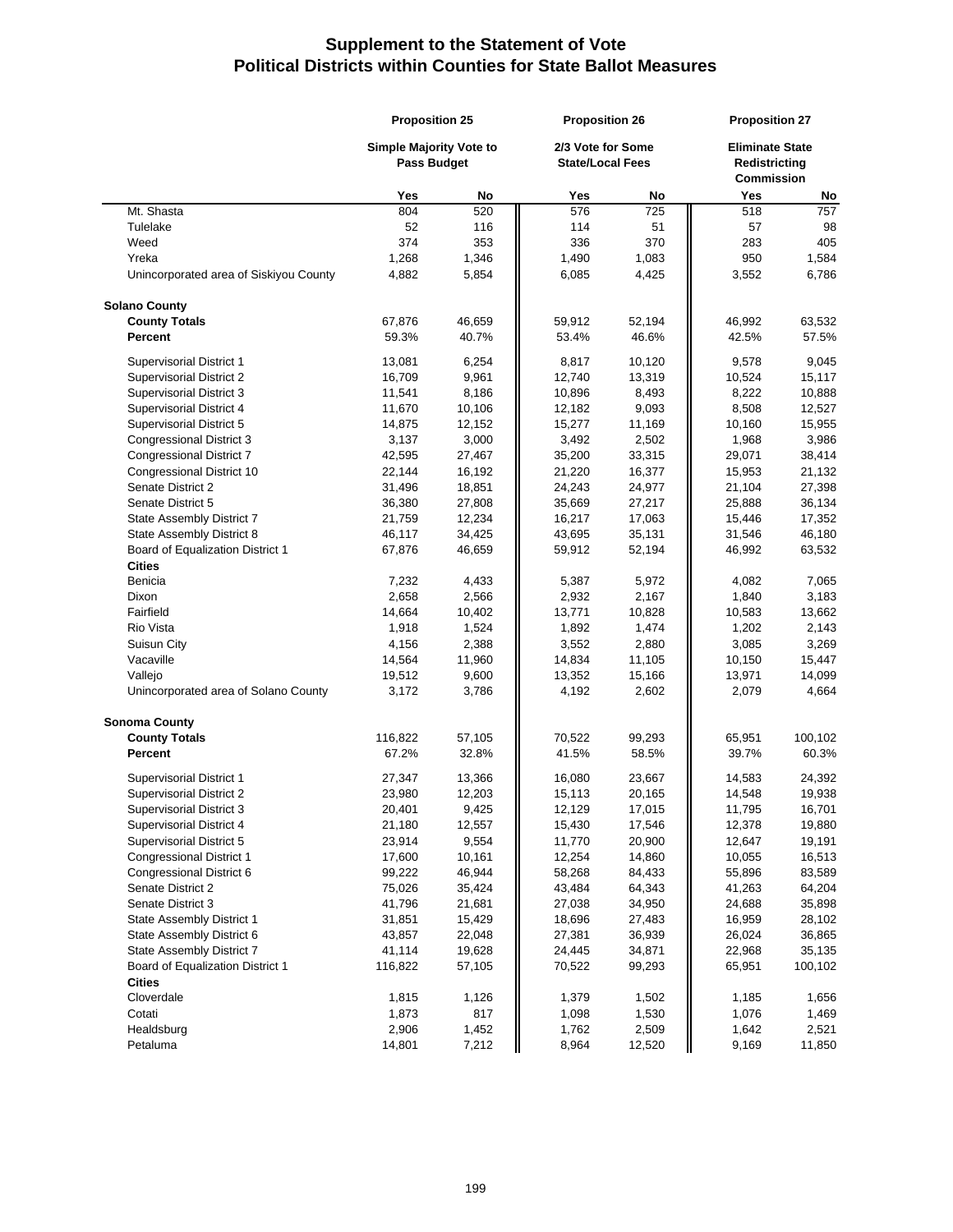| 2/3 Vote for Some<br><b>Eliminate State</b><br><b>Simple Majority Vote to</b><br><b>Pass Budget</b><br><b>State/Local Fees</b><br>Redistricting<br><b>Commission</b><br>Yes<br>No<br>Yes<br>Yes<br>No<br>No<br>8,102<br>4,125<br>5,528<br>6,397<br>5,140<br><b>Rohnert Park</b><br>6,550<br>36,631<br>Santa Rosa<br>16,988<br>21,370<br>30,966<br>20,551<br>30,704<br>2,771<br>727<br>905<br>Sebastopol<br>2,511<br>1,372<br>1,948<br>3,209<br>1,532<br>1,869<br>2,749<br>1,846<br>2,671<br>Sonoma<br>Windsor<br>5,429<br>3,468<br>4,247<br>4,416<br>3,251<br>5,238<br>Unincorporated area of Sonoma County<br>39,285<br>19,658<br>23,400<br>34,193<br>20,719<br>35,495<br><b>Stanislaus County</b><br><b>County Totals</b><br>59,529<br>56,476<br>67,959<br>46,079<br>43,195<br>68,738<br><b>Percent</b><br>51.3%<br>48.7%<br>59.6%<br>40.4%<br>38.6%<br>61.4%<br><b>Supervisorial District 1</b><br>14,190<br>14,906<br>17,861<br>10,735<br>10,601<br>17,423<br>15,792<br><b>Supervisorial District 2</b><br>12,357<br>13,221<br>15,645<br>9,473<br>8,903<br>Supervisorial District 3<br>9,785<br>8,416<br>10,344<br>7,545<br>7,083<br>10,522<br>13,990<br>12,598<br>9,318<br>16,219<br>Supervisorial District 4<br>14,649<br>11,438<br>9,207<br>7,335<br>9,460<br>6,888<br>Supervisorial District 5<br>7,290<br>8,782<br><b>Congressional District 18</b><br>26,304<br>20,242<br>25,530<br>20,273<br>19,387<br>25,557<br>36,234<br>43,181<br>Congressional District 19<br>33,225<br>42,429<br>25,806<br>23,808<br>Senate District 12<br>38,703<br>37,435<br>31,531<br>29,071<br>27,094<br>39,431<br>Senate District 14<br>22,094<br>24,945<br>29,256<br>17,008<br>16,101<br>29,307<br>1,626<br>1,594<br>State Assembly District 17<br>1,437<br>1,296<br>1,087<br>1,066<br>42,425<br>State Assembly District 25<br>36,555<br>35,657<br>28,493<br>26,070<br>43,479<br>State Assembly District 26<br>21,537<br>19,523<br>23,908<br>16,059<br>23,665<br>16,499<br>Board of Equalization District 2<br>59,529<br>56,476<br>67,959<br>46,079<br>43,195<br>68,738<br><b>Cities</b><br>Ceres<br>4,340<br>3,386<br>4,447<br>3,203<br>3,493<br>4,044<br>868<br>917<br>611<br>Hughson<br>1,139<br>664<br>1,056<br>Modesto<br>26,509<br>22,515<br>26,989<br>21,143<br>18,375<br>28,770<br>999<br>839<br>1,072<br>747<br>1,046<br>Newman<br>749<br>Oakdale<br>2,603<br>2,937<br>3,535<br>1,913<br>2,081<br>3,282<br>Patterson<br>2,080<br>1,449<br>1,979<br>1,502<br>1,557<br>1,852<br>1,773<br>Riverbank<br>2,475<br>2,022<br>2,641<br>1,778<br>2,576<br>Turlock<br>7,783<br>6,108<br>9,580<br>7,780<br>9,134<br>5,387<br>616<br>Waterford<br>852<br>862<br>1,073<br>669<br>983<br>11,023<br>13,766<br>Unincorporated area of Stanislaus<br>15,950<br>8,461<br>8,444<br>15,549<br><b>Sutter County</b><br><b>County Totals</b><br>10,427<br>14,095<br>15,580<br>8,374<br>9,036<br>14,526<br>57.5%<br>35.0%<br>61.7%<br>Percent<br>42.5%<br>65.0%<br>38.3%<br>2,027<br>Supervisorial District 1<br>2,666<br>2,858<br>1,728<br>1,784<br>2,747<br>1,708<br>2,334<br>1,414<br>1,488<br>Supervisorial District 2<br>2,125<br>2,216<br>3,704<br>4,054<br>1,835<br>Supervisorial District 3<br>2,344<br>2,098<br>3,694<br>2,347<br>2,637<br>3,074<br>1,983<br>2,789<br>Supervisorial District 4<br>1,803<br>Supervisorial District 5<br>1,594<br>2,001<br>2,963<br>3,260<br>1,683<br>3,080<br><b>Congressional District 2</b><br>10,427<br>14,095<br>15,580<br>8,374<br>9,036<br>14,526<br>Senate District 4<br>10,427<br>14,095<br>15,580<br>8,374<br>9,036<br>14,526<br>State Assembly District 2<br>14,095<br>8,374<br>9,036<br>10,427<br>15,580<br>14,526<br>Board of Equalization District 2<br>10,427<br>14,095<br>15,580<br>8,374<br>9,036<br>14,526 | <b>Proposition 25</b> |  | <b>Proposition 26</b> |  | <b>Proposition 27</b> |       |  |
|---------------------------------------------------------------------------------------------------------------------------------------------------------------------------------------------------------------------------------------------------------------------------------------------------------------------------------------------------------------------------------------------------------------------------------------------------------------------------------------------------------------------------------------------------------------------------------------------------------------------------------------------------------------------------------------------------------------------------------------------------------------------------------------------------------------------------------------------------------------------------------------------------------------------------------------------------------------------------------------------------------------------------------------------------------------------------------------------------------------------------------------------------------------------------------------------------------------------------------------------------------------------------------------------------------------------------------------------------------------------------------------------------------------------------------------------------------------------------------------------------------------------------------------------------------------------------------------------------------------------------------------------------------------------------------------------------------------------------------------------------------------------------------------------------------------------------------------------------------------------------------------------------------------------------------------------------------------------------------------------------------------------------------------------------------------------------------------------------------------------------------------------------------------------------------------------------------------------------------------------------------------------------------------------------------------------------------------------------------------------------------------------------------------------------------------------------------------------------------------------------------------------------------------------------------------------------------------------------------------------------------------------------------------------------------------------------------------------------------------------------------------------------------------------------------------------------------------------------------------------------------------------------------------------------------------------------------------------------------------------------------------------------------------------------------------------------------------------------------------------------------------------------------------------------------------------------------------------------------------------------------------------------------------------------------------------------------------------------------------------------------------------------------------------------------------------------------------------------------------------------------------------------------------------------------------------------------------------------------------------------------------------------------------------------------------------------------------------------------------------|-----------------------|--|-----------------------|--|-----------------------|-------|--|
|                                                                                                                                                                                                                                                                                                                                                                                                                                                                                                                                                                                                                                                                                                                                                                                                                                                                                                                                                                                                                                                                                                                                                                                                                                                                                                                                                                                                                                                                                                                                                                                                                                                                                                                                                                                                                                                                                                                                                                                                                                                                                                                                                                                                                                                                                                                                                                                                                                                                                                                                                                                                                                                                                                                                                                                                                                                                                                                                                                                                                                                                                                                                                                                                                                                                                                                                                                                                                                                                                                                                                                                                                                                                                                                                             |                       |  |                       |  |                       |       |  |
|                                                                                                                                                                                                                                                                                                                                                                                                                                                                                                                                                                                                                                                                                                                                                                                                                                                                                                                                                                                                                                                                                                                                                                                                                                                                                                                                                                                                                                                                                                                                                                                                                                                                                                                                                                                                                                                                                                                                                                                                                                                                                                                                                                                                                                                                                                                                                                                                                                                                                                                                                                                                                                                                                                                                                                                                                                                                                                                                                                                                                                                                                                                                                                                                                                                                                                                                                                                                                                                                                                                                                                                                                                                                                                                                             |                       |  |                       |  |                       |       |  |
|                                                                                                                                                                                                                                                                                                                                                                                                                                                                                                                                                                                                                                                                                                                                                                                                                                                                                                                                                                                                                                                                                                                                                                                                                                                                                                                                                                                                                                                                                                                                                                                                                                                                                                                                                                                                                                                                                                                                                                                                                                                                                                                                                                                                                                                                                                                                                                                                                                                                                                                                                                                                                                                                                                                                                                                                                                                                                                                                                                                                                                                                                                                                                                                                                                                                                                                                                                                                                                                                                                                                                                                                                                                                                                                                             |                       |  |                       |  |                       |       |  |
|                                                                                                                                                                                                                                                                                                                                                                                                                                                                                                                                                                                                                                                                                                                                                                                                                                                                                                                                                                                                                                                                                                                                                                                                                                                                                                                                                                                                                                                                                                                                                                                                                                                                                                                                                                                                                                                                                                                                                                                                                                                                                                                                                                                                                                                                                                                                                                                                                                                                                                                                                                                                                                                                                                                                                                                                                                                                                                                                                                                                                                                                                                                                                                                                                                                                                                                                                                                                                                                                                                                                                                                                                                                                                                                                             |                       |  |                       |  |                       |       |  |
|                                                                                                                                                                                                                                                                                                                                                                                                                                                                                                                                                                                                                                                                                                                                                                                                                                                                                                                                                                                                                                                                                                                                                                                                                                                                                                                                                                                                                                                                                                                                                                                                                                                                                                                                                                                                                                                                                                                                                                                                                                                                                                                                                                                                                                                                                                                                                                                                                                                                                                                                                                                                                                                                                                                                                                                                                                                                                                                                                                                                                                                                                                                                                                                                                                                                                                                                                                                                                                                                                                                                                                                                                                                                                                                                             |                       |  |                       |  |                       |       |  |
|                                                                                                                                                                                                                                                                                                                                                                                                                                                                                                                                                                                                                                                                                                                                                                                                                                                                                                                                                                                                                                                                                                                                                                                                                                                                                                                                                                                                                                                                                                                                                                                                                                                                                                                                                                                                                                                                                                                                                                                                                                                                                                                                                                                                                                                                                                                                                                                                                                                                                                                                                                                                                                                                                                                                                                                                                                                                                                                                                                                                                                                                                                                                                                                                                                                                                                                                                                                                                                                                                                                                                                                                                                                                                                                                             |                       |  |                       |  |                       |       |  |
|                                                                                                                                                                                                                                                                                                                                                                                                                                                                                                                                                                                                                                                                                                                                                                                                                                                                                                                                                                                                                                                                                                                                                                                                                                                                                                                                                                                                                                                                                                                                                                                                                                                                                                                                                                                                                                                                                                                                                                                                                                                                                                                                                                                                                                                                                                                                                                                                                                                                                                                                                                                                                                                                                                                                                                                                                                                                                                                                                                                                                                                                                                                                                                                                                                                                                                                                                                                                                                                                                                                                                                                                                                                                                                                                             |                       |  |                       |  |                       |       |  |
|                                                                                                                                                                                                                                                                                                                                                                                                                                                                                                                                                                                                                                                                                                                                                                                                                                                                                                                                                                                                                                                                                                                                                                                                                                                                                                                                                                                                                                                                                                                                                                                                                                                                                                                                                                                                                                                                                                                                                                                                                                                                                                                                                                                                                                                                                                                                                                                                                                                                                                                                                                                                                                                                                                                                                                                                                                                                                                                                                                                                                                                                                                                                                                                                                                                                                                                                                                                                                                                                                                                                                                                                                                                                                                                                             |                       |  |                       |  |                       |       |  |
|                                                                                                                                                                                                                                                                                                                                                                                                                                                                                                                                                                                                                                                                                                                                                                                                                                                                                                                                                                                                                                                                                                                                                                                                                                                                                                                                                                                                                                                                                                                                                                                                                                                                                                                                                                                                                                                                                                                                                                                                                                                                                                                                                                                                                                                                                                                                                                                                                                                                                                                                                                                                                                                                                                                                                                                                                                                                                                                                                                                                                                                                                                                                                                                                                                                                                                                                                                                                                                                                                                                                                                                                                                                                                                                                             |                       |  |                       |  |                       |       |  |
|                                                                                                                                                                                                                                                                                                                                                                                                                                                                                                                                                                                                                                                                                                                                                                                                                                                                                                                                                                                                                                                                                                                                                                                                                                                                                                                                                                                                                                                                                                                                                                                                                                                                                                                                                                                                                                                                                                                                                                                                                                                                                                                                                                                                                                                                                                                                                                                                                                                                                                                                                                                                                                                                                                                                                                                                                                                                                                                                                                                                                                                                                                                                                                                                                                                                                                                                                                                                                                                                                                                                                                                                                                                                                                                                             |                       |  |                       |  |                       |       |  |
|                                                                                                                                                                                                                                                                                                                                                                                                                                                                                                                                                                                                                                                                                                                                                                                                                                                                                                                                                                                                                                                                                                                                                                                                                                                                                                                                                                                                                                                                                                                                                                                                                                                                                                                                                                                                                                                                                                                                                                                                                                                                                                                                                                                                                                                                                                                                                                                                                                                                                                                                                                                                                                                                                                                                                                                                                                                                                                                                                                                                                                                                                                                                                                                                                                                                                                                                                                                                                                                                                                                                                                                                                                                                                                                                             |                       |  |                       |  |                       |       |  |
|                                                                                                                                                                                                                                                                                                                                                                                                                                                                                                                                                                                                                                                                                                                                                                                                                                                                                                                                                                                                                                                                                                                                                                                                                                                                                                                                                                                                                                                                                                                                                                                                                                                                                                                                                                                                                                                                                                                                                                                                                                                                                                                                                                                                                                                                                                                                                                                                                                                                                                                                                                                                                                                                                                                                                                                                                                                                                                                                                                                                                                                                                                                                                                                                                                                                                                                                                                                                                                                                                                                                                                                                                                                                                                                                             |                       |  |                       |  |                       |       |  |
|                                                                                                                                                                                                                                                                                                                                                                                                                                                                                                                                                                                                                                                                                                                                                                                                                                                                                                                                                                                                                                                                                                                                                                                                                                                                                                                                                                                                                                                                                                                                                                                                                                                                                                                                                                                                                                                                                                                                                                                                                                                                                                                                                                                                                                                                                                                                                                                                                                                                                                                                                                                                                                                                                                                                                                                                                                                                                                                                                                                                                                                                                                                                                                                                                                                                                                                                                                                                                                                                                                                                                                                                                                                                                                                                             |                       |  |                       |  |                       |       |  |
|                                                                                                                                                                                                                                                                                                                                                                                                                                                                                                                                                                                                                                                                                                                                                                                                                                                                                                                                                                                                                                                                                                                                                                                                                                                                                                                                                                                                                                                                                                                                                                                                                                                                                                                                                                                                                                                                                                                                                                                                                                                                                                                                                                                                                                                                                                                                                                                                                                                                                                                                                                                                                                                                                                                                                                                                                                                                                                                                                                                                                                                                                                                                                                                                                                                                                                                                                                                                                                                                                                                                                                                                                                                                                                                                             |                       |  |                       |  |                       |       |  |
|                                                                                                                                                                                                                                                                                                                                                                                                                                                                                                                                                                                                                                                                                                                                                                                                                                                                                                                                                                                                                                                                                                                                                                                                                                                                                                                                                                                                                                                                                                                                                                                                                                                                                                                                                                                                                                                                                                                                                                                                                                                                                                                                                                                                                                                                                                                                                                                                                                                                                                                                                                                                                                                                                                                                                                                                                                                                                                                                                                                                                                                                                                                                                                                                                                                                                                                                                                                                                                                                                                                                                                                                                                                                                                                                             |                       |  |                       |  |                       |       |  |
|                                                                                                                                                                                                                                                                                                                                                                                                                                                                                                                                                                                                                                                                                                                                                                                                                                                                                                                                                                                                                                                                                                                                                                                                                                                                                                                                                                                                                                                                                                                                                                                                                                                                                                                                                                                                                                                                                                                                                                                                                                                                                                                                                                                                                                                                                                                                                                                                                                                                                                                                                                                                                                                                                                                                                                                                                                                                                                                                                                                                                                                                                                                                                                                                                                                                                                                                                                                                                                                                                                                                                                                                                                                                                                                                             |                       |  |                       |  |                       |       |  |
|                                                                                                                                                                                                                                                                                                                                                                                                                                                                                                                                                                                                                                                                                                                                                                                                                                                                                                                                                                                                                                                                                                                                                                                                                                                                                                                                                                                                                                                                                                                                                                                                                                                                                                                                                                                                                                                                                                                                                                                                                                                                                                                                                                                                                                                                                                                                                                                                                                                                                                                                                                                                                                                                                                                                                                                                                                                                                                                                                                                                                                                                                                                                                                                                                                                                                                                                                                                                                                                                                                                                                                                                                                                                                                                                             |                       |  |                       |  |                       |       |  |
|                                                                                                                                                                                                                                                                                                                                                                                                                                                                                                                                                                                                                                                                                                                                                                                                                                                                                                                                                                                                                                                                                                                                                                                                                                                                                                                                                                                                                                                                                                                                                                                                                                                                                                                                                                                                                                                                                                                                                                                                                                                                                                                                                                                                                                                                                                                                                                                                                                                                                                                                                                                                                                                                                                                                                                                                                                                                                                                                                                                                                                                                                                                                                                                                                                                                                                                                                                                                                                                                                                                                                                                                                                                                                                                                             |                       |  |                       |  |                       |       |  |
|                                                                                                                                                                                                                                                                                                                                                                                                                                                                                                                                                                                                                                                                                                                                                                                                                                                                                                                                                                                                                                                                                                                                                                                                                                                                                                                                                                                                                                                                                                                                                                                                                                                                                                                                                                                                                                                                                                                                                                                                                                                                                                                                                                                                                                                                                                                                                                                                                                                                                                                                                                                                                                                                                                                                                                                                                                                                                                                                                                                                                                                                                                                                                                                                                                                                                                                                                                                                                                                                                                                                                                                                                                                                                                                                             |                       |  |                       |  |                       |       |  |
|                                                                                                                                                                                                                                                                                                                                                                                                                                                                                                                                                                                                                                                                                                                                                                                                                                                                                                                                                                                                                                                                                                                                                                                                                                                                                                                                                                                                                                                                                                                                                                                                                                                                                                                                                                                                                                                                                                                                                                                                                                                                                                                                                                                                                                                                                                                                                                                                                                                                                                                                                                                                                                                                                                                                                                                                                                                                                                                                                                                                                                                                                                                                                                                                                                                                                                                                                                                                                                                                                                                                                                                                                                                                                                                                             |                       |  |                       |  |                       |       |  |
|                                                                                                                                                                                                                                                                                                                                                                                                                                                                                                                                                                                                                                                                                                                                                                                                                                                                                                                                                                                                                                                                                                                                                                                                                                                                                                                                                                                                                                                                                                                                                                                                                                                                                                                                                                                                                                                                                                                                                                                                                                                                                                                                                                                                                                                                                                                                                                                                                                                                                                                                                                                                                                                                                                                                                                                                                                                                                                                                                                                                                                                                                                                                                                                                                                                                                                                                                                                                                                                                                                                                                                                                                                                                                                                                             |                       |  |                       |  |                       |       |  |
|                                                                                                                                                                                                                                                                                                                                                                                                                                                                                                                                                                                                                                                                                                                                                                                                                                                                                                                                                                                                                                                                                                                                                                                                                                                                                                                                                                                                                                                                                                                                                                                                                                                                                                                                                                                                                                                                                                                                                                                                                                                                                                                                                                                                                                                                                                                                                                                                                                                                                                                                                                                                                                                                                                                                                                                                                                                                                                                                                                                                                                                                                                                                                                                                                                                                                                                                                                                                                                                                                                                                                                                                                                                                                                                                             |                       |  |                       |  |                       |       |  |
|                                                                                                                                                                                                                                                                                                                                                                                                                                                                                                                                                                                                                                                                                                                                                                                                                                                                                                                                                                                                                                                                                                                                                                                                                                                                                                                                                                                                                                                                                                                                                                                                                                                                                                                                                                                                                                                                                                                                                                                                                                                                                                                                                                                                                                                                                                                                                                                                                                                                                                                                                                                                                                                                                                                                                                                                                                                                                                                                                                                                                                                                                                                                                                                                                                                                                                                                                                                                                                                                                                                                                                                                                                                                                                                                             |                       |  |                       |  |                       |       |  |
|                                                                                                                                                                                                                                                                                                                                                                                                                                                                                                                                                                                                                                                                                                                                                                                                                                                                                                                                                                                                                                                                                                                                                                                                                                                                                                                                                                                                                                                                                                                                                                                                                                                                                                                                                                                                                                                                                                                                                                                                                                                                                                                                                                                                                                                                                                                                                                                                                                                                                                                                                                                                                                                                                                                                                                                                                                                                                                                                                                                                                                                                                                                                                                                                                                                                                                                                                                                                                                                                                                                                                                                                                                                                                                                                             |                       |  |                       |  |                       |       |  |
|                                                                                                                                                                                                                                                                                                                                                                                                                                                                                                                                                                                                                                                                                                                                                                                                                                                                                                                                                                                                                                                                                                                                                                                                                                                                                                                                                                                                                                                                                                                                                                                                                                                                                                                                                                                                                                                                                                                                                                                                                                                                                                                                                                                                                                                                                                                                                                                                                                                                                                                                                                                                                                                                                                                                                                                                                                                                                                                                                                                                                                                                                                                                                                                                                                                                                                                                                                                                                                                                                                                                                                                                                                                                                                                                             |                       |  |                       |  |                       |       |  |
|                                                                                                                                                                                                                                                                                                                                                                                                                                                                                                                                                                                                                                                                                                                                                                                                                                                                                                                                                                                                                                                                                                                                                                                                                                                                                                                                                                                                                                                                                                                                                                                                                                                                                                                                                                                                                                                                                                                                                                                                                                                                                                                                                                                                                                                                                                                                                                                                                                                                                                                                                                                                                                                                                                                                                                                                                                                                                                                                                                                                                                                                                                                                                                                                                                                                                                                                                                                                                                                                                                                                                                                                                                                                                                                                             |                       |  |                       |  |                       |       |  |
|                                                                                                                                                                                                                                                                                                                                                                                                                                                                                                                                                                                                                                                                                                                                                                                                                                                                                                                                                                                                                                                                                                                                                                                                                                                                                                                                                                                                                                                                                                                                                                                                                                                                                                                                                                                                                                                                                                                                                                                                                                                                                                                                                                                                                                                                                                                                                                                                                                                                                                                                                                                                                                                                                                                                                                                                                                                                                                                                                                                                                                                                                                                                                                                                                                                                                                                                                                                                                                                                                                                                                                                                                                                                                                                                             |                       |  |                       |  |                       |       |  |
|                                                                                                                                                                                                                                                                                                                                                                                                                                                                                                                                                                                                                                                                                                                                                                                                                                                                                                                                                                                                                                                                                                                                                                                                                                                                                                                                                                                                                                                                                                                                                                                                                                                                                                                                                                                                                                                                                                                                                                                                                                                                                                                                                                                                                                                                                                                                                                                                                                                                                                                                                                                                                                                                                                                                                                                                                                                                                                                                                                                                                                                                                                                                                                                                                                                                                                                                                                                                                                                                                                                                                                                                                                                                                                                                             |                       |  |                       |  |                       |       |  |
|                                                                                                                                                                                                                                                                                                                                                                                                                                                                                                                                                                                                                                                                                                                                                                                                                                                                                                                                                                                                                                                                                                                                                                                                                                                                                                                                                                                                                                                                                                                                                                                                                                                                                                                                                                                                                                                                                                                                                                                                                                                                                                                                                                                                                                                                                                                                                                                                                                                                                                                                                                                                                                                                                                                                                                                                                                                                                                                                                                                                                                                                                                                                                                                                                                                                                                                                                                                                                                                                                                                                                                                                                                                                                                                                             |                       |  |                       |  |                       |       |  |
|                                                                                                                                                                                                                                                                                                                                                                                                                                                                                                                                                                                                                                                                                                                                                                                                                                                                                                                                                                                                                                                                                                                                                                                                                                                                                                                                                                                                                                                                                                                                                                                                                                                                                                                                                                                                                                                                                                                                                                                                                                                                                                                                                                                                                                                                                                                                                                                                                                                                                                                                                                                                                                                                                                                                                                                                                                                                                                                                                                                                                                                                                                                                                                                                                                                                                                                                                                                                                                                                                                                                                                                                                                                                                                                                             |                       |  |                       |  |                       |       |  |
|                                                                                                                                                                                                                                                                                                                                                                                                                                                                                                                                                                                                                                                                                                                                                                                                                                                                                                                                                                                                                                                                                                                                                                                                                                                                                                                                                                                                                                                                                                                                                                                                                                                                                                                                                                                                                                                                                                                                                                                                                                                                                                                                                                                                                                                                                                                                                                                                                                                                                                                                                                                                                                                                                                                                                                                                                                                                                                                                                                                                                                                                                                                                                                                                                                                                                                                                                                                                                                                                                                                                                                                                                                                                                                                                             |                       |  |                       |  |                       |       |  |
|                                                                                                                                                                                                                                                                                                                                                                                                                                                                                                                                                                                                                                                                                                                                                                                                                                                                                                                                                                                                                                                                                                                                                                                                                                                                                                                                                                                                                                                                                                                                                                                                                                                                                                                                                                                                                                                                                                                                                                                                                                                                                                                                                                                                                                                                                                                                                                                                                                                                                                                                                                                                                                                                                                                                                                                                                                                                                                                                                                                                                                                                                                                                                                                                                                                                                                                                                                                                                                                                                                                                                                                                                                                                                                                                             |                       |  |                       |  |                       |       |  |
|                                                                                                                                                                                                                                                                                                                                                                                                                                                                                                                                                                                                                                                                                                                                                                                                                                                                                                                                                                                                                                                                                                                                                                                                                                                                                                                                                                                                                                                                                                                                                                                                                                                                                                                                                                                                                                                                                                                                                                                                                                                                                                                                                                                                                                                                                                                                                                                                                                                                                                                                                                                                                                                                                                                                                                                                                                                                                                                                                                                                                                                                                                                                                                                                                                                                                                                                                                                                                                                                                                                                                                                                                                                                                                                                             |                       |  |                       |  |                       |       |  |
|                                                                                                                                                                                                                                                                                                                                                                                                                                                                                                                                                                                                                                                                                                                                                                                                                                                                                                                                                                                                                                                                                                                                                                                                                                                                                                                                                                                                                                                                                                                                                                                                                                                                                                                                                                                                                                                                                                                                                                                                                                                                                                                                                                                                                                                                                                                                                                                                                                                                                                                                                                                                                                                                                                                                                                                                                                                                                                                                                                                                                                                                                                                                                                                                                                                                                                                                                                                                                                                                                                                                                                                                                                                                                                                                             |                       |  |                       |  |                       |       |  |
|                                                                                                                                                                                                                                                                                                                                                                                                                                                                                                                                                                                                                                                                                                                                                                                                                                                                                                                                                                                                                                                                                                                                                                                                                                                                                                                                                                                                                                                                                                                                                                                                                                                                                                                                                                                                                                                                                                                                                                                                                                                                                                                                                                                                                                                                                                                                                                                                                                                                                                                                                                                                                                                                                                                                                                                                                                                                                                                                                                                                                                                                                                                                                                                                                                                                                                                                                                                                                                                                                                                                                                                                                                                                                                                                             |                       |  |                       |  |                       |       |  |
|                                                                                                                                                                                                                                                                                                                                                                                                                                                                                                                                                                                                                                                                                                                                                                                                                                                                                                                                                                                                                                                                                                                                                                                                                                                                                                                                                                                                                                                                                                                                                                                                                                                                                                                                                                                                                                                                                                                                                                                                                                                                                                                                                                                                                                                                                                                                                                                                                                                                                                                                                                                                                                                                                                                                                                                                                                                                                                                                                                                                                                                                                                                                                                                                                                                                                                                                                                                                                                                                                                                                                                                                                                                                                                                                             |                       |  |                       |  |                       |       |  |
|                                                                                                                                                                                                                                                                                                                                                                                                                                                                                                                                                                                                                                                                                                                                                                                                                                                                                                                                                                                                                                                                                                                                                                                                                                                                                                                                                                                                                                                                                                                                                                                                                                                                                                                                                                                                                                                                                                                                                                                                                                                                                                                                                                                                                                                                                                                                                                                                                                                                                                                                                                                                                                                                                                                                                                                                                                                                                                                                                                                                                                                                                                                                                                                                                                                                                                                                                                                                                                                                                                                                                                                                                                                                                                                                             |                       |  |                       |  |                       |       |  |
|                                                                                                                                                                                                                                                                                                                                                                                                                                                                                                                                                                                                                                                                                                                                                                                                                                                                                                                                                                                                                                                                                                                                                                                                                                                                                                                                                                                                                                                                                                                                                                                                                                                                                                                                                                                                                                                                                                                                                                                                                                                                                                                                                                                                                                                                                                                                                                                                                                                                                                                                                                                                                                                                                                                                                                                                                                                                                                                                                                                                                                                                                                                                                                                                                                                                                                                                                                                                                                                                                                                                                                                                                                                                                                                                             |                       |  |                       |  |                       |       |  |
|                                                                                                                                                                                                                                                                                                                                                                                                                                                                                                                                                                                                                                                                                                                                                                                                                                                                                                                                                                                                                                                                                                                                                                                                                                                                                                                                                                                                                                                                                                                                                                                                                                                                                                                                                                                                                                                                                                                                                                                                                                                                                                                                                                                                                                                                                                                                                                                                                                                                                                                                                                                                                                                                                                                                                                                                                                                                                                                                                                                                                                                                                                                                                                                                                                                                                                                                                                                                                                                                                                                                                                                                                                                                                                                                             |                       |  |                       |  |                       |       |  |
|                                                                                                                                                                                                                                                                                                                                                                                                                                                                                                                                                                                                                                                                                                                                                                                                                                                                                                                                                                                                                                                                                                                                                                                                                                                                                                                                                                                                                                                                                                                                                                                                                                                                                                                                                                                                                                                                                                                                                                                                                                                                                                                                                                                                                                                                                                                                                                                                                                                                                                                                                                                                                                                                                                                                                                                                                                                                                                                                                                                                                                                                                                                                                                                                                                                                                                                                                                                                                                                                                                                                                                                                                                                                                                                                             |                       |  |                       |  |                       |       |  |
|                                                                                                                                                                                                                                                                                                                                                                                                                                                                                                                                                                                                                                                                                                                                                                                                                                                                                                                                                                                                                                                                                                                                                                                                                                                                                                                                                                                                                                                                                                                                                                                                                                                                                                                                                                                                                                                                                                                                                                                                                                                                                                                                                                                                                                                                                                                                                                                                                                                                                                                                                                                                                                                                                                                                                                                                                                                                                                                                                                                                                                                                                                                                                                                                                                                                                                                                                                                                                                                                                                                                                                                                                                                                                                                                             |                       |  |                       |  |                       |       |  |
|                                                                                                                                                                                                                                                                                                                                                                                                                                                                                                                                                                                                                                                                                                                                                                                                                                                                                                                                                                                                                                                                                                                                                                                                                                                                                                                                                                                                                                                                                                                                                                                                                                                                                                                                                                                                                                                                                                                                                                                                                                                                                                                                                                                                                                                                                                                                                                                                                                                                                                                                                                                                                                                                                                                                                                                                                                                                                                                                                                                                                                                                                                                                                                                                                                                                                                                                                                                                                                                                                                                                                                                                                                                                                                                                             |                       |  |                       |  |                       |       |  |
|                                                                                                                                                                                                                                                                                                                                                                                                                                                                                                                                                                                                                                                                                                                                                                                                                                                                                                                                                                                                                                                                                                                                                                                                                                                                                                                                                                                                                                                                                                                                                                                                                                                                                                                                                                                                                                                                                                                                                                                                                                                                                                                                                                                                                                                                                                                                                                                                                                                                                                                                                                                                                                                                                                                                                                                                                                                                                                                                                                                                                                                                                                                                                                                                                                                                                                                                                                                                                                                                                                                                                                                                                                                                                                                                             |                       |  |                       |  |                       |       |  |
|                                                                                                                                                                                                                                                                                                                                                                                                                                                                                                                                                                                                                                                                                                                                                                                                                                                                                                                                                                                                                                                                                                                                                                                                                                                                                                                                                                                                                                                                                                                                                                                                                                                                                                                                                                                                                                                                                                                                                                                                                                                                                                                                                                                                                                                                                                                                                                                                                                                                                                                                                                                                                                                                                                                                                                                                                                                                                                                                                                                                                                                                                                                                                                                                                                                                                                                                                                                                                                                                                                                                                                                                                                                                                                                                             |                       |  |                       |  |                       |       |  |
|                                                                                                                                                                                                                                                                                                                                                                                                                                                                                                                                                                                                                                                                                                                                                                                                                                                                                                                                                                                                                                                                                                                                                                                                                                                                                                                                                                                                                                                                                                                                                                                                                                                                                                                                                                                                                                                                                                                                                                                                                                                                                                                                                                                                                                                                                                                                                                                                                                                                                                                                                                                                                                                                                                                                                                                                                                                                                                                                                                                                                                                                                                                                                                                                                                                                                                                                                                                                                                                                                                                                                                                                                                                                                                                                             |                       |  |                       |  |                       |       |  |
|                                                                                                                                                                                                                                                                                                                                                                                                                                                                                                                                                                                                                                                                                                                                                                                                                                                                                                                                                                                                                                                                                                                                                                                                                                                                                                                                                                                                                                                                                                                                                                                                                                                                                                                                                                                                                                                                                                                                                                                                                                                                                                                                                                                                                                                                                                                                                                                                                                                                                                                                                                                                                                                                                                                                                                                                                                                                                                                                                                                                                                                                                                                                                                                                                                                                                                                                                                                                                                                                                                                                                                                                                                                                                                                                             |                       |  |                       |  |                       |       |  |
|                                                                                                                                                                                                                                                                                                                                                                                                                                                                                                                                                                                                                                                                                                                                                                                                                                                                                                                                                                                                                                                                                                                                                                                                                                                                                                                                                                                                                                                                                                                                                                                                                                                                                                                                                                                                                                                                                                                                                                                                                                                                                                                                                                                                                                                                                                                                                                                                                                                                                                                                                                                                                                                                                                                                                                                                                                                                                                                                                                                                                                                                                                                                                                                                                                                                                                                                                                                                                                                                                                                                                                                                                                                                                                                                             |                       |  |                       |  |                       |       |  |
|                                                                                                                                                                                                                                                                                                                                                                                                                                                                                                                                                                                                                                                                                                                                                                                                                                                                                                                                                                                                                                                                                                                                                                                                                                                                                                                                                                                                                                                                                                                                                                                                                                                                                                                                                                                                                                                                                                                                                                                                                                                                                                                                                                                                                                                                                                                                                                                                                                                                                                                                                                                                                                                                                                                                                                                                                                                                                                                                                                                                                                                                                                                                                                                                                                                                                                                                                                                                                                                                                                                                                                                                                                                                                                                                             |                       |  |                       |  |                       |       |  |
| <b>Cities</b>                                                                                                                                                                                                                                                                                                                                                                                                                                                                                                                                                                                                                                                                                                                                                                                                                                                                                                                                                                                                                                                                                                                                                                                                                                                                                                                                                                                                                                                                                                                                                                                                                                                                                                                                                                                                                                                                                                                                                                                                                                                                                                                                                                                                                                                                                                                                                                                                                                                                                                                                                                                                                                                                                                                                                                                                                                                                                                                                                                                                                                                                                                                                                                                                                                                                                                                                                                                                                                                                                                                                                                                                                                                                                                                               |                       |  |                       |  |                       |       |  |
| Live Oak<br>765<br>701<br>805<br>666<br>641                                                                                                                                                                                                                                                                                                                                                                                                                                                                                                                                                                                                                                                                                                                                                                                                                                                                                                                                                                                                                                                                                                                                                                                                                                                                                                                                                                                                                                                                                                                                                                                                                                                                                                                                                                                                                                                                                                                                                                                                                                                                                                                                                                                                                                                                                                                                                                                                                                                                                                                                                                                                                                                                                                                                                                                                                                                                                                                                                                                                                                                                                                                                                                                                                                                                                                                                                                                                                                                                                                                                                                                                                                                                                                 |                       |  |                       |  |                       | 763   |  |
| Yuba City<br>6,816<br>8,514<br>9,555<br>5,379<br>5,979                                                                                                                                                                                                                                                                                                                                                                                                                                                                                                                                                                                                                                                                                                                                                                                                                                                                                                                                                                                                                                                                                                                                                                                                                                                                                                                                                                                                                                                                                                                                                                                                                                                                                                                                                                                                                                                                                                                                                                                                                                                                                                                                                                                                                                                                                                                                                                                                                                                                                                                                                                                                                                                                                                                                                                                                                                                                                                                                                                                                                                                                                                                                                                                                                                                                                                                                                                                                                                                                                                                                                                                                                                                                                      |                       |  |                       |  |                       | 8,725 |  |
| 5,220<br>Unincorporated area of Sutter County<br>2,846<br>4,880<br>2,354<br>2,391<br>5,038                                                                                                                                                                                                                                                                                                                                                                                                                                                                                                                                                                                                                                                                                                                                                                                                                                                                                                                                                                                                                                                                                                                                                                                                                                                                                                                                                                                                                                                                                                                                                                                                                                                                                                                                                                                                                                                                                                                                                                                                                                                                                                                                                                                                                                                                                                                                                                                                                                                                                                                                                                                                                                                                                                                                                                                                                                                                                                                                                                                                                                                                                                                                                                                                                                                                                                                                                                                                                                                                                                                                                                                                                                                  |                       |  |                       |  |                       |       |  |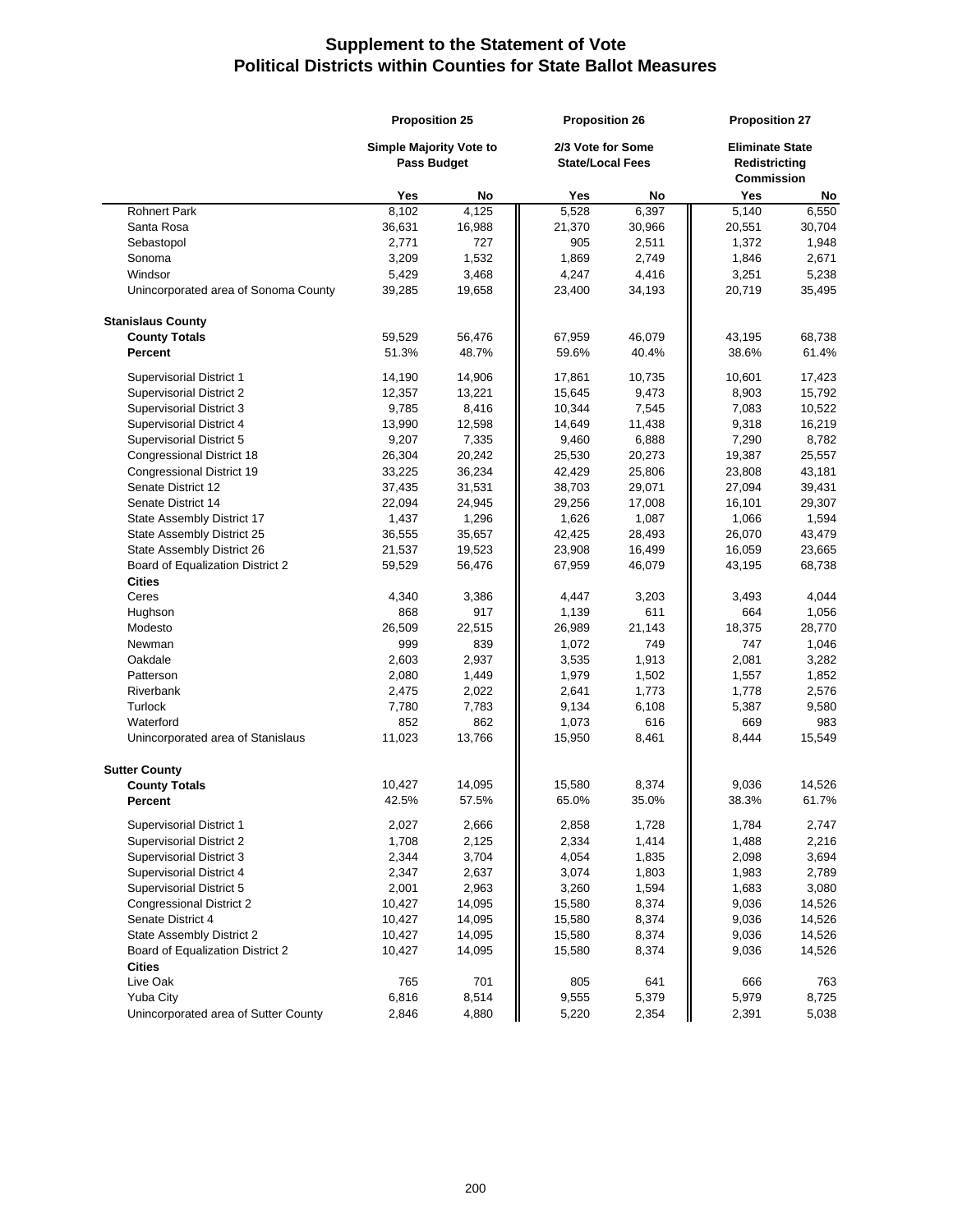|                                                        | <b>Proposition 25</b><br><b>Simple Majority Vote to</b> |              | <b>Proposition 26</b><br>2/3 Vote for Some |                 | <b>Proposition 27</b><br><b>Eliminate State</b> |                 |
|--------------------------------------------------------|---------------------------------------------------------|--------------|--------------------------------------------|-----------------|-------------------------------------------------|-----------------|
|                                                        |                                                         |              |                                            |                 |                                                 |                 |
|                                                        | <b>Pass Budget</b>                                      |              | <b>State/Local Fees</b>                    |                 | <b>Redistricting</b>                            |                 |
|                                                        |                                                         |              |                                            |                 | <b>Commission</b>                               |                 |
|                                                        | Yes                                                     | No           | Yes                                        | No              | Yes                                             | No              |
| <b>Tehama County</b>                                   |                                                         |              |                                            |                 |                                                 |                 |
| <b>County Totals</b>                                   | 7,969                                                   | 11,627       | 11,956                                     | 7,323           | 6,378                                           | 12,719          |
| Percent                                                | 40.7%                                                   | 59.3%        | 62.0%                                      | 38.0%           | 33.4%                                           | 66.6%           |
| <b>Supervisorial District 1</b>                        | 1,902                                                   | 2,790        | 2,845                                      | 1,747           | 1,476                                           | 3,091           |
| <b>Supervisorial District 2</b>                        | 1,533                                                   | 2,131        | 2,231                                      | 1,352           | 1,188                                           | 2,362           |
| <b>Supervisorial District 3</b>                        | 1,745                                                   | 2,558        | 2,597                                      | 1,652           | 1,397                                           | 2,805           |
| <b>Supervisorial District 4</b>                        | 1,281                                                   | 2,017        | 2,077                                      | 1,190           | 1,124                                           | 2,100           |
| Supervisorial District 5                               | 1,508                                                   | 2,131        | 2,206                                      | 1,382           | 1,193                                           | 2,361           |
| <b>Congressional District 2</b>                        | 7,969                                                   | 11,627       | 11,956                                     | 7,323           | 6,378                                           | 12,719          |
| Senate District 4                                      | 7,969                                                   | 11,627       | 11,956                                     | 7,323           | 6,378                                           | 12,719          |
| State Assembly District 2                              | 7,969                                                   | 11,627       | 11,956                                     | 7,323           | 6,378                                           | 12,719          |
| Board of Equalization District 2                       | 7,969                                                   | 11,627       | 11,956                                     | 7,323           | 6,378                                           | 12,719          |
| <b>Cities</b>                                          |                                                         |              |                                            |                 |                                                 |                 |
| Corning                                                | 633                                                     | 864          | 931                                        | 551             | 554                                             | 912             |
| <b>Red Bluff</b>                                       | 1,585                                                   | 1,807        | 1,917                                      | 1,401           | 1,165                                           | 2,129           |
| Tehama                                                 | 72                                                      | 86           | 100                                        | 54              | 57                                              | 95              |
| Unincorporated area of Tehama County                   | 5,679                                                   | 8,870        | 9,008                                      | 5,317           | 4,602                                           | 9,583           |
| <b>Trinity County</b>                                  |                                                         |              |                                            |                 |                                                 |                 |
| <b>County Totals</b>                                   | 2,634                                                   | 2,674        | 2,795                                      | 2,428           | 1.744                                           | 3,403           |
| Percent                                                | 49.6%                                                   | 50.4%        | 53.5%                                      | 46.5%           | 33.9%                                           | 66.1%           |
| <b>Supervisorial District 1</b>                        | 568                                                     | 581          | 612                                        | 518             | 379                                             | 747             |
| <b>Supervisorial District 2</b>                        | 540                                                     | 540          | 558                                        | 493             | 322                                             | 709             |
| Supervisorial District 3                               | 479                                                     | 495          | 511                                        | 457             | 322                                             | 628             |
| Supervisorial District 4                               | 605                                                     | 564          | 576                                        | 572             | 421                                             | 699             |
| Supervisorial District 5                               | 442                                                     | 494          | 538                                        | 388             | 300                                             | 620             |
| Congressional District 2                               | 2,634                                                   | 2,674        | 2,795                                      | 2,428           | 1,744                                           | 3,403           |
| Senate District 4                                      | 2,634                                                   | 2,674        | 2,795                                      | 2,428           | 1,744                                           | 3,403           |
| State Assembly District 1                              | 2,634                                                   | 2,674        | 2,795                                      | 2,428           | 1,744                                           | 3,403           |
| Board of Equalization District 1                       | 2,634                                                   | 2,674        | 2,795                                      | 2,428           | 1,744                                           | 3,403           |
| <b>Cities</b><br>Unincorporated area of Trinity County | 2,634                                                   | 2,674        | 2,795                                      | 2,428           | 1,744                                           | 3,403           |
|                                                        |                                                         |              |                                            |                 |                                                 |                 |
| <b>Tulare County</b>                                   |                                                         |              |                                            |                 |                                                 |                 |
| <b>County Totals</b>                                   | 33,717<br>42.9%                                         | 44,876       | 50,320                                     | 27,357<br>35.2% | 27,120                                          | 49,148<br>64.4% |
| Percent                                                |                                                         | 57.1%        | 64.8%                                      |                 | 35.6%                                           |                 |
| <b>Supervisorial District 1</b>                        | 7,077                                                   | 9,972        | 10,996                                     | 5,830           | 5,600                                           | 10,962          |
| <b>Supervisorial District 2</b>                        | 6,035                                                   | 7,495        | 8,675                                      | 4,696           | 5,000                                           | 8,097           |
| Supervisorial District 3                               | 9,927                                                   | 13,742       | 15,237                                     | 8,112           | 7,553                                           | 15,534          |
| Supervisorial District 4                               | 4,482                                                   | 6,107        | 6,648                                      | 3,878           | 4,124                                           | 6,243           |
| Supervisorial District 5                               | 6,196                                                   | 7,560        | 8,764                                      | 4,841           | 4,843                                           | 8,312           |
| Congressional District 21                              | 33,717                                                  | 44,876       | 50,320                                     | 27,357          | 27,120                                          | 49,148          |
| Senate District 16                                     | 5,735                                                   | 7,096        | 7,745                                      | 5,011           | 5,189                                           | 7,333           |
| Senate District 18                                     | 27,982                                                  | 37,780       | 42,575                                     | 22,346          | 21,931                                          | 41,815          |
| State Assembly District 30                             | 1,911                                                   | 2,860        | 3,103                                      | 1,642           | 1,739                                           | 2,894           |
| State Assembly District 31                             | 2,127                                                   | 2,404        | 2,581                                      | 1,904           | 1,939                                           | 2,482           |
| State Assembly District 34                             | 29,679                                                  | 39,612       | 44,636                                     | 23,811          | 23,442                                          | 43,772          |
| Board of Equalization District 2                       | 33,717                                                  | 44,876       | 50,320                                     | 27,357          | 27,120                                          | 49,148          |
| <b>Cities</b>                                          |                                                         |              |                                            |                 |                                                 |                 |
| Dinuba                                                 | 1,358<br>960                                            | 1,496        | 1,626                                      | 1,205           | 1,197                                           | 1,589           |
| Exeter<br>Farmersville                                 | 497                                                     | 1,404<br>454 | 1,571<br>498                               | 760<br>449      | 777<br>426                                      | 1,503<br>508    |
|                                                        |                                                         |              |                                            |                 |                                                 |                 |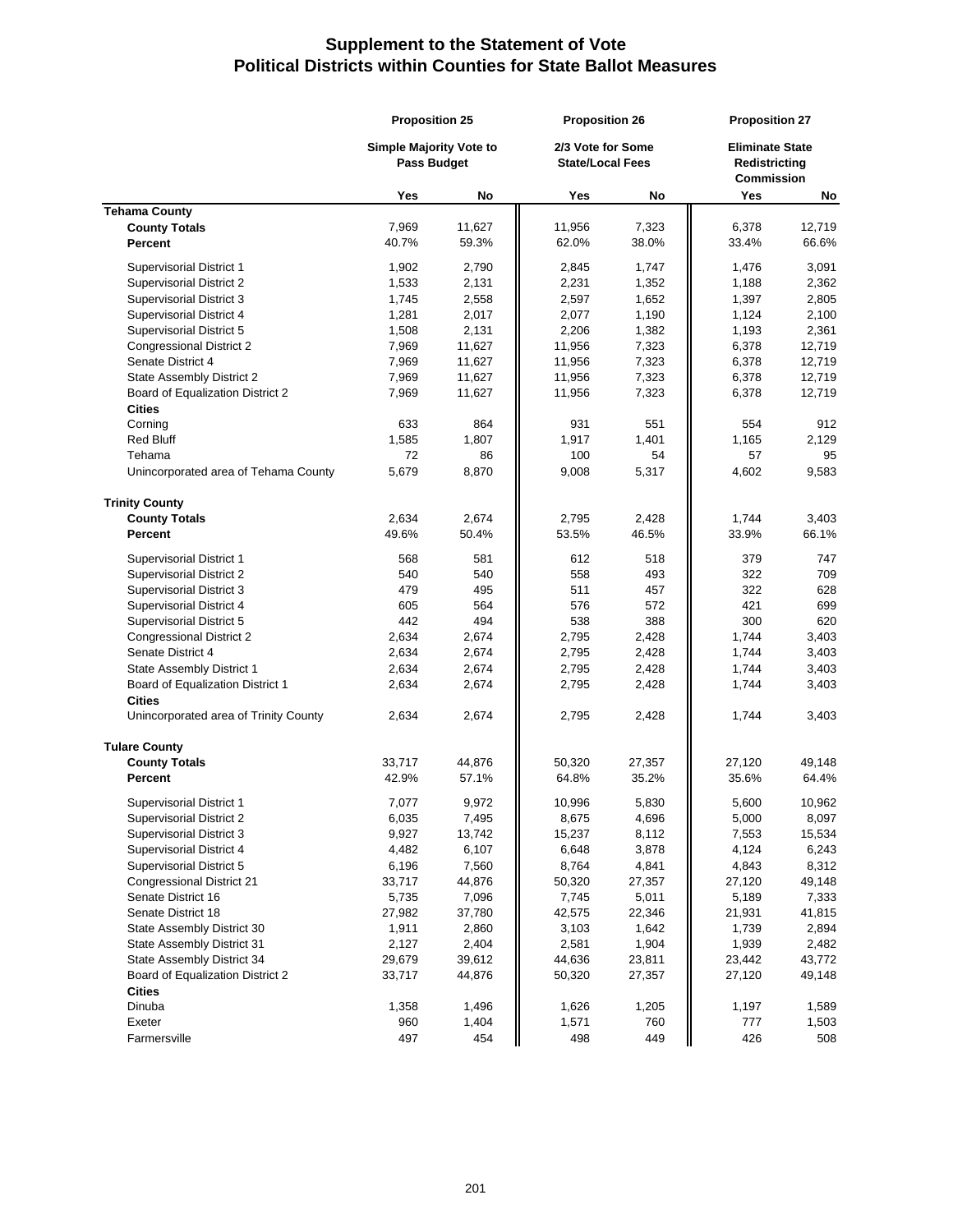|                                                          | <b>Proposition 25</b><br><b>Simple Majority Vote to</b><br><b>Pass Budget</b> |                   | <b>Proposition 26</b> |                                              | <b>Proposition 27</b> |                                                              |
|----------------------------------------------------------|-------------------------------------------------------------------------------|-------------------|-----------------------|----------------------------------------------|-----------------------|--------------------------------------------------------------|
|                                                          |                                                                               |                   |                       | 2/3 Vote for Some<br><b>State/Local Fees</b> |                       | <b>Eliminate State</b><br>Redistricting<br><b>Commission</b> |
|                                                          | Yes                                                                           | No                | Yes                   | No                                           | Yes                   | No                                                           |
| Lindsay                                                  | 551                                                                           | 472               | 584                   | 439                                          | 483                   | 535                                                          |
| Porterville                                              | 3,958                                                                         | 4,190             | 4,958                 | 3,100                                        | 3,052                 | 4,731                                                        |
| Tulare                                                   | 4,519                                                                         | 5,406             | 6,360                 | 3,434                                        | 3,669                 | 5,931                                                        |
| Visalia                                                  | 12,349                                                                        | 16,557            | 18,488                | 10,033                                       | 9,429                 | 18,756                                                       |
| Woodlake                                                 | 415                                                                           | 338               | 356                   | 383                                          | 361                   | 372                                                          |
| Unincorporated area of Tulare County                     | 9,110                                                                         | 14,559            | 15,879                | 7,554                                        | 7,726                 | 15,223                                                       |
| <b>Tuolumne County</b>                                   |                                                                               |                   |                       |                                              |                       |                                                              |
| <b>County Totals</b>                                     | 11,297                                                                        | 10,460            | 12,166                | 9,015                                        | 6,985                 | 14,015                                                       |
| <b>Percent</b>                                           | 51.9%                                                                         | 48.1%             | 57.4%                 | 42.6%                                        | 33.3%                 | 66.7%                                                        |
| <b>Supervisorial District 1</b>                          | 2,305                                                                         | 1,992             | 2,272                 | 1,900                                        | 1,361                 | 2,776                                                        |
| <b>Supervisorial District 2</b>                          | 2,359                                                                         | 2,184             | 2,575                 | 1,866                                        | 1,433                 | 2,963                                                        |
| <b>Supervisorial District 3</b>                          | 2,032                                                                         | 1,959             | 2,219                 | 1,652                                        | 1,248                 | 2,581                                                        |
| Supervisorial District 4                                 | 2,276                                                                         | 2,228             | 2,613                 | 1,779                                        | 1,430                 | 2,930                                                        |
| Supervisorial District 5                                 | 2,325                                                                         | 2,097             | 2,487                 | 1,818                                        | 1,513                 | 2,765                                                        |
| Congressional District 19                                | 11,297                                                                        | 10,460            | 12,166                | 9,015                                        | 6,985                 | 14,015                                                       |
| Senate District 14                                       | 11,297                                                                        | 10,460            | 12,166                | 9,015                                        | 6,985                 | 14,015                                                       |
| State Assembly District 25                               | 11,297                                                                        | 10,460            | 12,166                | 9,015                                        | 6,985                 | 14,015                                                       |
| Board of Equalization District 2                         | 11,297                                                                        | 10,460            | 12,166                | 9,015                                        | 6,985                 | 14,015                                                       |
| <b>Cities</b>                                            |                                                                               |                   |                       |                                              |                       |                                                              |
| Sonora                                                   | 922                                                                           | 725               | 854                   | 747                                          | 543                   | 1,040                                                        |
| Unincorporated area of Tuolumne County                   | 10,375                                                                        | 9,735             | 11,312                | 8,268                                        | 6,442                 | 12,975                                                       |
| <b>Ventura County</b>                                    |                                                                               |                   |                       |                                              |                       |                                                              |
| <b>County Totals</b>                                     | 125,733                                                                       | 125,435           | 132,838               | 109,714                                      | 90,283                | 148,605                                                      |
| Percent                                                  | 50.1%                                                                         | 49.9%             | 54.8%                 | 45.2%                                        | 37.8%                 | 62.2%                                                        |
| <b>Supervisorial District 1</b>                          | 30,739                                                                        | 25,230            | 27,265                | 27,229                                       | 20,145                | 33,256                                                       |
| <b>Supervisorial District 2</b>                          | 28,584                                                                        | 32,834            | 33,488                | 25,517                                       | 19,158                | 39,003                                                       |
| Supervisorial District 3                                 | 23,803                                                                        | 23,708            | 25,378                | 20,434                                       | 17,855                | 27,397                                                       |
| Supervisorial District 4                                 | 24,386                                                                        | 31,947            | 32,902                | 21,356                                       | 18,472                | 34,973                                                       |
| Supervisorial District 5                                 | 18,221                                                                        | 11,716            | 13,805                | 15,178                                       | 14,653                | 13,976                                                       |
| Congressional District 23                                | 29,274                                                                        | 19,713            | 22,721                | 24,693                                       | 22,453                | 24,314                                                       |
| Congressional District 24                                | 96,459                                                                        | 105,722           | 110,117               | 85,021                                       | 67,830                | 124,291                                                      |
| Senate District 17**                                     | 6,817                                                                         | 5,877             | 6,566                 | 5,653                                        | 5,181                 | 6,858                                                        |
| Senate District 19**                                     | 95,706                                                                        | 104,072           | 108,294               | 84,633                                       | 66,762                | 123,119                                                      |
| Senate District 23**                                     | 24,109                                                                        | 16,163            | 18,786                | 20,141                                       | 18,981                | 19,491                                                       |
| State Assembly District 35                               | 32,490                                                                        | 24,612            | 27,286                | 28,290                                       | 23,174                | 31,390                                                       |
| State Assembly District 37                               | 64,423                                                                        | 72,204            | 74,978                | 56,678                                       | 45,411                | 84,345                                                       |
| State Assembly District 38<br>State Assembly District 41 | 11,277                                                                        | 15,214            | 15,527<br>15,047      | 9,933                                        | 8,810                 | 16,284                                                       |
| Board of Equalization District 2                         | 17,543<br>125,733                                                             | 13,405<br>125,435 | 132,838               | 14,813<br>109,714                            | 12,888<br>90,283      | 16,586<br>148,605                                            |
| <b>Cities</b>                                            |                                                                               |                   |                       |                                              |                       |                                                              |
| Camarillo                                                | 11,926                                                                        | 13,466            | 13,987                | 10,498                                       | 8,764                 | 15,432                                                       |
| Fillmore                                                 | 1,780                                                                         | 1,609             | 1,852                 | 1,407                                        | 1,421                 | 1,784                                                        |
| Moorpark                                                 | 5,431                                                                         | 6,272             | 6,489                 | 4,801                                        | 3,778                 | 7,333                                                        |
| Ojai                                                     | 2,033                                                                         | 1,121             | 1,260                 | 1,783                                        | 1,129                 | 1,836                                                        |
| Oxnard                                                   | 20,876                                                                        | 13,885            | 16,098                | 17,501                                       | 16,645                | 16,573                                                       |
| Port Hueneme                                             | 2,697                                                                         | 1,833             | 2,212                 | 2,180                                        | 2,005                 | 2,328                                                        |
| San Buenaventura                                         | 20,681                                                                        | 17,285            | 18,639                | 18,408                                       | 13,593                | 22,685                                                       |
| Santa Paula                                              | 3,311                                                                         | 2,666             | 2,990                 | 2,743                                        | 2,606                 | 3,046                                                        |
| Simi Valley**                                            | 17,667                                                                        | 23,832            | 24,487                | 15,450                                       | 13,773                | 25,572                                                       |
| <b>Thousand Oaks</b>                                     | 22,968                                                                        | 26,635            | 27,176                | 20,502                                       | 15,509                | 31,535                                                       |
| Unincorporated area of Ventura County                    | 16,366                                                                        | 16,833            | 17,651                | 14,443                                       | 11,061                | 20,485                                                       |

\*\* See explanatory notes on page ii.